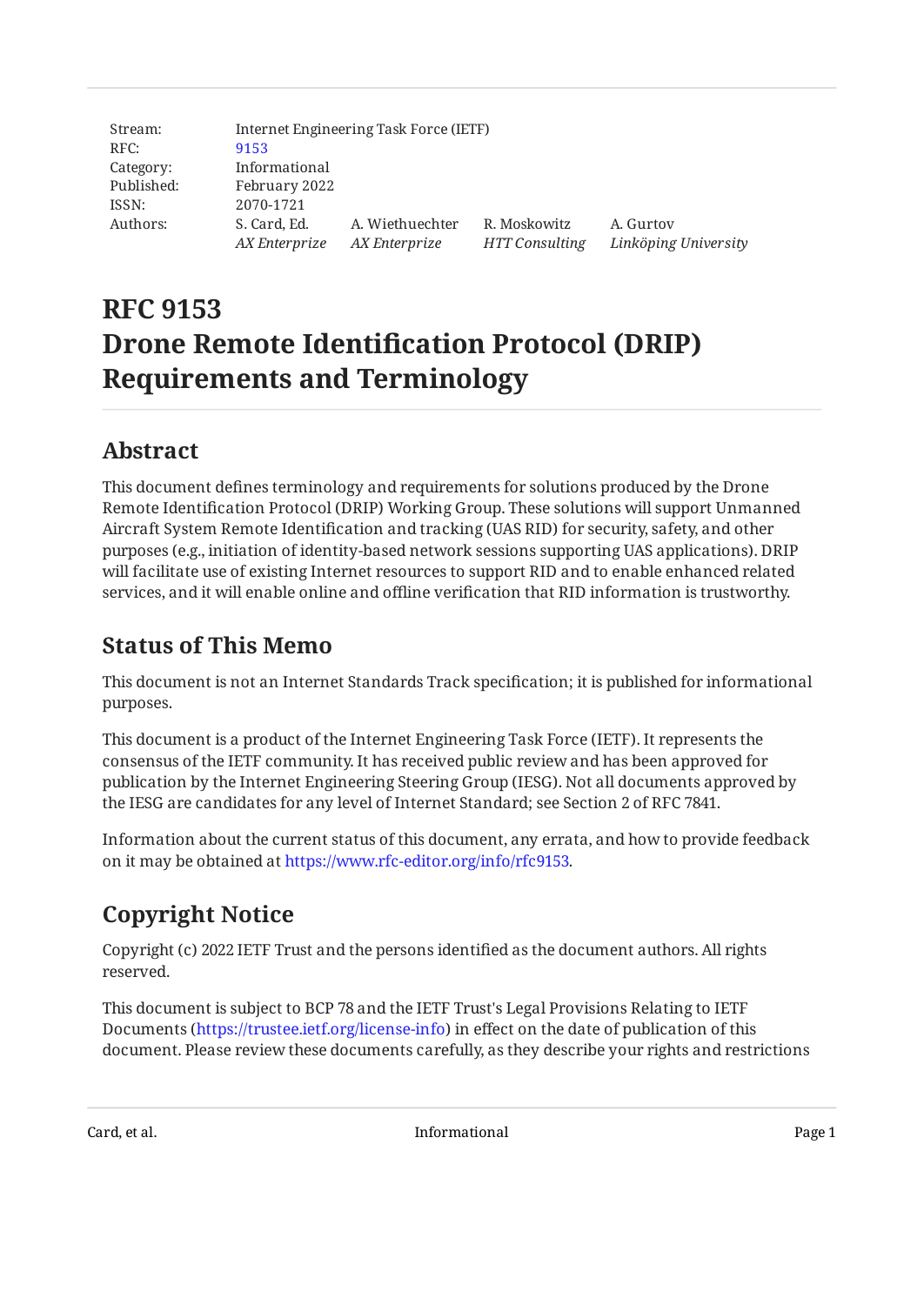with respect to this document. Code Components extracted from this document must include Revised BSD License text as described in Section 4.e of the Trust Legal Provisions and are provided without warranty as described in the Revised BSD License.

## <span id="page-1-0"></span>**[Table of Contents](#page-1-0)**

- [1](#page-2-0). [Introduction](#page-2-0)
	- [1.1.](#page-2-1) [Motivation and External In](#page-2-1)fluences
	- [1.2.](#page-7-0) [Concerns and Constraints](#page-7-0)
	- [1.3.](#page-9-0) [DRIP Scope](#page-9-0)
	- [1.4.](#page-10-0) [Document Scope](#page-10-0)
- [2](#page-10-1). [Terms and De](#page-10-1)finitions
	- [2.1.](#page-10-2) [Requirements Terminology](#page-10-2)
	- [2.2.](#page-10-3) Defi[nitions](#page-10-3)
- [3](#page-17-0). [UAS RID Problem Space](#page-17-0)
	- [3.1.](#page-18-0) [Network RID](#page-18-0)
	- [3.2.](#page-21-0) [Broadcast RID](#page-21-0)
	- [3.3.](#page-24-0) [USS in UTM and RID](#page-24-0)
	- [3.4.](#page-24-1) [DRIP Focus](#page-24-1)
- [4](#page-25-0). [Requirements](#page-25-0)
	- [4.1.](#page-26-0) [General](#page-26-0)
		- [4.1.1](#page-26-1). [Normative Requirements](#page-26-1)
		- [4.1.2](#page-27-0). [Rationale](#page-27-0)
	- [4.2.](#page-28-0) [Identi](#page-28-0)fier
		- [4.2.1](#page-28-1). [Normative Requirements](#page-28-1)
		- [4.2.2](#page-28-2). [Rationale](#page-28-2)
	- [4.3.](#page-29-0) [Privacy](#page-29-0)
		- [4.3.1](#page-29-1). [Normative Requirements](#page-29-1)
		- [4.3.2](#page-30-0). [Rationale](#page-30-0)
	- [4.4.](#page-31-0) [Registries](#page-31-0)
		- [4.4.1](#page-31-1). [Normative Requirements](#page-31-1)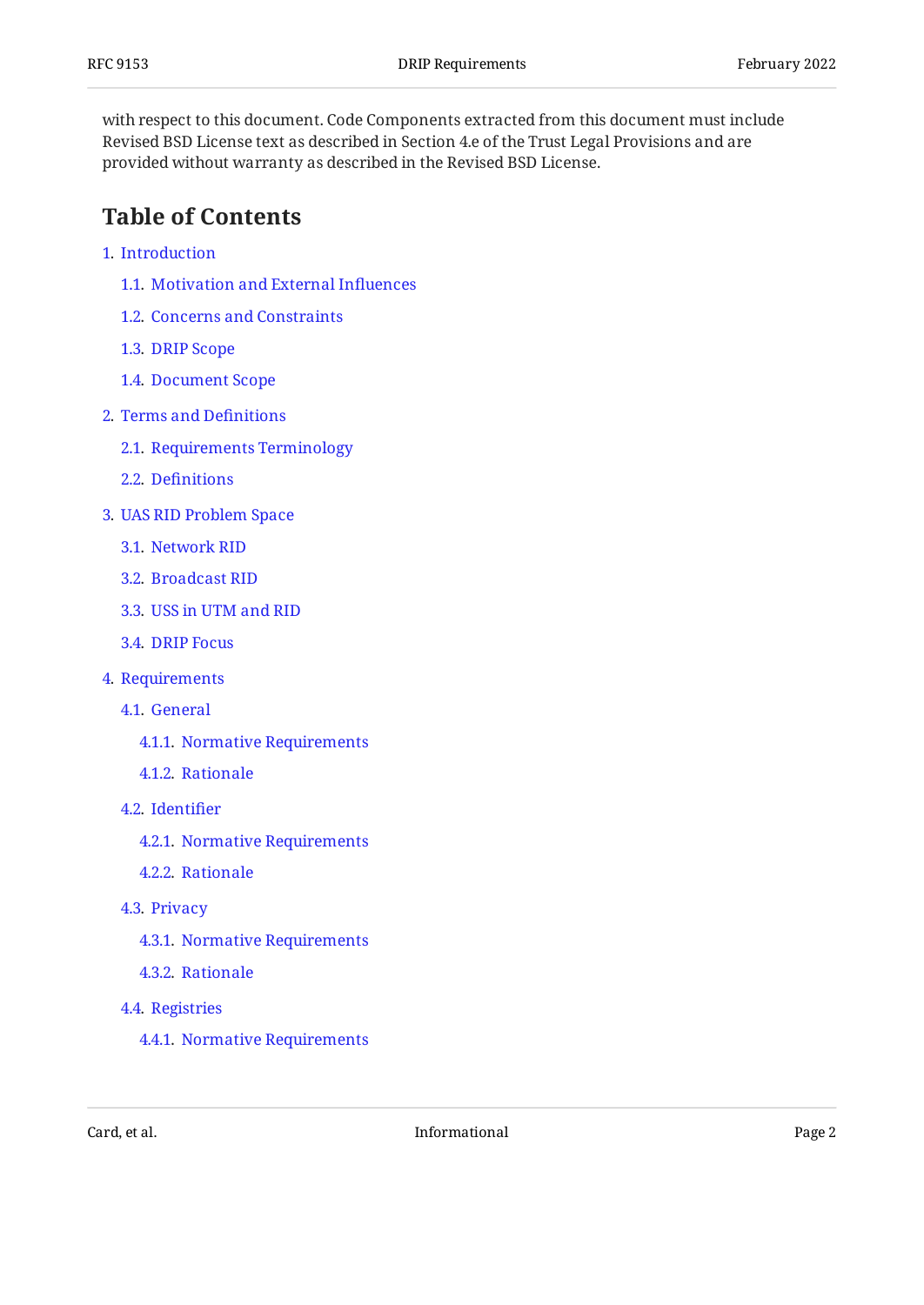[4.4.2](#page-31-2). [Rationale](#page-31-2)

- [5](#page-32-0). [IANA Considerations](#page-32-0)
- [6](#page-32-1). [Security Considerations](#page-32-1)
- [7](#page-33-0). [Privacy and Transparency Considerations](#page-33-0)
- [8](#page-34-0). [References](#page-34-0)
	- [8.1.](#page-34-1) [Normative References](#page-34-1)
	- [8.2.](#page-34-2) [Informative References](#page-34-2)

[Appendix A.](#page-37-0) [Discussion and Limitations](#page-37-0)

[Acknowledgments](#page-39-0)

[Authors' Addresses](#page-39-1)

## <span id="page-2-0"></span>**[1. Introduction](#page-2-0)**

This document defines terminology and requirements for solutions produced by the Drone Remote Identification Protocol (DRIP) Working Group. These solutions will support Unmanned Aircraft System Remote Identification and tracking (UAS RID) for security, safety, and other purposes (e.g., initiation of identity-based network sessions supporting UAS applications). DRIP will facilitate use of existing Internet resources to support RID and to enable enhanced related services, and it will enable online and offline verification that RID information is trustworthy.

<span id="page-2-1"></span>For any unfamiliar or a priori ambiguous terminology herein, see [Section 2.](#page-10-1)

#### **[1.1. Motivation and External In](#page-2-1)fluences**

Many considerations (especially safety and security) necessitate Unmanned Aircraft System Remote Identification and tracking (UAS RID).

Unmanned Aircraft (UA) may be fixed-wing, rotary-wing (e.g., helicopter), hybrid, balloon, rocket, etc. Small fixed-wing UA typically have Short Take-Off and Landing (STOL) capability; rotarywing and hybrid UA typically have Vertical Take-Off and Landing (VTOL) capability. UA may be single- or multi-engine. The most common today are multicopters (rotary-wing, multi-engine). The explosion in UAS was enabled by hobbyist development of advanced flight stability algorithms for multicopters that enabled even inexperienced pilots to take off, fly to a location of interest, hover, and return to the takeoff location or land at a distance. UAS can be remotely piloted by a human (e.g., with a joystick) or programmed to proceed from Global Navigation Satellite System (GNSS) waypoint to waypoint in a weak form of autonomy; stronger autonomy is coming.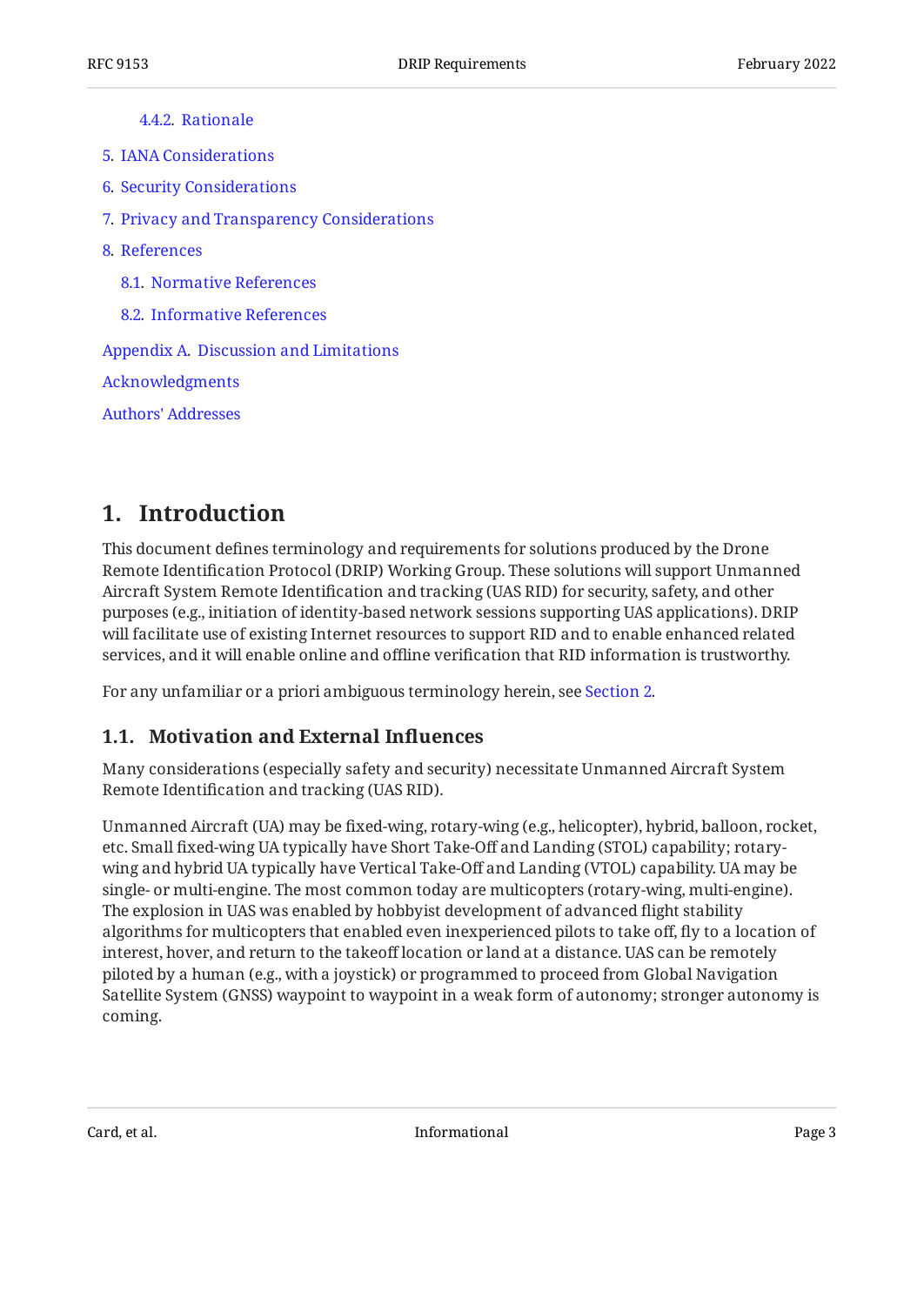Small UA are "low observable" as they:

- typically have small radar cross sections; •
- make noise that is quite noticeable at short ranges but difficult to detect at distances they can quickly close (500 meters in under 13 seconds by the fastest consumer mass-market drones available in early 2021);
- $\bullet$  typically fly at low altitudes (e.g., under 400 feet Above Ground Level (AGL) for UA to which RID applies in the US, as per [Part107]); and
- are highly maneuverable and thus can fly under trees and between buildings. •

UA can carry payloads (including sensors, cyber weapons, and kinetic weapons) or can be used themselves as weapons by flying them into targets. They can be flown by clueless, careless, or criminal operators. Thus, the most basic function of UAS RID is "Identification Friend or Foe (IFF)" to mitigate the significant threat they present.

<span id="page-3-0"></span>Diverse other applications can be enabled or facilitated by RID. Internet protocols typically start out with at least one entity already knowing an identifier or locator of another; but an entity (e.g., UAS or Observer device) encountering an a priori unknown UA in physical space has no identifier or logical space locator for that UA, unless and until one is provided somehow. RID provides an identifier, which, if well chosen, can facilitate use of a variety of Internet family protocols and services to support arbitrary applications beyond the basic security functions of RID. For most of these, some type of identifier is essential, e.g., Network Access Identifier (NAI), Digital Object Identifier (DOI), Uniform Resource Identifier (URI), domain name, or public key. DRIP motivations include both the basic security and the broader application support functions of RID. The general scenario is illustrated in [Figure 1.](#page-4-0)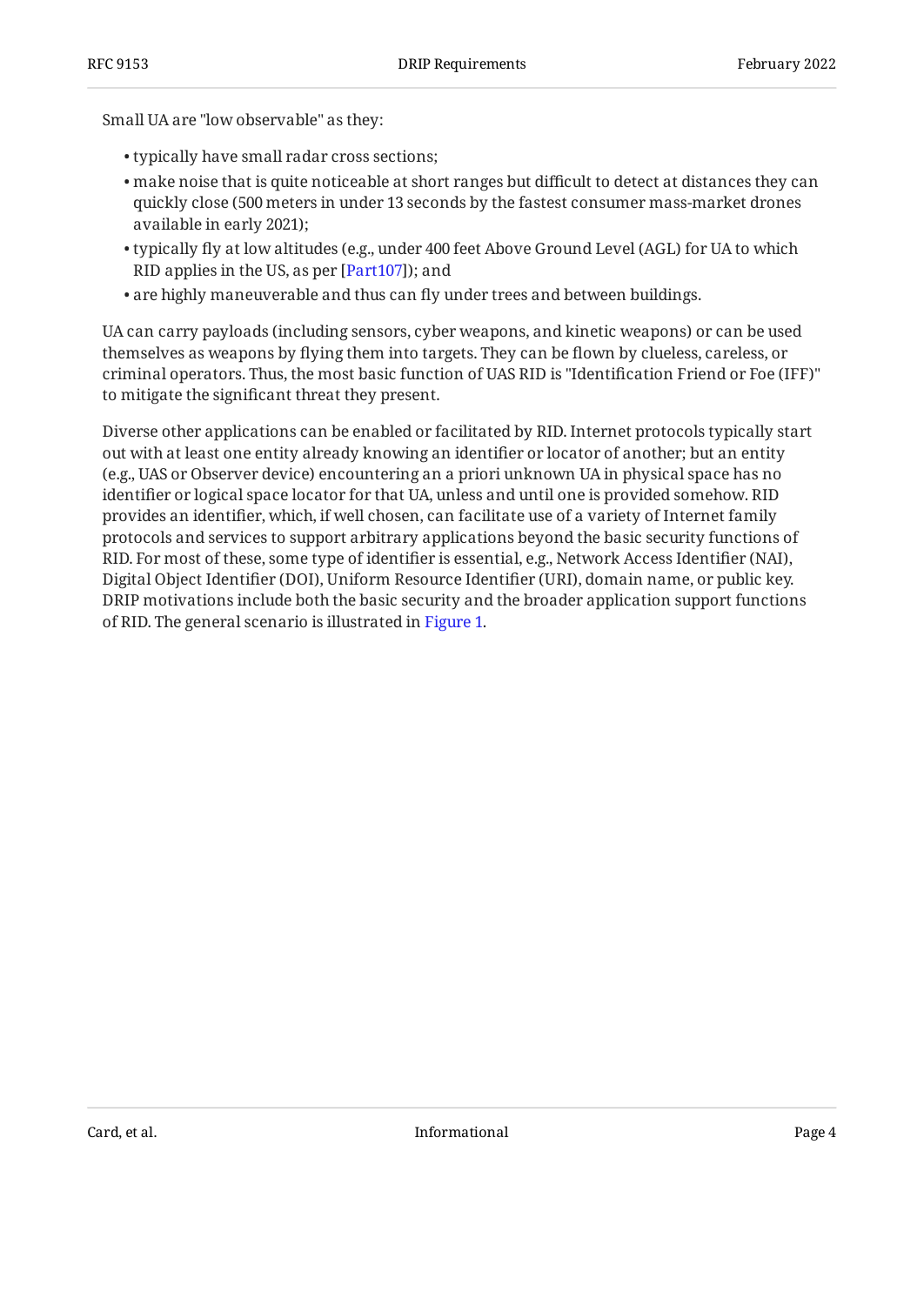<span id="page-4-0"></span>

*[Figure 1:](#page-4-0) [General UAS RID Usage Scenario](#page-3-0)* 

[Figure 1](#page-4-0) illustrates a typical case where there may be the following:

- multiple Observers, some of them members of the general public and others government officers with public safety and security responsibilities,
- multiple UA in flight within observation range, each with its own pilot/operator, •
- $\bullet$  at least one registry each for lookup of public and (by authorized parties only) private information regarding the UAS and their pilots/operators, and
- $\bullet$  in the DRIP vision, DNS resolving various identifiers and locators of the entities involved.

Note the absence of any links to/from the UA in the figure; this is because UAS RID and other connectivity involving the UA varies. Some connectivity paths do or do not exist depending upon the scenario. Command and Control (C2) from the Ground Control Station (GCS) to the UA via the Internet (e.g., using LTE cellular) is expected to become much more common as Beyond Visual Line Of Sight (BVLOS) operations increase; in such a case, there is typically not also a direct wireless link between the GCS and UA. Conversely, if C2 is running over a direct wireless link, then the GCS typically has Internet connectivity, but the UA does not. Further, paths that nominally exist, such as between an Observer device and the Internet, may be severely intermittent. These connectivity constraints are likely to have an impact, e.g., on how reliably DRIP requirements can be satisfied.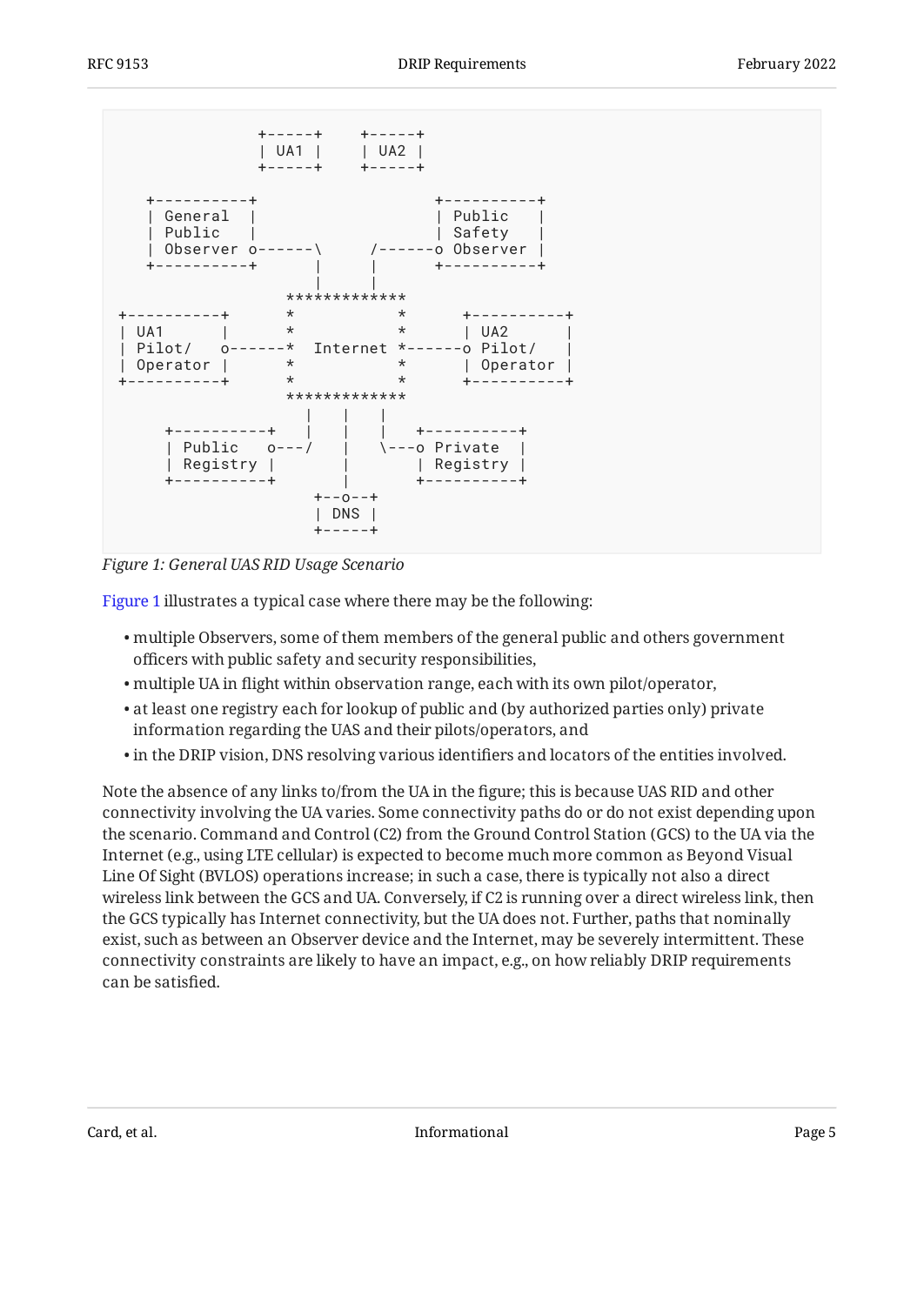An Observer of UA may need to classify them, as illustrated notionally in [Figure 2,](#page-5-0) for basic airspace Situational Awareness (SA). An Observer can classify a UAS as one of the following and treat as:

- Taskable: can ask it to do something useful. •
- $\bullet$  Low Concern: can reasonably assume it is not malicious and would cooperate with requests to modify its flight plans for safety concerns that arise.
- High Concern or Unidentified: can focus surveillance on it. •

<span id="page-5-0"></span>

*[Figure 2: Notional UAS Classi](#page-5-0)fication* 

The widely cited "Standard Specification for Remote ID and Tracking" [F3411-19] was developed by ASTM International, Technical Committee F38 (UAS), Subcommittee F38.02 (Aircraft Operations), Work Item WK65041. The published standard is available for purchase from ASTM and is also available as an ASTM membership premium; early draft versions are freely available as Open Drone ID specifications [\[OpenDroneID\]](#page-36-1). [[F3411-19](#page-34-3)] is frequently referenced in DRIP, where building upon its link layers and both enhancing support for and expanding the scope of its applications are central foci.

In many applications, including UAS RID, identification and identifiers are not ends in themselves; they exist to enable lookups and provision of other services.

Using UAS RID to facilitate vehicular (i.e., Vehicle-to-Everything (V2X)) communications and applications such as Detect And Avoid (DAA), which would impose tighter latency bounds than RID itself, is an obvious possibility; this is explicitly contemplated in the "Remote Identification of Unmanned Aircraft" rule of the US Federal Aviation Administration (FAA) [[FRUR\]](#page-35-0). However, usage of RID systems and information beyond mere identification (primarily to hold operators accountable after the fact), including DAA, were declared out of scope in ASTM F38.02 WK65041, based on a distinction between RID as a security standard versus DAA as a safety application. Standards Development Organizations (SDOs) in the aviation community generally set a higher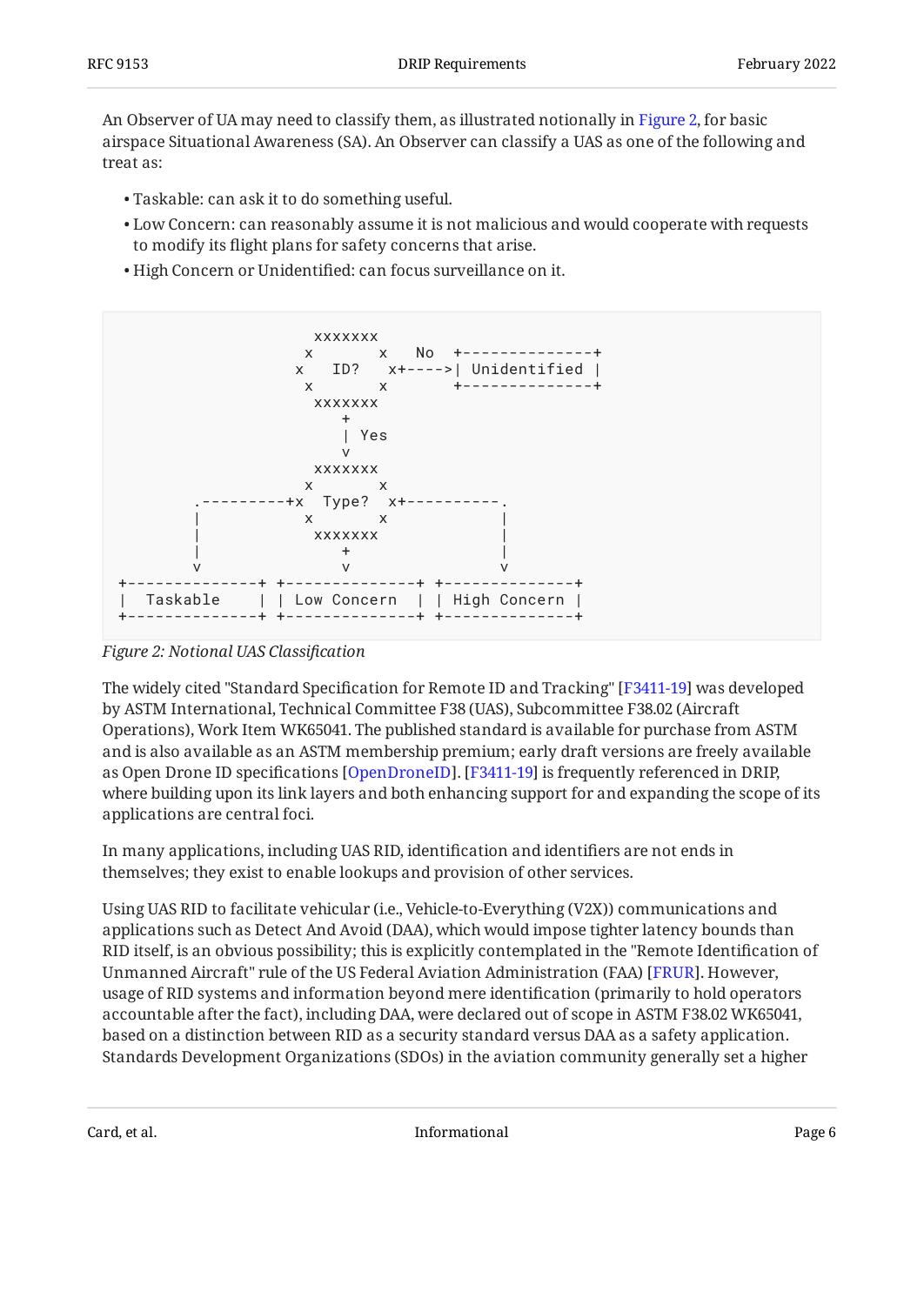bar for safety than for security, especially with respect to reliability. Each SDO has its own cultural set of connotations of safety versus security; the denotative definitions of the International Civil Aviation Organization (ICAO) are cited in [Section 2.](#page-10-1)

[[Opinion1\]](#page-36-2) and [[WG105\]](#page-37-1) cite the Direct Remote Identification (DRI) previously required and specified, explicitly stating that whereas DRI is primarily for security purposes, the "Network Identification Service" [Opinion1] (in the context of U-space [InitialView]) or "Electronic Identification" [WG105] is primarily for safety purposes (e.g., Air Traffic Management, especially hazards deconfliction) and also is allowed to be used for other purposes such as support of efficient operations. These emerging standards allow the security- and safety-oriented systems to be separate or merged. In addition to mandating both Broadcast and Network RID one-way to Observers, they will use Vehicle-to-Vehicle (V2V) to other UAS (also likely to and/or from some manned aircraft). These reflect the broad scope of the European Union (EU) U-space concept, as being developed in the Single European Sky ATM Research (SESAR) Joint Undertaking, the Uspace architectural principles of which are outlined in [InitialView].

ASD-STAN is an Associated Body to CEN (European Committee for Standardization) for Aerospace Standards. It has published an EU standard titled "Aerospace series - Unmanned Aircraft Systems - Part 002: Direct Remote Identification" [ASDSTAN4709-002]; a current (early 2021) informal overview is freely available in [ASDRI] (note that [ASDRI] may not precisely reflect the final standard as it was published before [\[ASDSTAN4709-002](#page-34-4)]). It will provide compliance to cover the identical DRI requirements applicable to drones of the following classes:

- C1 ([[Delegated](#page-34-6)], Part 2)
- C2 ([Delegated], Part 3)
- C3 ([Delegated], Part 4)
- C5 ([Amended], Part 16)
- C6 ([Amended], Part 17)

The standard contemplated in [[ASDRI\]](#page-34-5) will provide UA capability to be identified in real time during the whole duration of the flight, without specific connectivity or ground infrastructure link, utilizing existing mobile devices within broadcast range. It will use Bluetooth 4, Bluetooth 5, Wi-Fi Neighbor Awareness Networking (NAN) (also known as "Wi-Fi Aware" [[WiFiNAN\]](#page-37-2)), and/or IEEE 802.11 Beacon modes. The emphasis of the EU standard is compatibility with [F3411-19], although there are differences in mandatory and optional message types and fields.

The DRI system contemplated in [ASDRI] will broadcast the following locally:

- 1. the UAS operator registration number;
- 2. the [[CTA2063A\]](#page-34-8)-compliant unique serial number of the UA;
- a time stamp, the geographical position of the UA, and its height AGL or above its takeoff 3. point;
- the UA ground speed and route course measured clockwise from true north; 4.
- 5. the geographical position of the Remote Pilot, or if that is not available, the geographical position of the UA takeoff point; and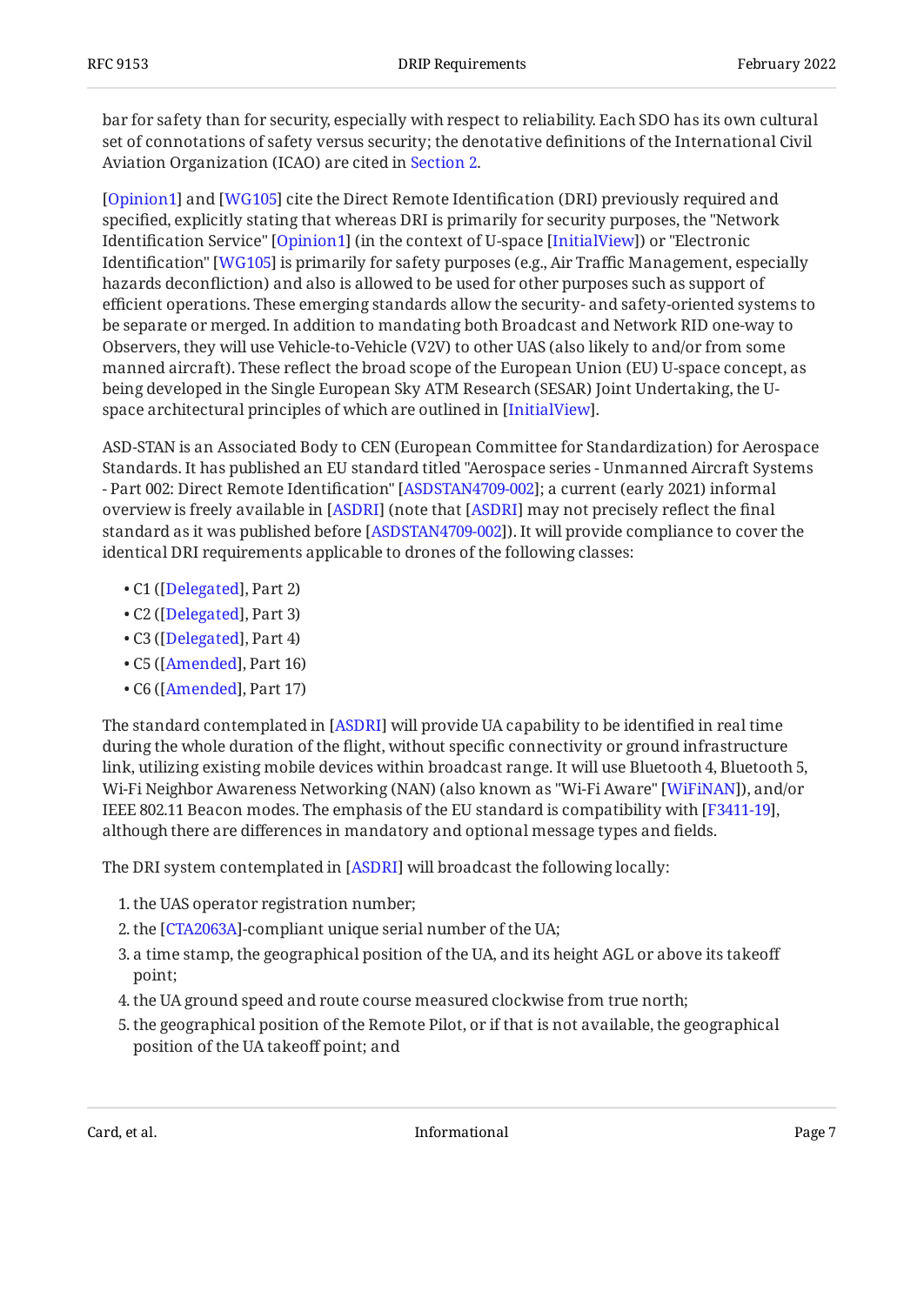6. for classes C1, C2, C3, the UAS emergency status.

Under the standard contemplated in [ASDRI], data will be sent in plaintext, and the UAS operator registration number will be represented as a 16-byte string including the (European) state code. The corresponding private ID part will contain three characters that are not broadcast but used by authorities to access regional registration databases for verification.

ASD-STAN also contemplates corresponding Network Remote Identification (NRI) functionality. ASD-STAN plans to revise their current standard with additional functionality (e.g., DRIP) to be published no later than 2022 [ASDRI].

Security-oriented UAS RID essentially has two goals: 1) enable the general public to obtain and record an opaque ID for any observed UA, which they can then report to authorities and 2) enable authorities, from such an ID, to look up information about the UAS and its operator. Safetyoriented UAS RID has stronger requirements.

Dynamic establishment of secure communications between the Observer and the UAS pilot seems to have been contemplated by the FAA UAS ID and Tracking Aviation Rulemaking Committee (ARC) in [Recommendations]; however, aside from DRIP, it is not addressed in any of the subsequent regulations or international SDO technical specifications known to the authors as of early 2021.

### <span id="page-7-0"></span>**[1.2. Concerns and Constraints](#page-7-0)**

Disambiguation of multiple UA flying in close proximity may be very challenging, even if each is reporting its identity, position, and velocity as accurately as it can.

The origin of information in UAS RID and UAS Traffic Management (UTM) generally is the UAS or its operator. Self-reports may be initiated by the Remote Pilot at the console of the GCS (the UAS subsystem used to remotely operate the UA) or automatically by GCS software; in Broadcast RID, they are typically initiated automatically by a process on the UA. Data in the reports may come from sensors available to the operator (e.g., radar or cameras), the GCS (e.g., "dead reckoning" UA location, starting from the takeoff location and estimating the displacements due to subsequent piloting commands, wind, etc.), or the UA itself (e.g., an on-board GNSS receiver). In Broadcast RID, all the data must be sent proximately by the UA, and most of the data ultimately comes from the UA. Whether information comes proximately from the operator or from automated systems configured by the operator, there are possibilities of unintentional error in and intentional falsification of this data. Mandating UAS RID, specifying data elements required to be sent, monitoring compliance, and enforcing compliance (or penalizing non-compliance) are matters for Civil Aviation Authorities (CAAs) and potentially other authorities. Specifying message formats and supporting technologies to carry those data elements has been addressed by other SDOs. Offering technical means, as extensions to external standards, to facilitate verifiable compliance and enforcement/monitoring is an opportunity for DRIP.

Minimal specified information must be made available to the public. Access to other data, e.g., UAS operator Personally Identifiable Information (PII), must be limited to strongly authenticated personnel, properly authorized in accordance with applicable policy. The balance between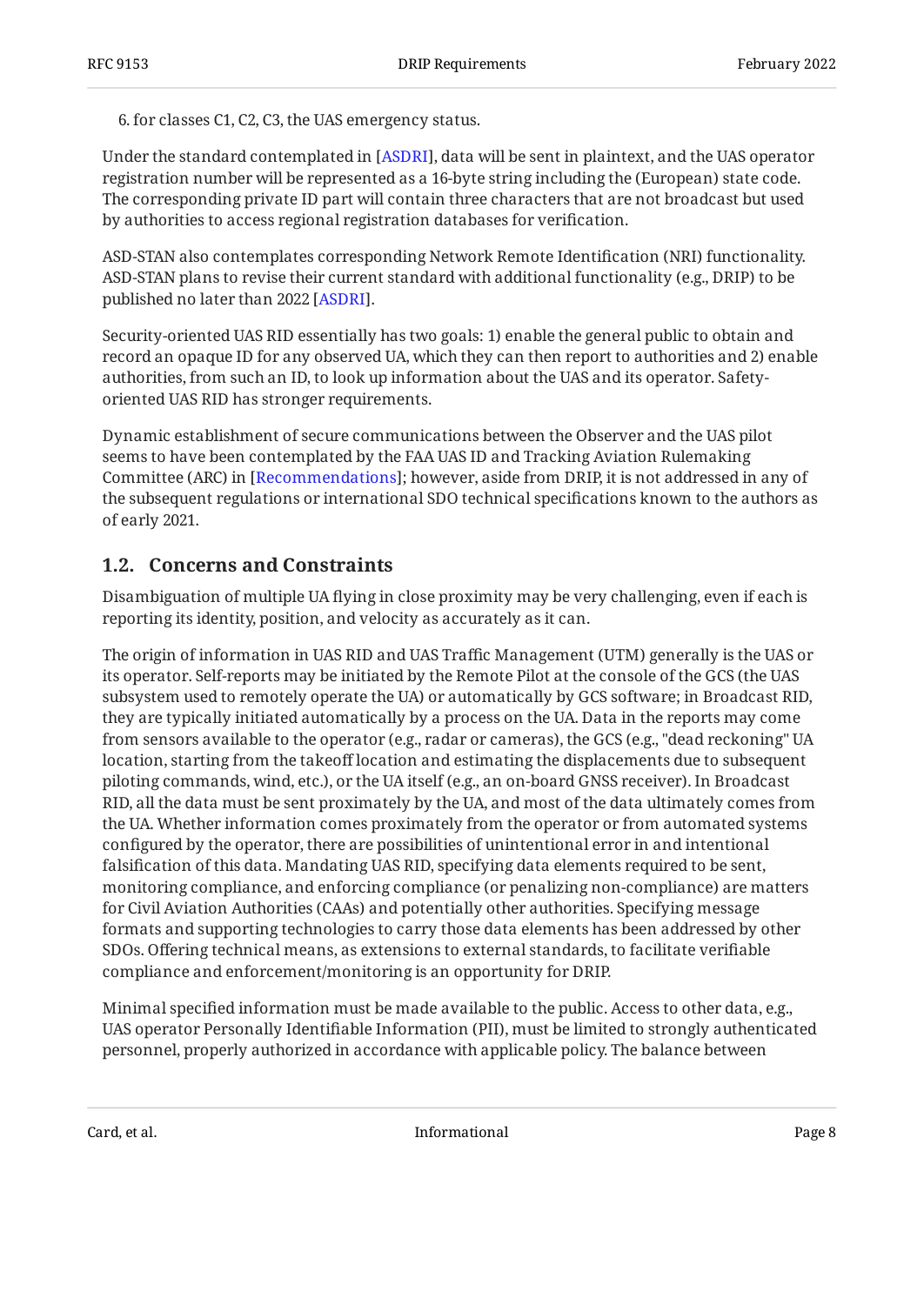privacy and transparency remains a subject for public debate and regulatory action; DRIP can only offer tools to expand the achievable trade space and enable trade-offs within that space. , the basis for most current (2021) thinking about and efforts to provide UAS RID, [[F3411-19](#page-34-3)] specifies only how to get the UAS ID to the Observer: how the Observer can perform these lookups and how the registries first can be populated with information are not specified therein.

The need for nearly universal deployment of UAS RID is pressing: consider how negligible the value of an automobile license plate system would be if only 90% of the cars displayed plates. This implies the need to support use by Observers of already-ubiquitous mobile devices (typically smartphones and tablets). Anticipating CAA requirements to support legacy devices, especially in light of [Recommendations], [F3411-19] specifies that any UAS sending Broadcast RID over Bluetooth must do so over Bluetooth 4, regardless of whether it also does so over newer versions. As UAS sender devices and Observer receiver devices are unpaired, this unpaired state requires use of the extremely short BT4 "advertisement" (beacon) frames.

Wireless data links to or from UA are challenging. Flight is often amidst structures and foliage at low altitudes over varied terrain. UA are constrained in both total energy and instantaneous power by their batteries. Small UA imply small antennas. Densely populated volumes will suffer from link congestion: even if UA in an airspace volume are few, other transmitters nearby on the ground, sharing the same license free spectral band, may be many. Thus, air-to-air and air-toground links will generally be slow and unreliable.

UAS Cost, Size, Weight, and Power (CSWaP) constraints are severe. CSWaP is a burden not only on the designers of new UAS for sale but also on owners of existing UAS that must be retrofit. Radio Controlled (RC) aircraft modelers, "hams" who use licensed amateur radio frequencies to control UAS, drone hobbyists, and others who custom build UAS all need means of participating in UAS RID that are sensitive to both generic CSWaP and application-specific considerations.

To accommodate the most severely constrained cases, all of the concerns described above conspire to motivate system design decisions that complicate the protocol design problem.

Broadcast RID uses one-way local data links. UAS may have Internet connectivity only intermittently, or not at all, during flight.

Internet-disconnected operation of Observer devices has been deemed by ASTM F38.02 as too infrequent to address. However, the preamble to [FRUR] cites "remote and rural areas that do not have reliable Internet access" as a major reason for requiring Broadcast rather than Network RID. [FRUR] also states:

Personal wireless devices that are capable of receiving 47 CFR part 15 frequencies, such as smart phones, tablets, or other similar commercially available devices, will be able to receive broadcast remote identification information directly without reliance on an Internet connection.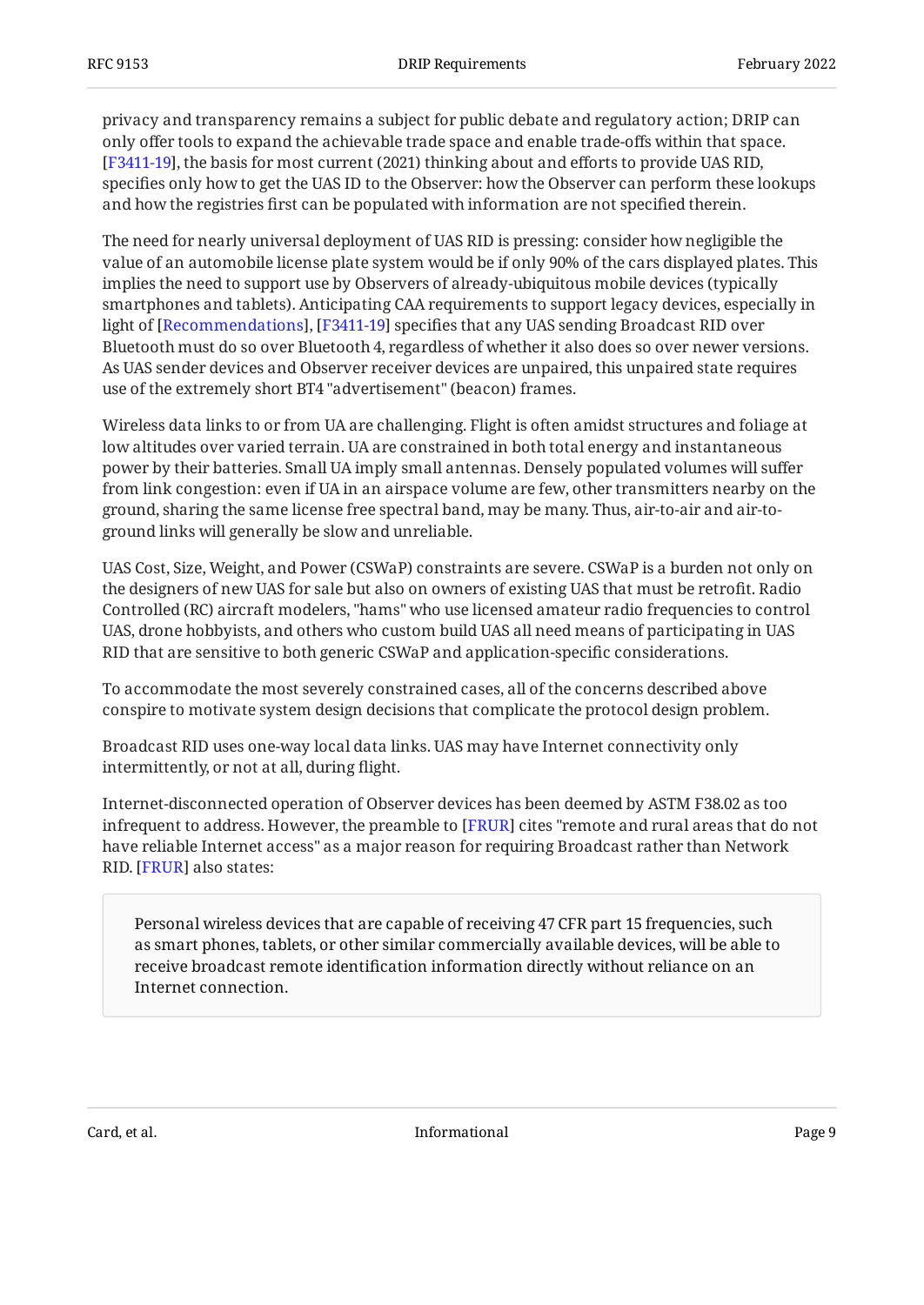Internet-disconnected operation presents challenges, e.g., for Observers needing access to the [[F3411-19](#page-34-3)] web-based Broadcast Authentication Verifier Service or needing to do external lookups.

As RID must often operate within these constraints, heavyweight cryptographic security protocols or even simple cryptographic handshakes are infeasible, yet trustworthiness of UAS RID information is essential. Under [F3411-19], *even the most basic datum, the UAS ID itself, can be merely an unsubstantiated claim*.

Observer devices are ubiquitous; thus, they are popular targets for malware or other compromise, so they cannot be generally trusted (although the user of each device is compelled to trust that device, to some extent). A "fair witness" functionality (inspired by [Stranger]) is desirable.

Despite work by regulators and SDOs, there are substantial gaps in UAS standards generally and UAS RID specifically. [Roadmap] catalogs UAS-related standards, ongoing standardization activities, and gaps (as of 2020); Section 7.8 catalogs those related specifically to UAS RID. DRIP will address the most fundamental of these gaps, as foreshadowed above.

### <span id="page-9-0"></span>**[1.3. DRIP Scope](#page-9-0)**

DRIP's initial objective is to make RID immediately actionable, especially in emergencies, in severely constrained UAS environments (both Internet and local-only connected scenarios), balancing legitimate (e.g., public safety) authorities' Need To Know trustworthy information with UAS operators' privacy. The phrase "immediately actionable" means information of sufficient precision, accuracy, and timeliness for an Observer to use it as the basis for immediate decisive action (e.g., triggering a defensive counter-UAS system, attempting to initiate communications with the UAS operator, accepting the presence of the UAS in the airspace where/when observed as not requiring further action, etc.) with potentially severe consequences of any action or inaction chosen based on that information. For further explanation of the concept of immediate actionability, see [ENISACSIRT].

Note that UAS RID must achieve nearly universal adoption, but DRIP can add value even if only selectively deployed. Authorities with jurisdiction over more sensitive airspace volumes may set a RID requirement, for flight in such volumes, that is higher than generally mandated. Those with a greater need for high-confidence IFF can equip with DRIP, enabling strong authentication of their own aircraft and allied operators without regard for the weaker (if any) authentication of others.

DRIP (originally "Trustworthy Multipurpose Remote Identification (TM-RID)") could be applied to verifiably identify other types of registered things reported to be in specified physical locations. Providing timely trustworthy identification data is also prerequisite to identity-oriented networking. Despite the value of DRIP to these and other potential applications, UAS RID is the urgent motivation and clear initial focus of DRIP. Existing Internet resources (protocol standards, services, infrastructure, and business models) should be leveraged.

Card, et al. **Informational Page 10 Card, et al.** Page 10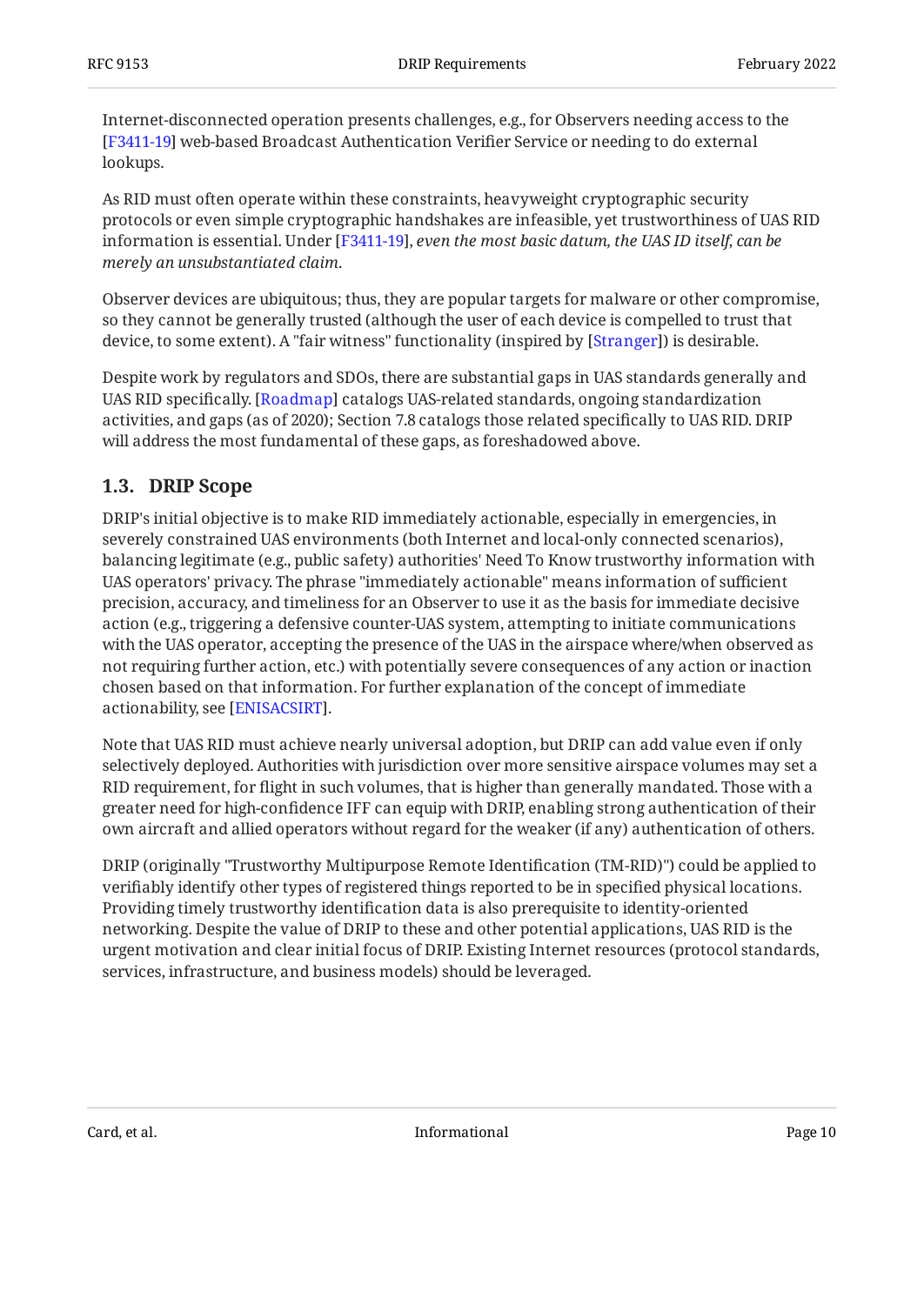### <span id="page-10-0"></span>**[1.4. Document Scope](#page-10-0)**

This document describes the problem space for UAS RID conforming to proposed regulations and external technical standards, defines common terminology, specifies numbered requirements for DRIP, identifies some important considerations (security, privacy, and transparency), and discusses limitations.

<span id="page-10-1"></span>A natural Internet-based approach to meet these requirements is described in a companion architecture document [DRIP-ARCH] and elaborated in other DRIP documents.

## <span id="page-10-2"></span>**[2. Terms and De](#page-10-1)finitions**

### **[2.1. Requirements Terminology](#page-10-2)**

The key words "MUST", "MUST NOT", "REQUIRED", "SHALL", "SHALL NOT", "SHOULD", "SHOULD NOT", "**RECOMMENDED", "NOT RECOMMENDED", "MAY",** and "OPTIONAL" in this document are to be interpreted as described in BCP 14 [RFC2119] [RFC8174] when, and only when, they appear in all capitals, as shown here.

### <span id="page-10-3"></span>**[2.2. D](#page-10-3)efi[nitions](#page-10-3)**

This section defines a non-comprehensive set of terms expected to be used in DRIP documents. This list is meant to be the DRIP terminology reference; as such, some of the terms listed below are not used in this document.

To encourage comprehension necessary for adoption of DRIP by the intended user community, the UAS community's norms are respected herein, and definitions are quoted in cases where they have been found in that community's documents. Most of the terms listed below are from that community (even if specific source documents are not cited); any terms that are DRIP-specific or defined by this document are marked "(DRIP)".

Note that, in the UAS community, the plural form of an acronym, generally, is the same as the singular form, e.g., Unmanned Aircraft System (singular) and Unmanned Aircraft Systems (plural) are both represented as UAS.

[[RFC4949\]](#page-36-5) provides a glossary of Internet security terms that should be used where applicable.

4-D

Four-dimensional. Latitude, Longitude, Altitude, Time. Used especially to delineate an airspace volume in which an operation is being or will be conducted.

#### AAA

Attestation, Authentication, Authorization, Access Control, Accounting, Attribution, Audit, or any subset thereof (uses differ by application, author, and context). (DRIP)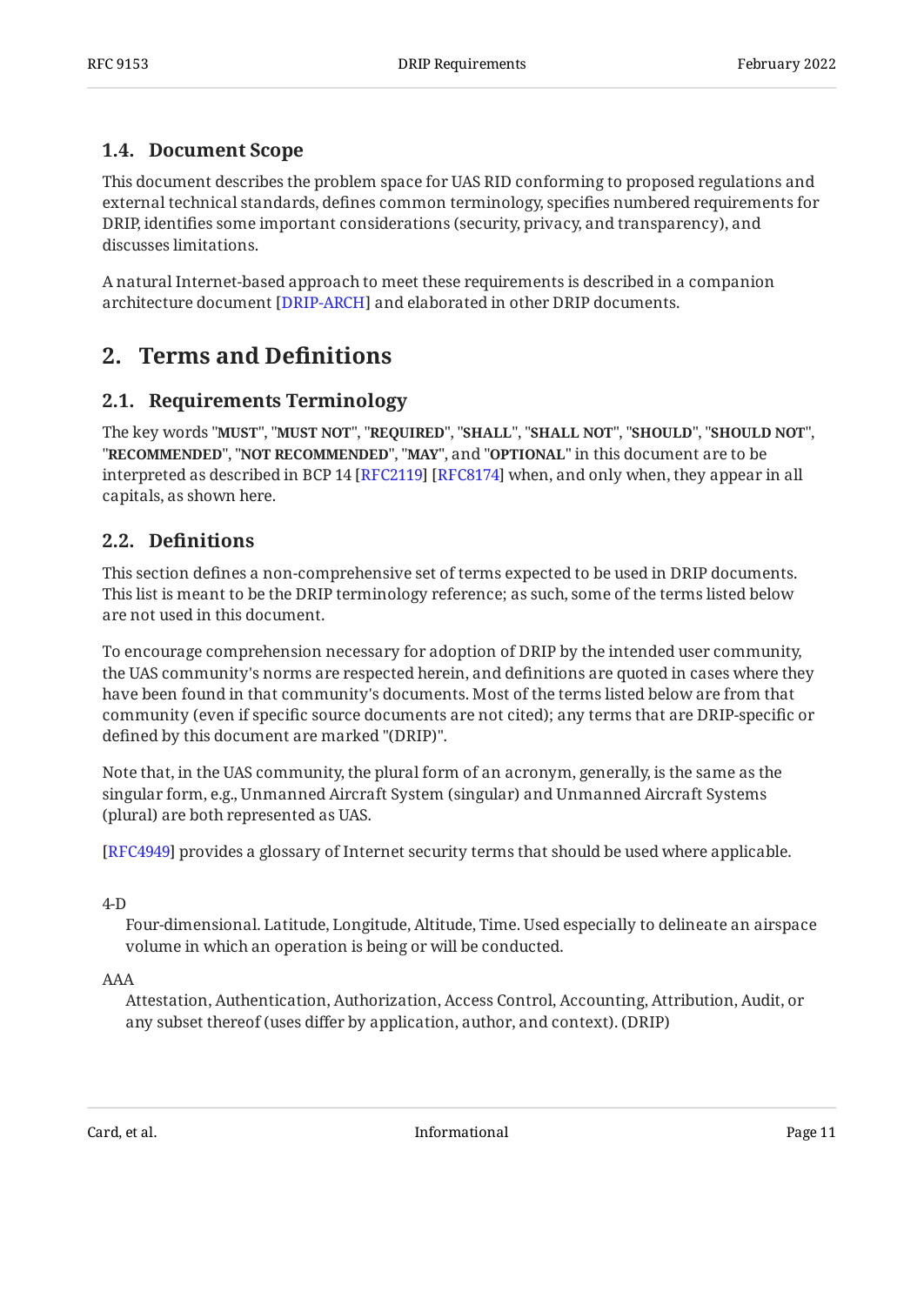#### ABDAA

AirBorne DAA. Accomplished using systems onboard the aircraft involved. Supports "selfseparation" (remaining "well clear" of other aircraft) and collision avoidance.

#### ADS-B

Automatic Dependent Surveillance - Broadcast. "ADS-B Out" equipment obtains aircraft position from other on-board systems (typically GNSS) and periodically broadcasts it to "ADS-B In" equipped entities, including other aircraft, ground stations, and satellite-based monitoring systems.

#### AGL

Above Ground Level. Relative altitude, above the variously defined local ground level, typically of a UA, measured in feet or meters. Should be explicitly specified as either barometric (pressure) or geodetic (GNSS) altitude.

#### ATC

Air Traffic Control. Explicit flight direction to pilots from ground controllers. Contrast with ATM.

#### ATM

Air Traffic Management. A broader functional and geographic scope and/or a higher layer of abstraction than ATC. [\[ICAOATM](#page-35-3)] defines ATM as the following: "The dynamic, integrated management of air traffic and airspace including air traffic services, airspace management and air traffic flow management -- safely, economically and efficiently -- through the provision of facilities and seamless services in collaboration with all parties and involving airborne and ground-based functions".

#### Authentication Message

 Message Type 2. Provides framing for authentication data only; the only message [[F3411-19](#page-34-3)] that can be extended in length by segmenting it across more than one page.

#### Basic ID Message

[[F3411-19](#page-34-3)] Message Type 0. Provides UA Type, ID Type (and Specific Session ID subtype if applicable), and UAS ID only.

#### Broadcast Authentication Verifier Service

System component designed to handle any authentication of Broadcast RID by offloading signature verification to a web service [F3411-19].

#### BVLOS

Beyond Visual Line Of Sight. See VLOS.

#### byte

Used here in its now-customary sense as a synonym for "octet", as "byte" is used exclusively in definitions of data structures specified in [F3411-19].

#### CAA

Civil Aviation Authority of a regulatory jurisdiction. Often so named, but other examples include the United States Federal Aviation Administration (FAA) and the Japan Civil Aviation Bureau.

Card, et al. **Informational Page 12 Card, et al.** Page 12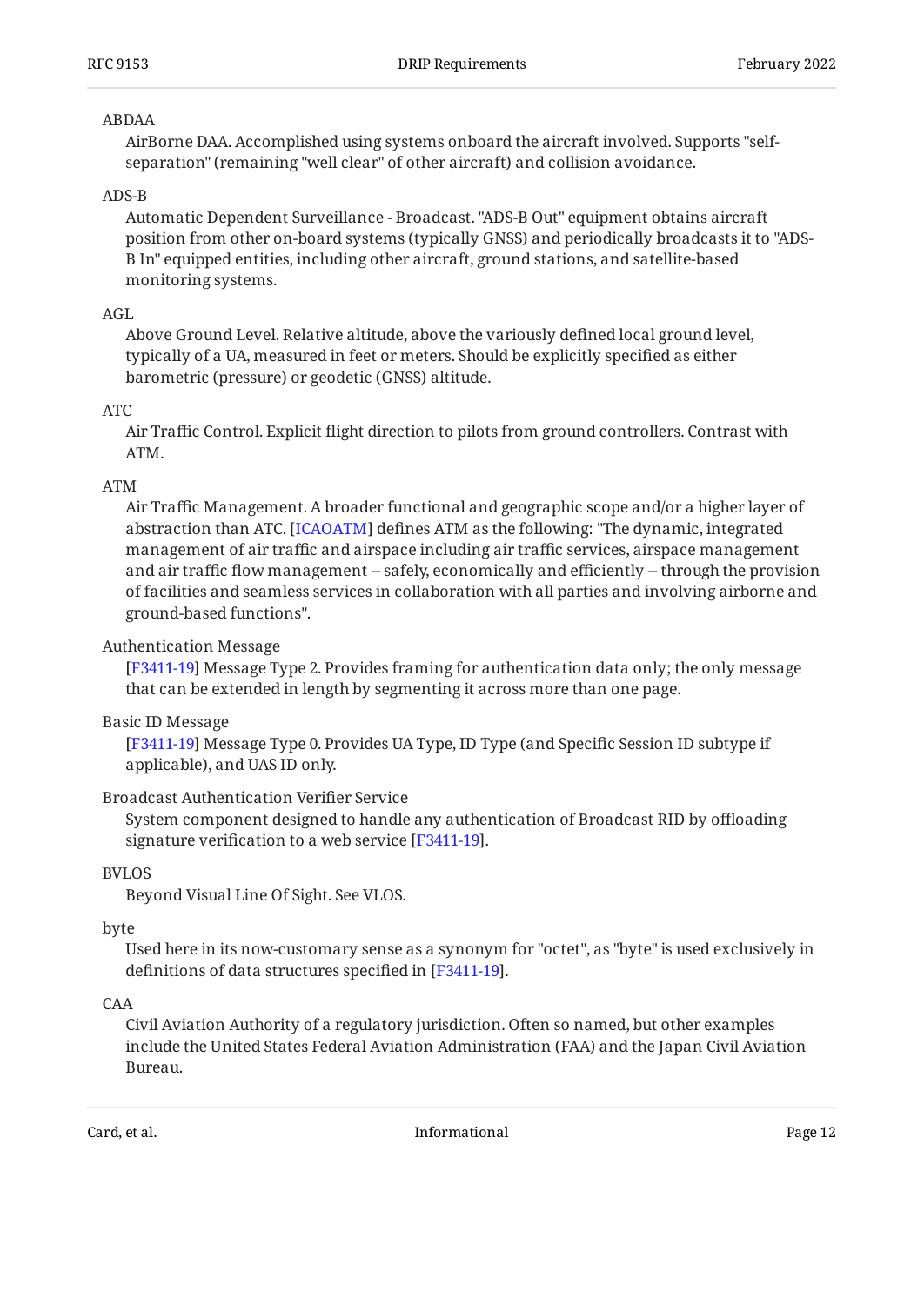#### CSWaP

Cost, Size, Weight, and Power

#### $C<sub>2</sub>$

Command and Control. Previously mostly used in military contexts. Properly refers to a function that is exercisable over arbitrary communications, but in the small UAS context, often refers to the communications (typically RF data link) over which the GCS controls the UA.

#### DAA

Detect And Avoid, formerly "Sense And Avoid (SAA)". A means of keeping aircraft "well clear" of each other and obstacles for safety. [\[ICAOUAS](#page-35-4)] defines DAA as the following: "The capability to see, sense or detect conflicting traffic or other hazards and take the appropriate action to comply with the applicable rules of flight".

#### DRI (not to be confused with DRIP)

Direct Remote Identification. EU regulatory requirement for "a system that ensures the local broadcast of information about a UA in operation, including the marking of the UA, so that this information can be obtained without physical access to the UA" [Delegated]. This requirement can presumably be satisfied with appropriately configured [F3411-19] Broadcast RID.

#### **DSS**

Discovery and Synchronization Service. The UTM system overlay network backbone. Most importantly, it enables one USS to learn which other USS have UAS operating in a given 4-D airspace volume, for strategic deconfliction of planned operations and Network RID surveillance of active operations. See [F3411-19].

#### EUROCAE

European Organisation for Civil Aviation Equipment. Aviation SDO, originally European, now with broader membership. Cooperates extensively with RTCA.

#### GBDAA

Ground-Based DAA. Accomplished with the aid of ground-based functions.

#### **GCS**

Ground Control Station. The part of the UAS that the Remote Pilot uses to exercise C2 over the UA, whether by remotely exercising UA flight controls to fly the UA, by setting GNSS waypoints, or by otherwise directing its flight.

#### GNSS

Global Navigation Satellite System. Satellite-based timing and/or positioning with global coverage, often used to support navigation.

#### **GPS**

Global Positioning System. A specific GNSS, but in the UAS context, the term is typically misused in place of the more generic term "GNSS".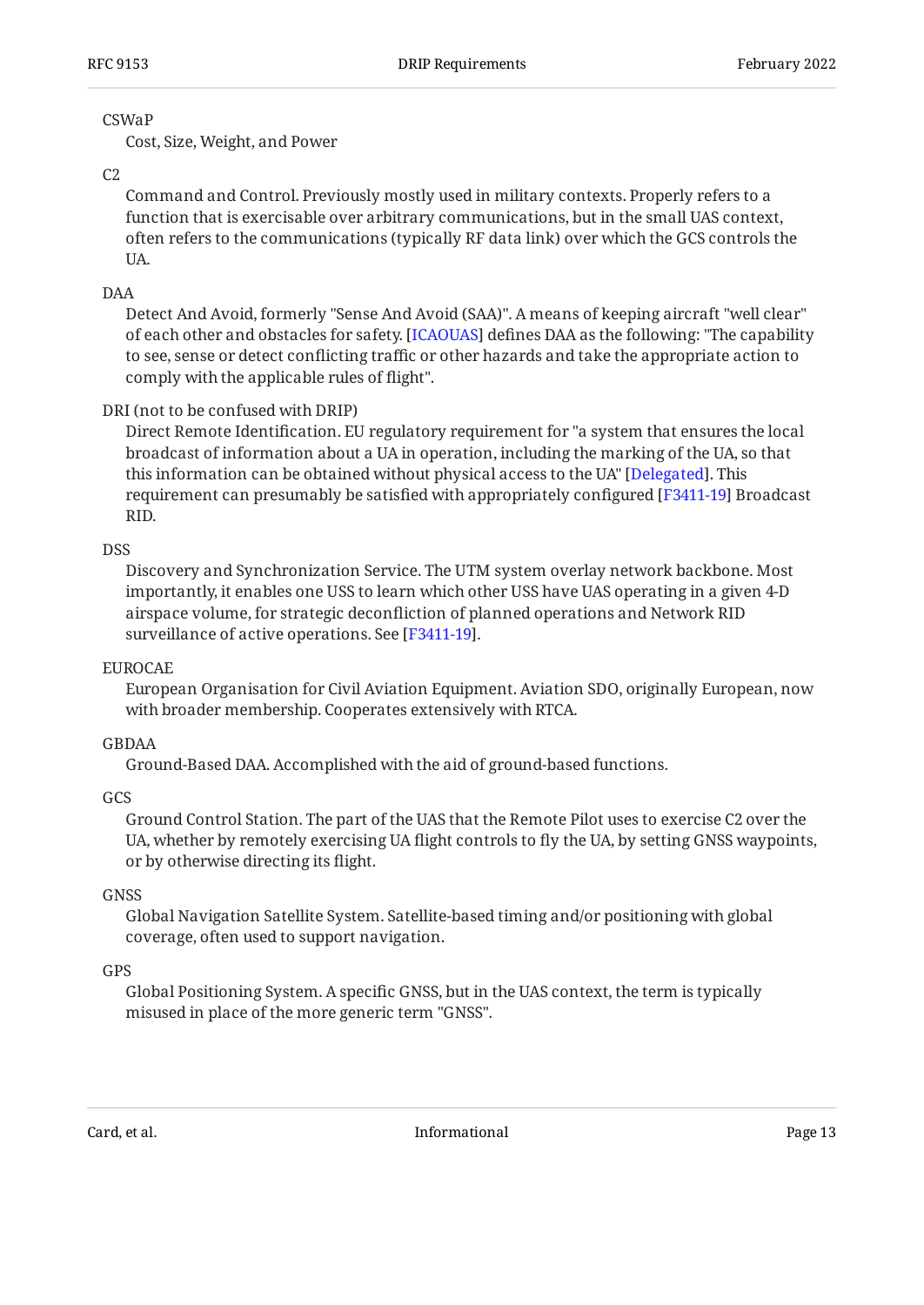#### GRAIN

Global Resilient Aviation Interoperable Network. ICAO-managed IPv6 overlay internetwork based on IATF that is dedicated to aviation (but not just aircraft). As currently (2021) designed, it accommodates the proposed DRIP identifier.

#### IATF

International Aviation Trust Framework. ICAO effort to develop a resilient and secure by design framework for networking in support of all aspects of aviation.

#### ICAO

International Civil Aviation Organization. A specialized agency of the United Nations that develops and harmonizes international standards relating to aviation.

#### IFF

Identification Friend or Foe. Originally, and in its narrow sense still, a self-identification broadcast in response to interrogation via radar to reduce friendly fire incidents, which led to military and commercial transponder systems such as ADS-B. In the broader sense used here, any process intended to distinguish friendly from potentially hostile UA or other entities encountered.

#### LAANC

Low Altitude Authorization and Notification Capability. Supports ATC authorization requirements for UAS operations: Remote Pilots can apply to receive a near real-time authorization for operations under 400 feet in controlled airspace near airports. FAAauthorized partial stopgap in the US until UTM comes.

#### Location/Vector Message

Message Type 1. Provides UA location, altitude, heading, speed, and status. [[F3411-19](#page-34-3)]

#### LOS

Line Of Sight. An adjectival phrase describing any information transfer that travels in a nearly straight line (e.g., electromagnetic energy, whether in the visual light, RF, or other frequency range) and is subject to blockage. A term to be avoided due to ambiguity, in this context, between RF LOS and VLOS.

#### Message Pack

[[F3411-19](#page-34-3)] Message Type 15. The framed concatenation, in message type index order, of at most one message of each type of any subset of the other types. Required to be sent in Wi-Fi NAN and in Bluetooth 5 Extended Advertisements, if those media are used; cannot be sent in Bluetooth 4.

#### MSL

Mean Sea Level. Shorthand for relative altitude, above the variously defined mean sea level, typically of a UA (but in [FRUR], also for a GCS), measured in feet or meters. Should be explicitly specified as either barometric (pressure) or geodetic (e.g., as indicated by GNSS, referenced to the WGS84 ellipsoid).

Card, et al. **Informational Card, et al.** Page 14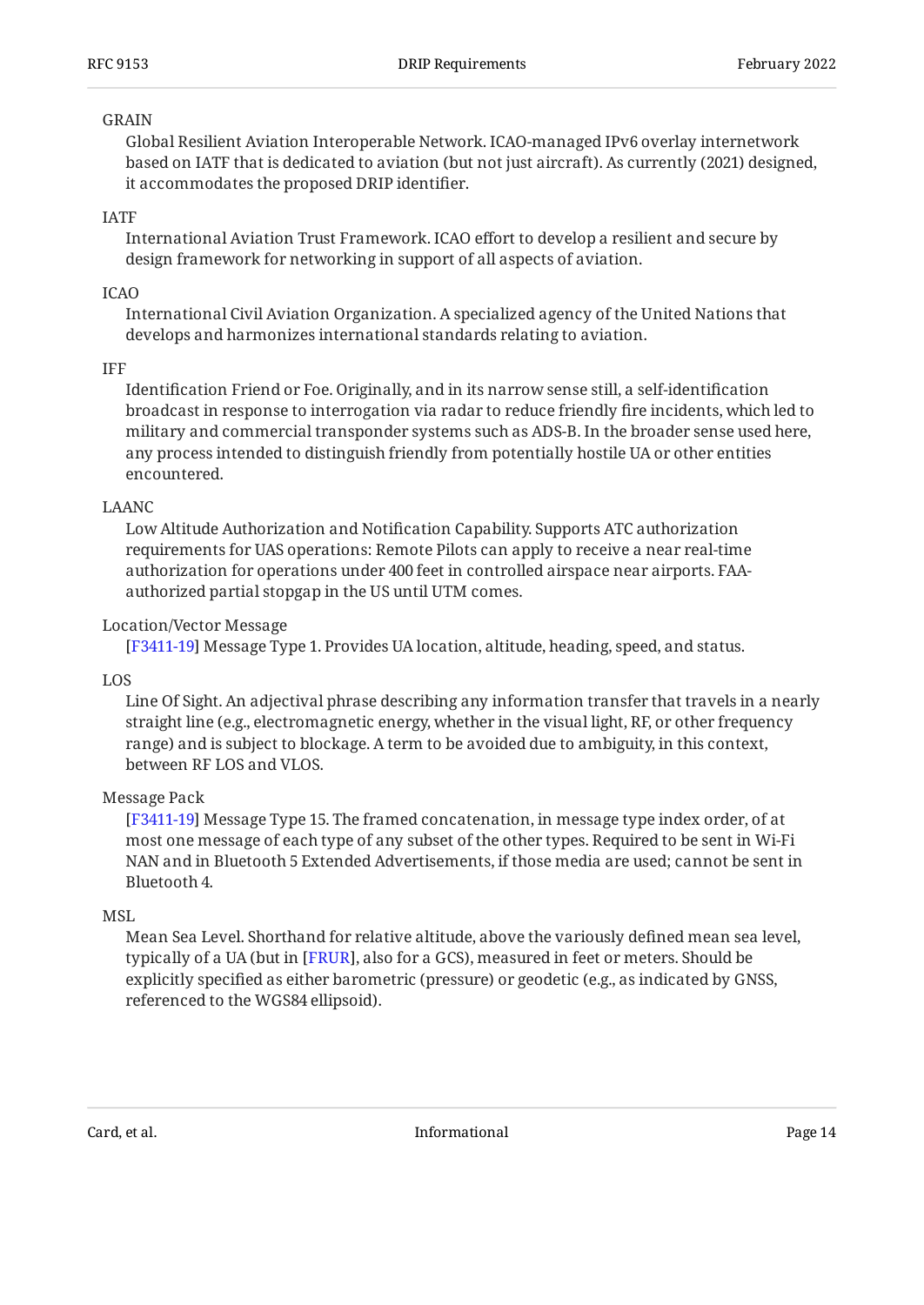#### Net-RID DP

Network RID Display Provider. [[F3411-19](#page-34-3)] logical entity that aggregates data from Net-RID SPs as needed in response to user queries regarding UAS operating within specified airspace volumes to enable display by a user application on a user device. Potentially could provide not only information sent via UAS RID but also information retrieved from UAS RID registries or information beyond UAS RID. Under superseded [NPRM], not recognized as a distinct entity, but as a service provided by USS, including public safety USS that may exist primarily for this purpose rather than to manage any subscribed UAS.

#### Net-RID SP

Network RID Service Provider. [F3411-19] logical entity that collects RID messages from UAS and responds to Net-RID DP queries for information on UAS of which it is aware. Under superseded [NPRM], the USS to which the UAS is subscribed (i.e., the "Remote ID USS").

#### Network Identification Service

EU regulatory requirement in [Opinion1], corresponding to the Electronic Identification for which Minimum Operational Performance Standards are specified in [WG105], which presumably can be satisfied with appropriately configured [F3411-19] Network RID.

#### Observer

An entity (typically, but not necessarily, an individual human) who has directly or indirectly observed a UA and wishes to know something about it, starting with its ID. An Observer typically is on the ground and local (within VLOS of an observed UA), but could be remote (observing via Network RID or other surveillance), operating another UA, aboard another aircraft, etc. (DRIP)

#### Operation

A flight, or series of flights of the same mission, by the same UAS, separated by, at most, brief ground intervals. (Inferred from UTM usage; no formal definition found.)

#### Operator

"A person, organization or enterprise engaged in or offering to engage in an aircraft operation" [\[ICAOUAS\]](#page-35-4).

#### Operator ID Message

 Message Type 5. Provides CAA-issued Operator ID only. Operator ID is distinct from [[F3411-19](#page-34-3)] UAS ID.

#### page

Payload of a frame, containing a chunk of a message that has been segmented, that allows transport of a message longer than can be encapsulated in a single frame. See [\[F3411-19](#page-34-3)].

#### PIC

Pilot In Command. "The pilot designated by the operator, or in the case of general aviation, the owner, as being in command and charged with the safe conduct of a flight" [[ICAOUAS\]](#page-35-4).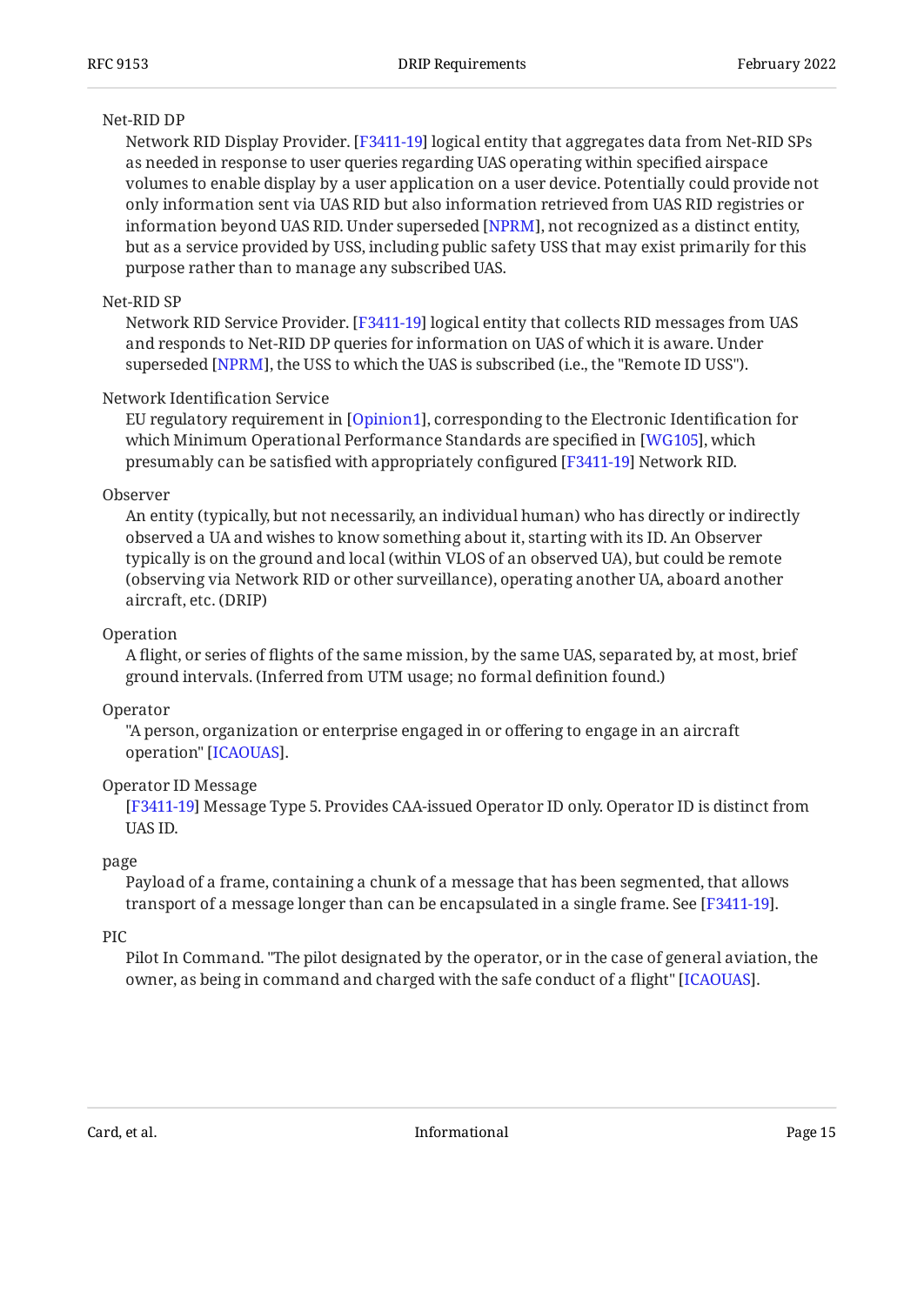#### PII

Personally Identifiable Information. In the UAS RID context, typically of the UAS Operator, PIC, or Remote Pilot, but possibly of an Observer or other party. This specific term is used primarily in the US; other terms with essentially the same meaning are more common in other jurisdictions (e.g., "personal data" in the EU). Used herein generically to refer to personal information that the person might wish to keep private or may have a statutorily recognized right to keep private (e.g., under the EU [[GDPR\]](#page-35-5)), potentially imposing (legally or ethically) a confidentiality requirement on protocols/systems.

#### Remote Pilot

A pilot using a GCS to exercise proximate control of a UA. Either the PIC or under the supervision of the PIC. "The person who manipulates the flight controls of a remotely-piloted aircraft during flight time" [ICAOUAS].

#### RF

Radio Frequency. Can be used as an adjective (e.g., "RF link") or as a noun.

#### RF LOS

RF Line Of Sight. Typically used in describing a direct radio link between a GCS and the UA under its control, potentially subject to blockage by foliage, structures, terrain, or other vehicles, but less so than VLOS.

#### RTCA

Radio Technical Commission for Aeronautics. US aviation SDO. Cooperates extensively with EUROCAE.

#### Safety

"The state in which risks associated with aviation activities, related to, or in direct support of the operation of aircraft, are reduced and controlled to an acceptable level" (from Annex 19 of the Chicago Convention, quoted in [ICAODEFS]).

#### Security

"Safeguarding civil aviation against acts of unlawful interference" (from Annex 17 of the Chicago Convention, quoted in [\[ICAODEFS](#page-35-6)]).

#### Self-ID Message

 Message Type 3. Provides a 1-byte descriptor and 23-byte ASCII free text field, only. [[F3411-19](#page-34-3)] Expected to be used to provide context on the operation, e.g., mission intent.

#### SDO

Standards Development Organization, such as ASTM, IETF, etc.

#### SDSP

Supplemental Data Service Provider. An entity that participates in the UTM system but provides services (e.g., weather data) beyond those specified as basic UTM system functions. See [FAACONOPS].

#### System Message

 Message Type 4. Provides general UAS information, including Remote Pilot location, [[F3411-19](#page-34-3)] multiple UA group operational area, etc.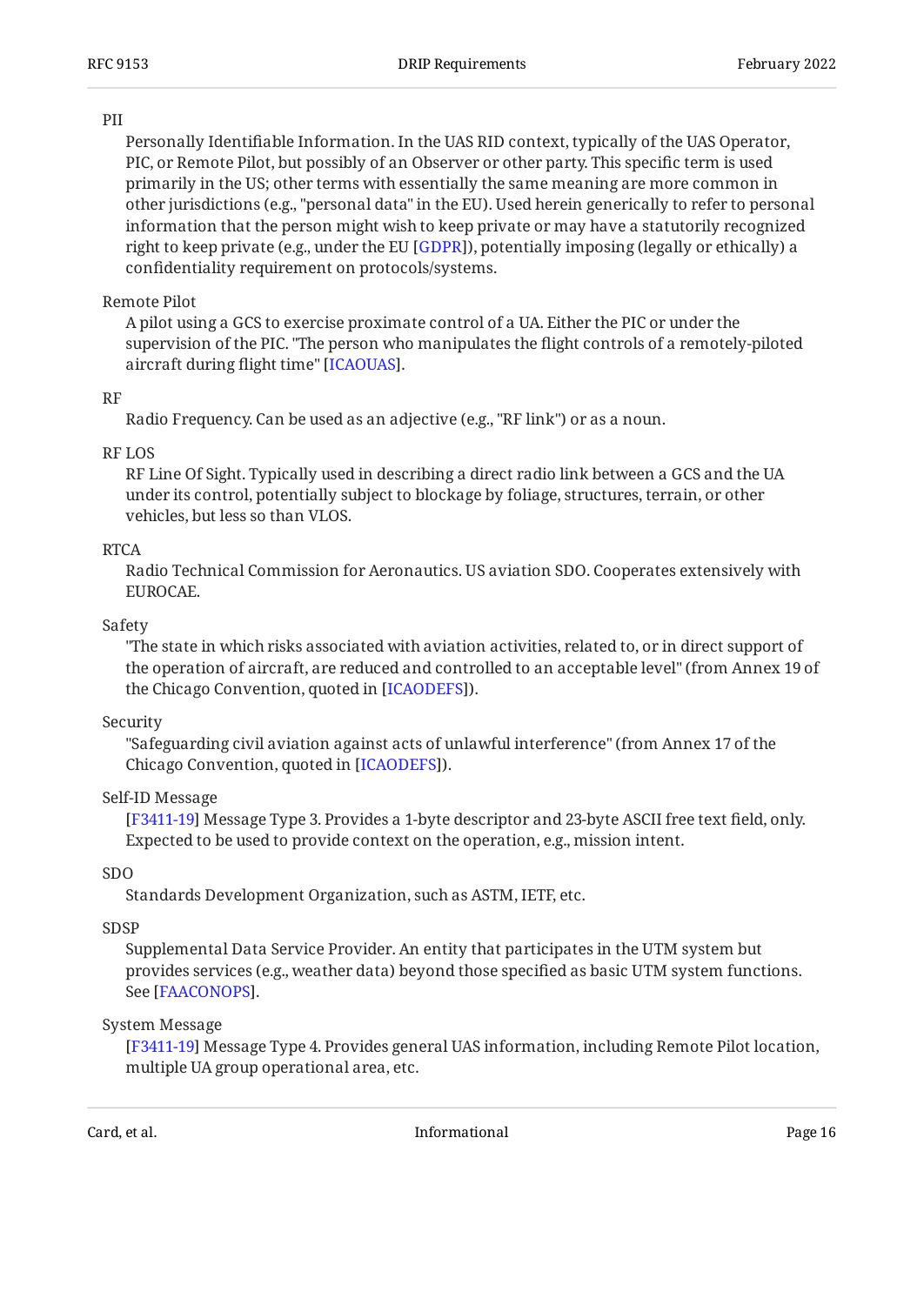#### U-space

EU concept and emerging framework for integration of UAS into all types of airspace, including but not limited to volumes that are in high-density urban areas and/or shared with manned aircraft [InitialView].

#### UA

Unmanned Aircraft. In popular parlance, "drone". "An aircraft which is intended to operate with no pilot on board" [ICAOUAS].

#### **UAS**

Unmanned Aircraft System. Composed of UA, all required on-board subsystems, payload, control station, other required off-board subsystems, any required launch and recovery equipment, all required crew members, and C2 links between UA and control station . [[F3411-19](#page-34-3)]

#### UAS ID

UAS identifier. Although called "UAS ID", it is actually unique to the UA, neither to the operator (as some UAS registration numbers have been and for exclusively recreational purposes are continuing to be assigned), nor to the combination of GCS and UA that comprise the UAS. *Maximum length of 20 bytes* [F3411-19]. If the ID Type is 4, the proposed Specific Session ID, then the 20 bytes includes the subtype index, leaving only 19 bytes for the actual identifier.

#### ID Type

UAS identifier type index. 4 bits. See [Section 3, Paragraph 6](#page-17-1) for current standard values 0-3 and currently proposed additional value 4. See also [F3411-19].

#### UAS RID

UAS Remote Identification and tracking. System to enable arbitrary Observers to identify UA during flight.

#### **USS**

UAS Service Supplier. "A USS is an entity that assists UAS Operators with meeting UTM operational requirements that enable safe and efficient use of airspace" [FAACONOPS]. In addition, "USSs provide services to support the UAS community, to connect Operators and other entities to enable information flow across the USS Network, and to promote shared situational awareness among UTM participants" [FAACONOPS].

#### UTM

UAS Traffic Management. "A specific aspect of air traffic management which manages UAS operations safely, economically and efficiently through the provision of facilities and a seamless set of services in collaboration with all parties and involving airborne and groundbased functions" [ICAOUTM]. In the US, according to the FAA, a "traffic management"  $\,$ ecosystem for "uncontrolled" UAS operations at low altitudes, separate from, but complementary to, the FAA's ATC system for "controlled" operations of manned aircraft.

#### V2V

Vehicle-to-Vehicle. Originally communications between automobiles, now extended to apply to communications between vehicles generally. Often, together with Vehicle-to-Infrastructure (V2I) and similar functions, generalized to V2X.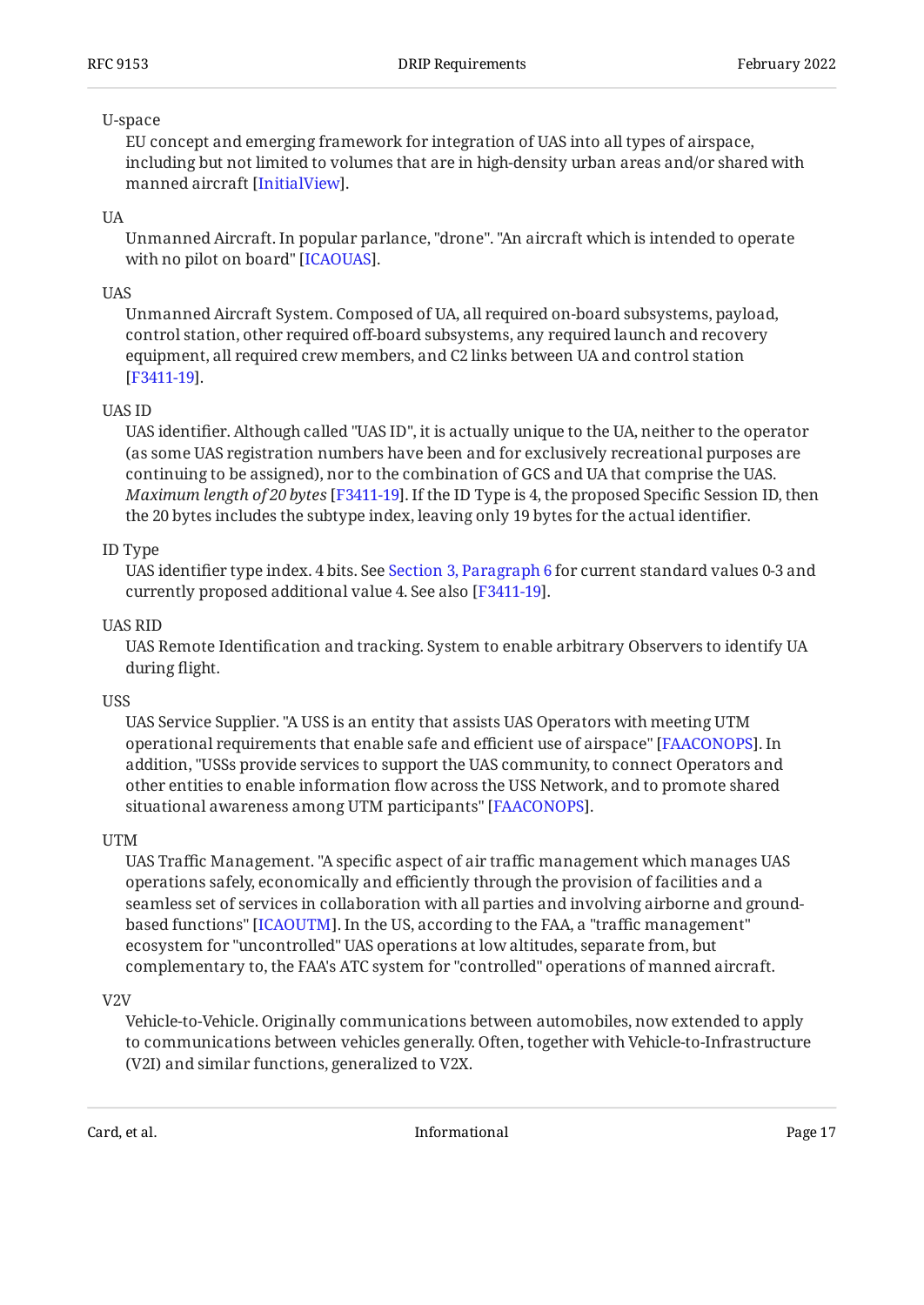#### VLOS

Visual Line Of Sight. Typically used in describing operation of a UA by a "remote" pilot who can clearly and directly (without video cameras or any aids other than glasses or, under some rules, binoculars) see the UA and its immediate flight environment. Potentially subject to blockage by foliage, structures, terrain, or other vehicles, more so than RF LOS.

## <span id="page-17-0"></span>**[3. UAS RID Problem Space](#page-17-0)**

CAAs worldwide are mandating UAS RID. The European Union Aviation Safety Agency (EASA) has published [[Delegated\]](#page-34-6) and [[Implementing\]](#page-36-7) regulations. The US FAA has published a "final" rule [[FRUR\]](#page-35-0) and has described the key role that UAS RID plays in UAS Traffic Management (UTM) in (especially Section 2.6). At the time of writing, CAAs promulgate performance-based [[FAACONOPS](#page-35-7)] regulations that do not specify techniques but rather cite industry consensus technical standards as acceptable means of compliance.

The most widely cited such industry consensus technical standard for UAS RID is [F3411-19],  $\,$ which defines two means of UAS RID:

- $\bullet$  Network RID defines a set of information for UAS to make available globally indirectly via the Internet, through servers that can be queried by Observers.
- $\bullet$  Broadcast RID defines a set of messages for UA to transmit locally directly one-way over Bluetooth or Wi-Fi (without IP or any other protocols between the data link and application layers), to be received in real time by local Observers.

UAS using both means must send the same UAS RID application-layer information via each [[F3411-19](#page-34-3)]. The presentation may differ, as Network RID defines a data dictionary, whereas Broadcast RID defines message formats (which carry items from that same data dictionary). The interval (or rate) at which it is sent may differ, as Network RID can accommodate Observer queries asynchronous to UAS updates (which generally need be sent only when information, such as location, changes), whereas Broadcast RID depends upon Observers receiving UA messages at the time they are transmitted.

Network RID depends upon Internet connectivity in several segments from the UAS to each Observer. Broadcast RID should need Internet (or other Wide Area Network) connectivity only to retrieve registry information, using, as the primary unique key for database lookup, the UAS Identifier (UAS ID) that was directly locally received. Broadcast RID does not assume IP connectivity of UAS; messages are encapsulated by the UA *without IP*, directly in link-layer frames (Bluetooth 4, Bluetooth 5, Wi-Fi NAN, IEEE 802.11 Beacon, or perhaps others in the future).

<span id="page-17-1"></span>[[F3411-19](#page-34-3)] specifies three ID Type values, and its proposed revision (at the time of writing) adds a fourth:

- 1 A static, manufacturer-assigned, hardware serial number as defined in "Small Unmanned Aerial Systems Serial Numbers" [CTA2063A].
- 2 A CAA-assigned (generally static) ID, like the registration number of a manned aircraft.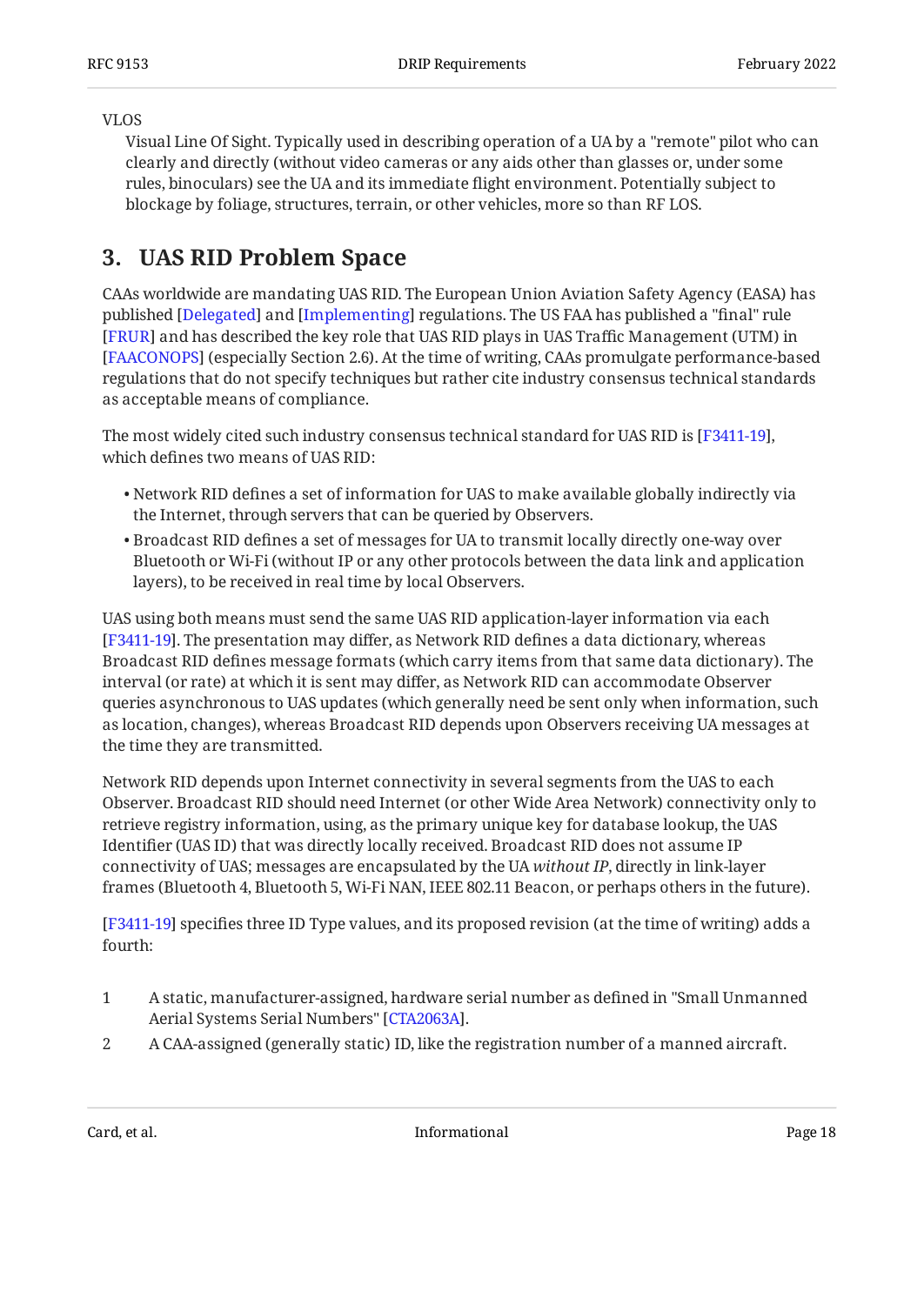- 3 A UTM-system-assigned Universally Unique Identifier (UUID) [[RFC4122\]](#page-36-8), which can but need not be dynamic.
- 4 A Specific Session ID, of any of an 8-bit range of subtypes defined external to ASTM and registered with ICAO, for which subtype 1 has been reserved by ASTM for the DRIP entity ID.

Per [Delegated], the EU allows only ID Type 1. Under [FRUR], the US allows ID Type 1 and ID Type  $3. \rm{[NPRM]}$  proposed that a "Session ID" would be "e.g., a randomly-generated alphanumeric code assigned by a Remote ID UAS Service Supplier (USS) on a per-flight basis designed to provide additional privacy to the operator", but given the omission of Network RID from [FRUR], how this is to be assigned in the US is still to be determined.

As yet, there are apparently no CAA public proposals to use ID Type 2. In the preamble of [FRUR], the FAA argues that registration numbers should not be sent in RID, insists that the capability of looking up registration numbers from information contained in RID should be restricted to FAA and other Government agencies, and implies that Session ID would be linked to the registration number only indirectly via the serial number in the registration database. The possibility of cryptographically blinding registration numbers, such that they can be revealed under specified circumstances, does not appear to be mentioned in applicable regulations or external technical standards.

Per [Delegated], the EU also requires an operator registration number (an additional identifier distinct from the UAS ID) that can be carried in an  $[{\rm F3411{\text{-}}19}]$  optional Operator ID Message.

[[FRUR\]](#page-35-0) allows RID requirements to be met either by the UA itself, which is then designated a "standard remote identification unmanned aircraft", or by an add-on "remote identification broadcast module". The requirements for a module are different than for a standard RID UA. The module:

- must transmit its own serial number (neither the serial number of the UA to which it is attached, nor a Session ID),
- must transmit takeoff location as a proxy for the location of the pilot/GCS, •
- need not transmit UA emergency status, and •
- is allowed to be used only for operations within VLOS of the Remote Pilot. •

Jurisdictions may relax or waive RID requirements for certain operators and/or under certain conditions. For example, [FRUR] allows operators with UAS not equipped for RID to conduct VLOS operations at counterintuitively named "FAA-Recognized Identification Areas (FRIAs)"; radiocontrolled model aircraft flying clubs and other eligible organizations can apply to the FAA for such recognition of their operating areas.

### <span id="page-18-0"></span>**[3.1. Network RID](#page-18-0)**

[Figure 3](#page-19-0) illustrates Network RID information flows. Only two of the three typically wireless links shown involving the UAS (UA-GCS, UA-Internet, and GCS-Internet) need exist to support C2 and Network RID. All three may exist, at the same or different times, especially in BVLOS operations. There must be at least one information flow path (direct or indirect) between the GCS and the UA,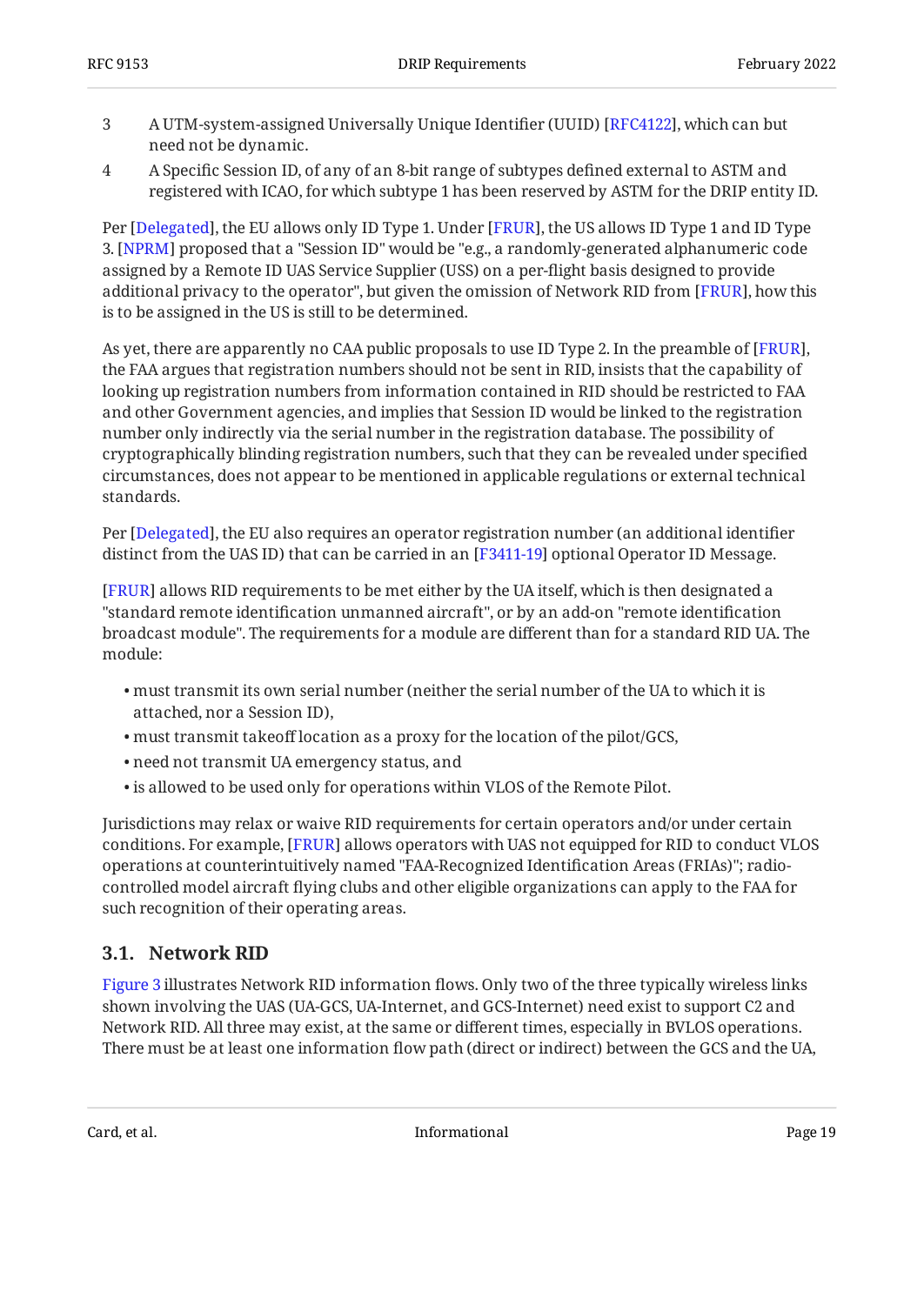for the former to exercise C2 over the latter. If this path is two-way (as increasingly it is, even for inexpensive small UAS), the UA will also send its status (and position, if suitably equipped, e.g., with GNSS) to the GCS. There also must be a path between at least one subsystem of the UAS (UA or GCS) and the Internet, for the former to send status and position updates to its USS (serving inter alia as a Net-RID SP).

<span id="page-19-0"></span>

*[Figure 3: Network RID Information Flow](#page-19-0)* 

Direct UA-Internet wireless links are expected to become more common, especially on larger UAS, but, at the time of writing, they are rare. Instead, the RID data flow typically originates on the UA and passes through the GCS, or it originates on the GCS. Network RID data makes three trips through the Internet (GCS-SP, SP-DP, DP-Observer, unless any of them are colocated), implying use of IP (and other middle-layer protocols, e.g., TLS/TCP or DTLS/UDP) on those trips. IP is not necessarily used or supported on the UA-GCS link (if indeed that direct link exists, as it typically does now, but in BVLOS operations often will not).

Network RID is publish-subscribe-query. In the UTM context:

- 1. The UAS operator pushes an "operational intent" (the current term in UTM corresponding to a flight plan in manned aviation) to the USS (call it USS#1) that will serve that UAS (call it UAS#1) for that operation, primarily to enable deconfliction with other operations potentially impinging upon that operation's 4-D airspace volume (call it Volume#1).
- Assuming the operation is approved and commences, UAS#1 periodically pushes location/ 2. status updates to USS#1, which serves inter alia as the Network RID Service Provider (Net-RID SP) for that operation.
- 3. When users of any other USS (whether they be other UAS operators or Observers) develop an interest in any 4-D airspace volume (e.g., because they wish to submit an operational intent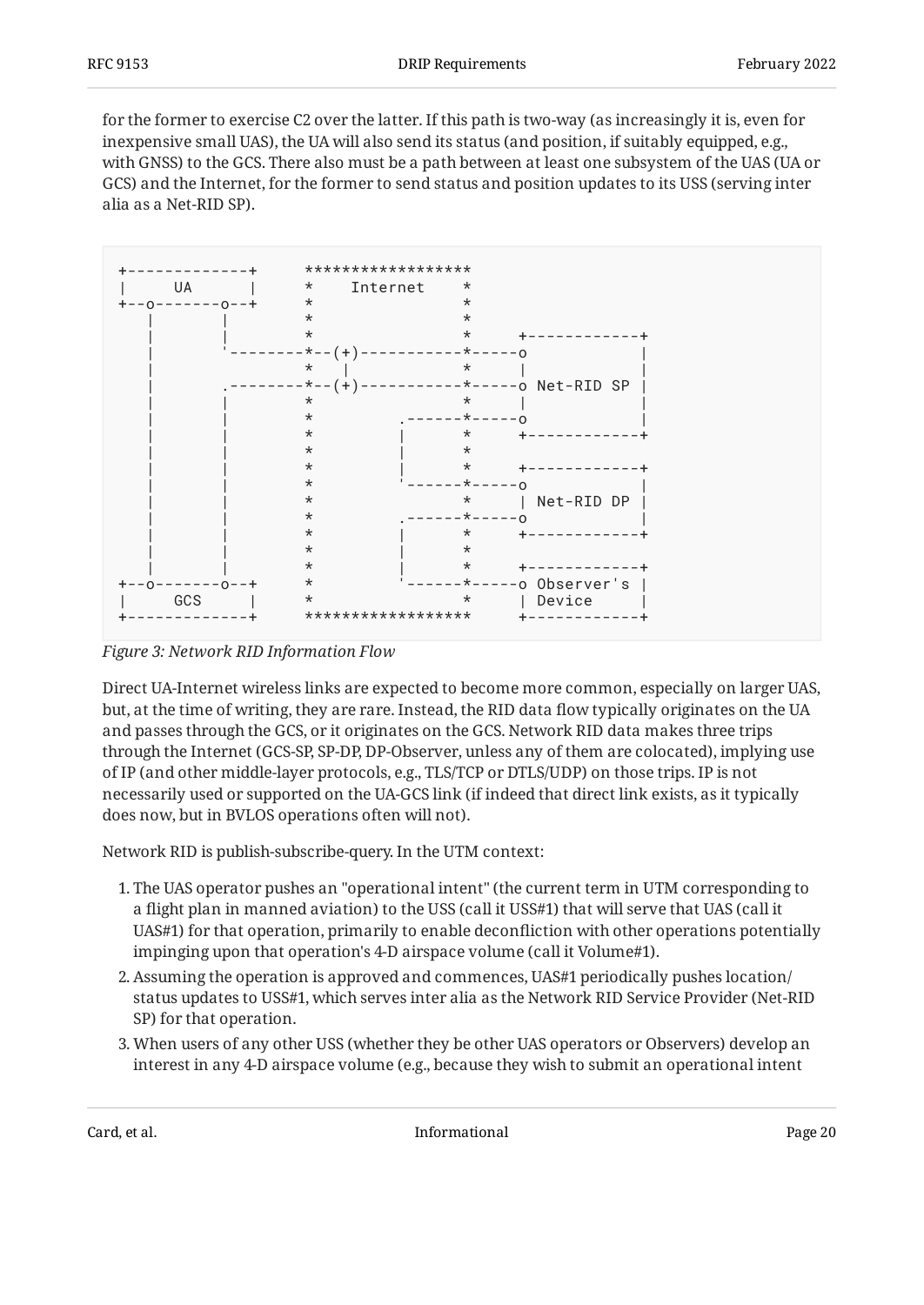or because they have observed a UA), they query their own USS on the volumes in which they are interested.

- Their USS query, via the UTM Discovery and Synchronization Service (DSS), all other USS in 4. the UTM system and learn of any USS that have operations in those volumes (including any volumes intersecting them); thus, those USS whose query volumes intersect Volume#1 (call them USS#2 through USS#n) learn that USS#1 has such operations.
- 5. Interested parties can then subscribe to track updates on that operation of UAS#1, via their own USS, which serve as Network RID Display Providers (Net-RID DPs) for that operation.
- 6. USS#1 (as Net-RID SP) will then publish updates of UAS#1 status and position to all other subscribed USS in USS#2 through USS#n (as Net-RID DP).
- All Net-RID DP subscribed to that operation of UAS#1 will deliver its track information to their 7. users who subscribed to that operation of UAS#1 (via means unspecified by [[F3411-19](#page-34-3)], etc., but generally presumed to be web browser based).

Network RID has several connectivity scenarios:

- *Persistently Internet-connected UA* can consistently directly source RID information; this requires wireless coverage throughout the intended operational airspace volume, plus a buffer (e.g., winds may drive the UA out of the volume).
- *Intermittently Internet-connected UA*, can usually directly source RID information, but when offline (e.g., due to signal blockage by a large structure being inspected using the UAS), need the GCS to proxy source RID information.
- *Indirectly connected UA* lack the ability to send IP packets that will be forwarded into and across the Internet but instead have some other form of communications to another node that can relay or proxy RID information to the Internet; typically, this node would be the GCS (which to perform its function must know where the UA is, although C2 link outages do occur).
- *Non-connected UA* have no means of sourcing RID information, in which case the GCS or some other interface available to the operator must source it. In the extreme case, this could be the pilot or other agent of the operator using a web browser or application to designate, to a USS or other UTM entity, a time-bounded airspace volume in which an operation will be conducted. This is referred to as a "non-equipped network participant" engaging in "area operations". This may impede disambiguation of ID if multiple UAS operate in the same or overlapping 4-D volumes. In most airspace volumes, most classes of UA will not be permitted to fly if non-connected.

In most cases in the near term (2021), the Network RID first-hop data link is likely to be either cellular (which can also support BVLOS C2 over existing large coverage areas) or Wi-Fi (which can also support Broadcast RID). However, provided the data link can support at least UDP/IP and ideally also TCP/IP, its type is generally immaterial to higher-layer protocols. The UAS, as the ultimate source of Network RID information, feeds a Net-RID SP (typically the USS to which the UAS operator subscribes), which proxies for the UAS and other data sources. An Observer or other ultimate consumer of Network RID information obtains it from a Net-RID DP (also typically a USS), which aggregates information from multiple Net-RID SPs to offer airspace Situational Awareness (SA) coverage of a volume of interest. Network RID Service and Display Providers are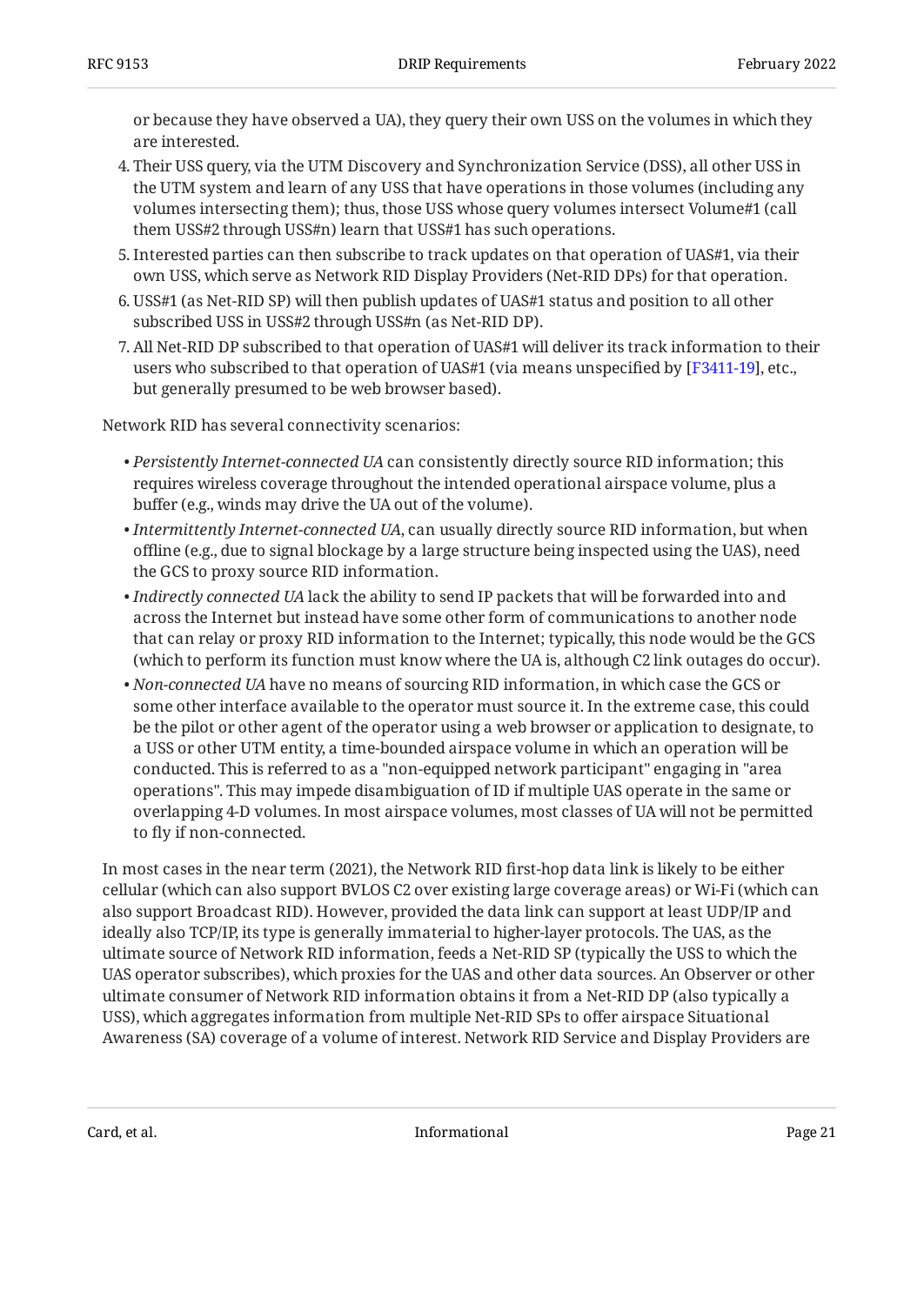expected to be implemented as servers in well-connected infrastructure, communicating with each other via the Internet and accessible by Observers via means such as web Application Programming Interfaces (APIs) and browsers.

Network RID is the less constrained of the defined means of UAS RID. [F3411-19] only specifies information exchanges from Net-RID SP to Net-RID DP. It is presumed that IETF efforts supporting the more constrained Broadcast RID (see next section) can be generalized for Network RID and potentially also for UAS-to-USS or other UTM communications.

### <span id="page-21-0"></span>**[3.2. Broadcast RID](#page-21-0)**

[Figure 4](#page-21-1) illustrates the Broadcast RID information flow. Note the absence of the Internet from the figure. This is because Broadcast RID is one-way direct transmission of application-layer messages over an RF data link (without IP) from the UA to local Observer devices. Internet connectivity is involved only in what the Observer chooses to do with the information received, such as verify signatures using a web-based Broadcast Authentication Verifier Service and look up information in registries using the UAS ID as the primary unique key.

<span id="page-21-1"></span>

*[Figure 4: Broadcast RID Information Flow](#page-21-1)* 

Broadcast RID is conceptually similar to Automatic Dependent Surveillance - Broadcast (ADS-B). However, for various technical and other reasons, regulators including the EASA have not indicated intent to allow, and FAA has explicitly prohibited, use of ADS-B for UAS RID.

[[F3411-19](#page-34-3)] specifies four Broadcast RID data links: Bluetooth 4.x, Bluetooth 5.x with Extended Advertisements and Long-Range Coded PHY (S=8), Wi-Fi NAN at 2.4 GHz, and Wi-Fi NAN at 5 GHz. A UA must broadcast (using advertisement mechanisms where no other option supports broadcast) on at least one of these. If sending on Bluetooth 5.x, it is required to do so concurrently on 4.x (referred to in [\[F3411-19](#page-34-3)] as "Bluetooth Legacy"); current (2021) discussions in ASTM F38.02 on revising [F3411-19], motivated by drafts of European standards, suggest that both Bluetooth versions will be required. If broadcasting Wi-Fi NAN at 5 GHz, it is required to do so concurrently at 2.4 GHz; current discussions in ASTM F38.02 include relaxing this. Wi-Fi Beacons are also under consideration. Future revisions of  $[F3411-19]$  may allow other data links.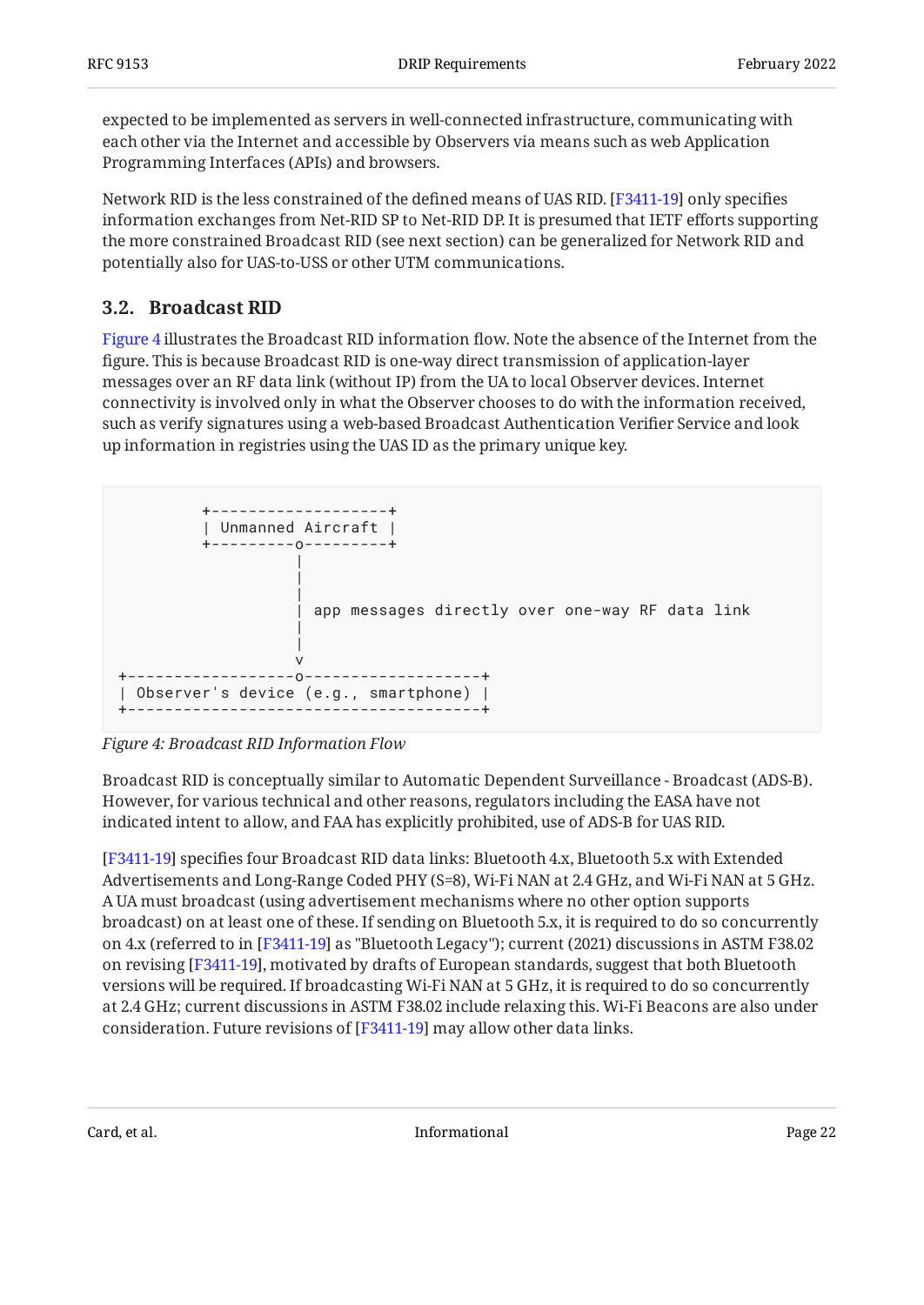The selection of Broadcast RID media was driven by research into what is commonly available on "ground" units (smartphones and tablets) and what was found as prevalent or "affordable" in UA. Further, there must be an API for the Observer's receiving application to have access to these messages. As yet, only Bluetooth 4.x support is readily available; thus, the current focus is on working within the 31-byte payload limit of the Bluetooth 4.x "Broadcast Frame" transmitted as an "advertisement" on beacon channels. After overheads, this limits the RID message to 25 bytes and the UAS ID string to a maximum length of 20 bytes.

A single Bluetooth 4.x advertisement frame can just barely fit any UAS ID long enough to be sufficiently unique for its purpose.

There is related information, which especially includes, but is not limited to, the UA position and velocity, which must be represented by data elements long enough to provide precision sufficient for their purpose while remaining unambiguous with respect to their reference frame.

In order to enable Observer devices to verify that 1) the claimed UAS ID is indeed owned by the sender and 2) the related information was indeed sent by the owner of that same UAS ID, authentication data elements would typically be lengthy with conventional cryptographic signature schemes. They would be too long to fit in a single frame, even with the latest schemes currently being standardized.

Thus, it is infeasible to bundle information related to the UAS ID and corresponding authentication data elements in a single Bluetooth 4.x frame; yet, somehow all these must be securely bound together.

Messages that cannot be encapsulated in a single frame (thus far, only the Authentication Message) must be segmented into message "pages" (in the terminology of [[F3411-19](#page-34-3)]). Message pages must somehow be correlated as belonging to the same message. Messages carrying position, velocity and other data must somehow be correlated with the Basic ID Message that carries the UAS ID. This correlation is expected to be done on the basis of Media Access Control (MAC) address. This may be complicated by MAC address randomization. Not all the common devices expected to be used by Observers have APIs that make sender MAC addresses available to user space receiver applications. MAC addresses are easily spoofed. Data elements are not so detached on other media (see Message Pack in the paragraph after next).

[[F3411-19](#page-34-3)] Broadcast RID specifies several message types (see Section 5.4.5 and Table 3 of ). The table below lists these message types. The 4-bit Message Type field in the header [[F3411-19](#page-34-3)] can index up to 16 types. Only seven are defined at the time of writing. Only two are mandatory. All others are optional, unless required by a jurisdictional authority, e.g., a CAA. To satisfy both EASA and FAA rules, all types are needed, except Self-ID and Authentication, as the data elements required by the rules are scattered across several message types (along with some data elements not required by the rules).

The Message Pack (type 0xF) is not actually a message but the framed concatenation of at most one message of each type of any subset of the other types, in type index order. Some of the messages that it can encapsulate are mandatory; others are optional. The Message Pack itself is mandatory on data links that can encapsulate it in a single frame (Bluetooth 5.x and Wi-Fi).

<span id="page-22-0"></span>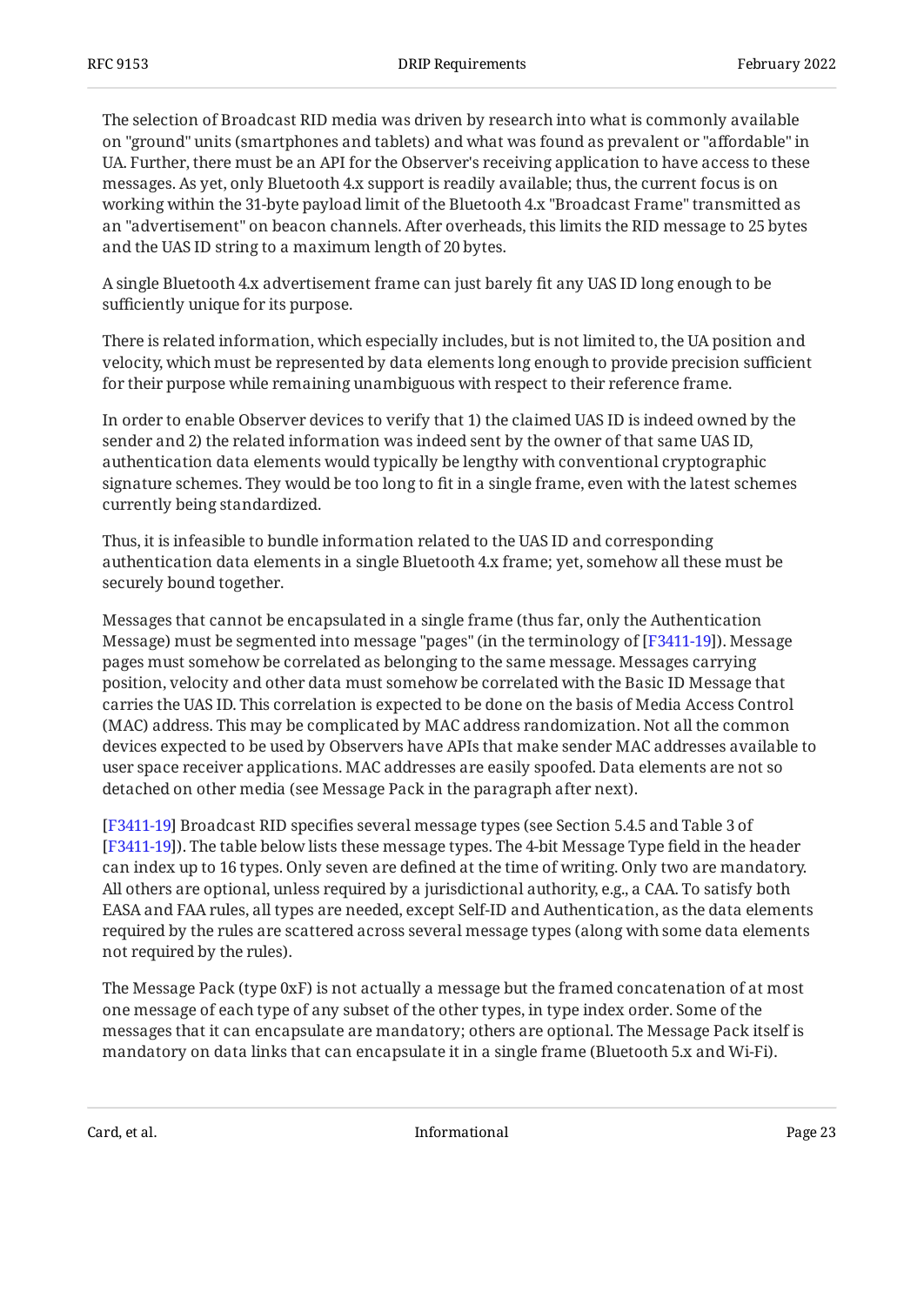<span id="page-23-0"></span>

| Index | Name            | Req       | <b>Notes</b>  |
|-------|-----------------|-----------|---------------|
| 0x0   | <b>Basic ID</b> | Mandatory |               |
| 0x1   | Location/Vector | Mandatory | -             |
| 0x2   | Authentication  | Optional  | paged         |
| 0x3   | Self-ID         | Optional  | free text     |
| 0x4   | System          | Optional  |               |
| 0x5   | Operator ID     | Optional  |               |
| 0xF   | Message Pack    |           | BT5 and Wi-Fi |

*[Table 1](#page-23-0): [Message Types De](#page-22-0)fined in [\[F3411-19\]](#page-22-0)* 

[[F3411-19](#page-34-3)] Broadcast RID specifies very few quantitative performance requirements: static information must be transmitted at least once per three seconds, and dynamic information (the Location/Vector Message) must be transmitted at least once per second and be no older than one second when sent. [[FRUR\]](#page-35-0) requires all information be sent at least once per second.

 Broadcast RID transmits all information as cleartext (ASCII or binary), so static IDs [[F3411-19](#page-34-3)] enable trivial correlation of patterns of use, which is unacceptable in many applications, e.g., package delivery routes of competitors.

Any UA can assert any ID using the [\[F3411-19](#page-34-3)] required Basic ID Message, which lacks any provisions for verification. The Location/Vector Message likewise lacks provisions for verification and does not contain the ID, so it must be correlated somehow with a Basic ID Message: the developers of [F3411-19] have suggested using the MAC addresses on the Broadcast RID data link, but these may be randomized by the operating system stack to avoid the adversarial correlation problems of static identifiers.

The [\[F3411-19](#page-34-3)] optional Authentication Message specifies framing for authentication data but does not specify any authentication method, and the maximum length of the specified framing is too short for conventional digital signatures and far too short for conventional certificates (e.g., X.509). Fetching certificates via the Internet is not always possible (e.g., Observers working in remote areas, such as national forests), so devising a scheme whereby certificates can be transported over Broadcast RID is necessary. The one-way nature of Broadcast RID precludes challenge-response security protocols (e.g., Observers sending nonces to UA, to be returned in signed messages). Without DRIP extensions to [F3411-19], an Observer would be seriously challenged to validate the asserted UAS ID or any other information about the UAS or its operator looked up therefrom.

At the time of writing, the proposed revision of [F3411-19] defines a new Authentication Type 5  $\,$ ("Specific Authentication Method (SAM)") to enable SDOs other than ASTM to define authentication payload formats. The first byte of the payload is the SAM Type, used to demultiplex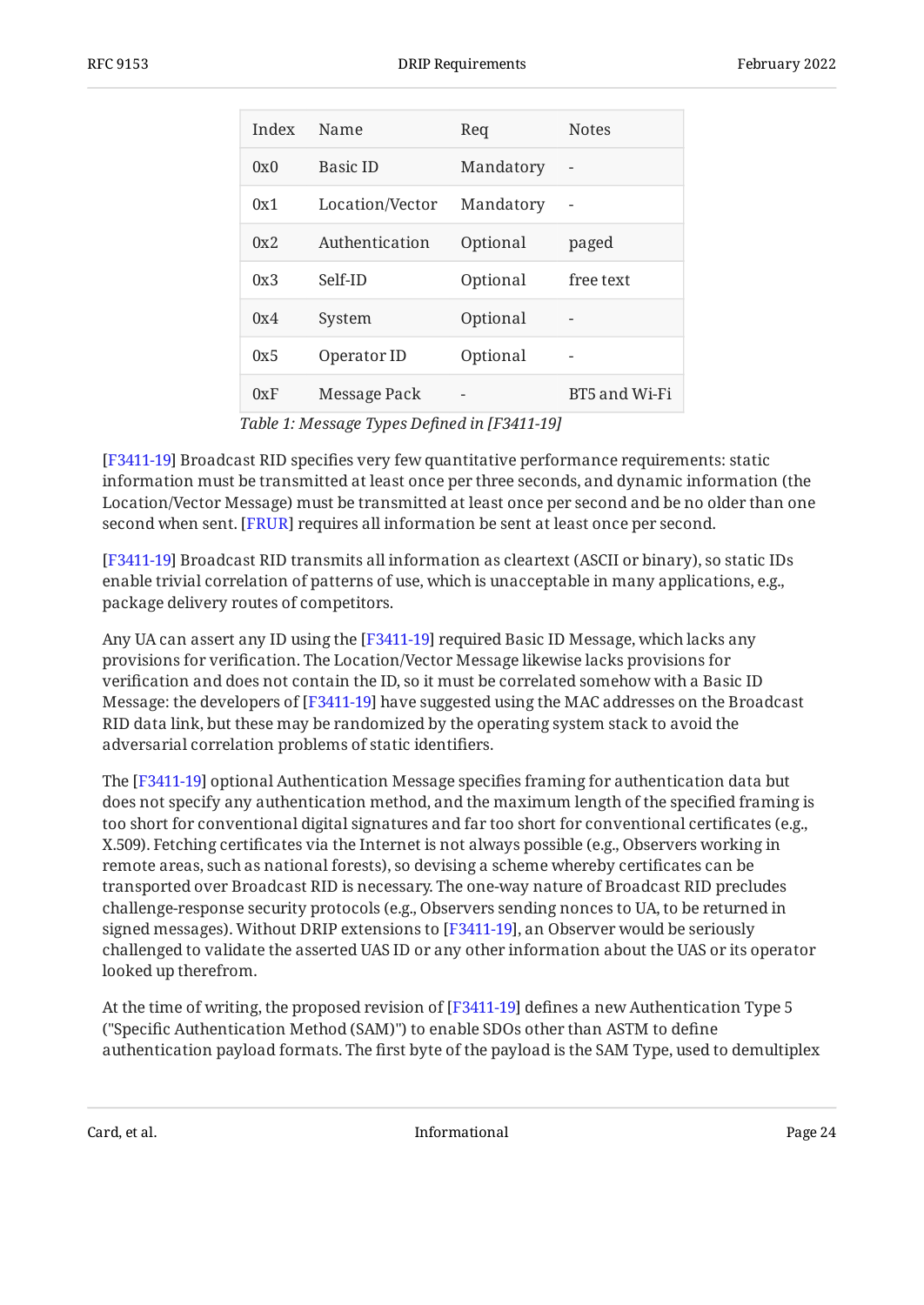such variant formats. All formats (aside from those for private experimental use) must be registered with ICAO, which assigns the SAM Type. Any Authentication Message payload that is to be sent in exactly the same form over all currently specified Broadcast RID media is limited by lower-layer constraints to a total length of 201 bytes. For Authentication Type 5, which is expected to be used by DRIP, the SAM Type byte consumes the first of these, limiting DRIP authentication payload formats to a maximum of 200 bytes.

### <span id="page-24-0"></span>**[3.3. USS in UTM and RID](#page-24-0)**

UAS RID and UTM are complementary; Network RID is a UTM service. The backbone of the UTM system is comprised of multiple USS: one or several per jurisdiction with some being limited to a single jurisdiction while others span multiple jurisdictions. USS also serve as the principal, or perhaps the sole, interface for operators and UAS into the UTM environment. Each operator subscribes to at least one USS. Each UAS is registered by its operator in at least one USS. Each operational intent is submitted to one USS; if approved, that UAS and operator can commence that operation. During the operation, status and location of that UAS must be reported to that USS, which, in turn, provides information as needed about that operator, UAS, and operation into the UTM system and to Observers via Network RID.

USS provide services not limited to Network RID; indeed, the primary USS function is deconfliction of airspace usage between different UAS (and their operators). It will occasionally deconflict UAS from non-UAS operations, such as manned aircraft and rocket launch. Most deconfliction involving a given operation is hoped to be completed prior to commencing that operation; this is called "strategic deconfliction". If that fails, "tactical deconfliction" comes into play; AirBorne DAA (ABDAA) may not involve USS, but Ground-Based DAA (GBDAA) likely will. Dynamic constraints, formerly called "UAS Volume Restrictions (UVRs)", can be necessitated by circumstances such as local emergencies and extreme weather, specified by authorities on the ground, and propagated in UTM.

No role for USS in Broadcast RID is currently specified by regulators or by [[F3411-19](#page-34-3)]. However, USS are likely to serve as registries (or perhaps registrars) for UAS (and perhaps operators); if so, USS will have a role in all forms of RID. Supplemental Data Service Providers (SDSPs) are also likely to find roles, not only in UTM as such but also in enhancing UAS RID and related services. RID services are used in concert with USS, SDSP, or other UTM entities (if and as needed and available). Narrowly defined, RID services provide regulator-specified identification information; more broadly defined, RID services may leverage identification to facilitate related services or functions, likely beginning with V2X.

### <span id="page-24-1"></span>**[3.4. DRIP Focus](#page-24-1)**

In addition to the gaps described above, there is a fundamental gap in almost all current or proposed regulations and technical standards for UAS RID. As noted above, ID is not an end in itself, but a means. Protocols specified in [F3411-19] etc. provide limited information potentially enabling (but no technical means for) an Observer to communicate with the pilot, e.g., to request further information on the UAS operation or exit from an airspace volume in an emergency. The System Message provides the location of the pilot/GCS, so an Observer could physically go to the asserted location to look for the Remote Pilot; this is slow, at best, and may not be feasible. What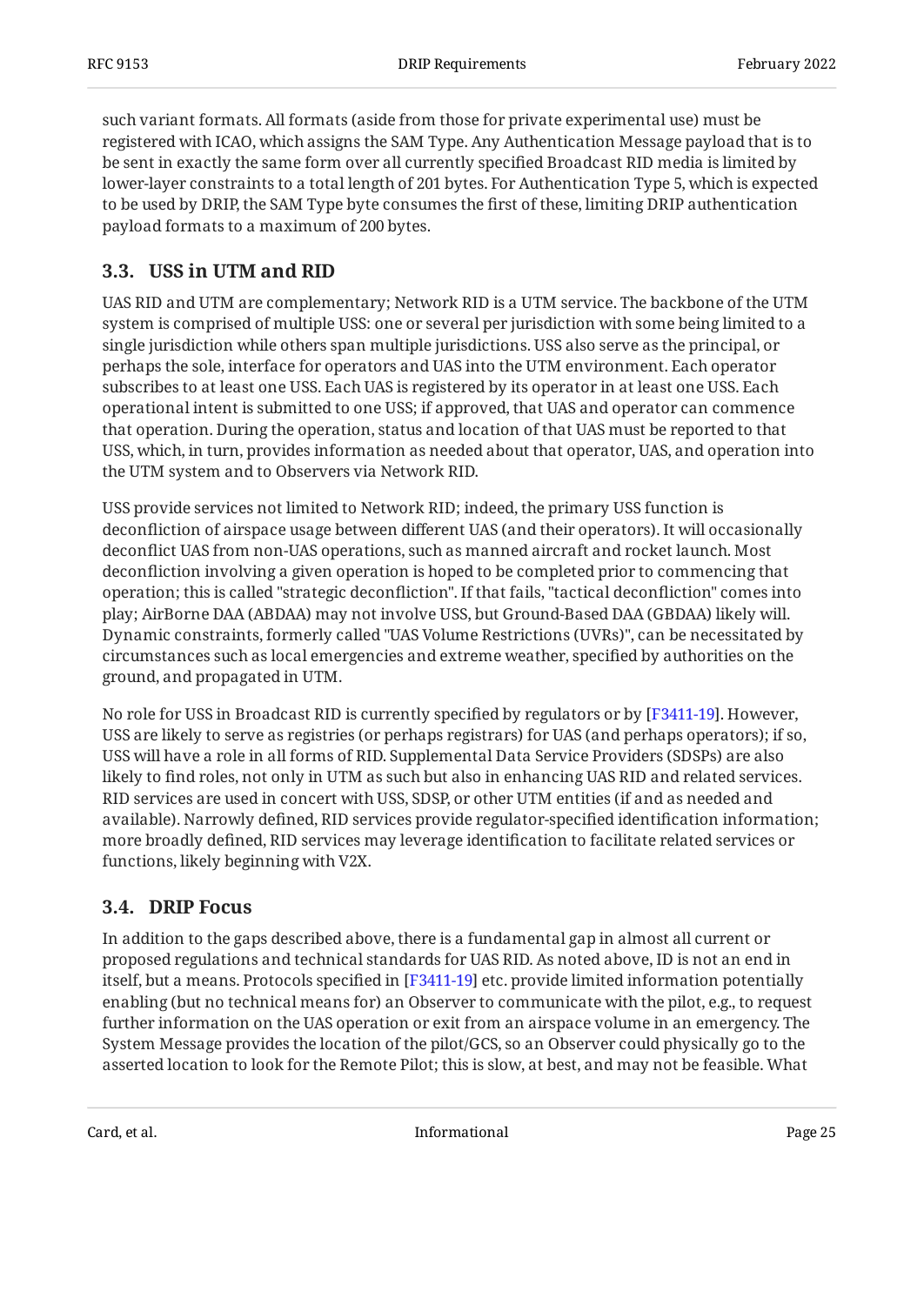if the pilot is on the opposite rim of a canyon, or there are multiple UAS operators to contact whose GCS all lie in different directions from the Observer? An Observer with Internet connectivity and access privileges could look up operator PII in a registry and then call a phone number in hopes that someone who can immediately influence the UAS operation will answer promptly during that operation; this is unreliable, at best, and may not be prudent. Should pilots be encouraged to answer phone calls while flying? Internet technologies can do much better than this.

Thus, to achieve widespread adoption of a RID system supporting safe and secure operation of UAS, protocols must do the following (despite the intrinsic tension among these objectives):

- preserve operator privacy, •
- enable strong authentication, and
- enable the immediate use of information by authorized parties. •

Just as [F3411-19] is expected to be approved by regulators as a basic means of compliance with UAS RID regulations, DRIP is likewise expected to be approved to address further issues, starting with the creation and registration of Session IDs.

DRIP will focus on making information obtained via UAS RID immediately usable:

- by making it trustworthy (despite the severe constraints of Broadcast RID); 1.
- 2. by enabling verification that a UAS is registered for RID, and, if so, in which registry (for classification of trusted operators on the basis of known registry vetting, even by Observers lacking Internet connectivity at observation time);
- 3. by facilitating independent reports of UA aeronautical data (location, velocity, etc.) to confirm or refute the operator self-reports upon which UAS RID and UTM tracking are based;
- 4. by enabling instant establishment, by authorized parties, of secure communications with the Remote Pilot.

<span id="page-25-0"></span>The foregoing considerations, beyond those addressed by baseline UAS RID standards such as [F3411-19], imply the requirements for DRIP detailed in [Section 4.](#page-25-0)

## **[4. Requirements](#page-25-0)**

The following requirements apply to DRIP as a set of related protocols, various subsets of which, in conjunction with other IETF and external technical standards, may suffice to comply with the regulations in any given jurisdiction or meet any given user need. It is not intended that each and every protocol of the DRIP set, alone, satisfy each and every requirement. To satisfy these requirements, Internet connectivity is required some of the time (e.g., to support DRIP Entity Identifier creation/registration) but not all of the time (e.g., authentication of an asserted DRIP Entity Identifier can be achieved by a fully working and provisioned Observer device even when that device is off-line so is required at all times).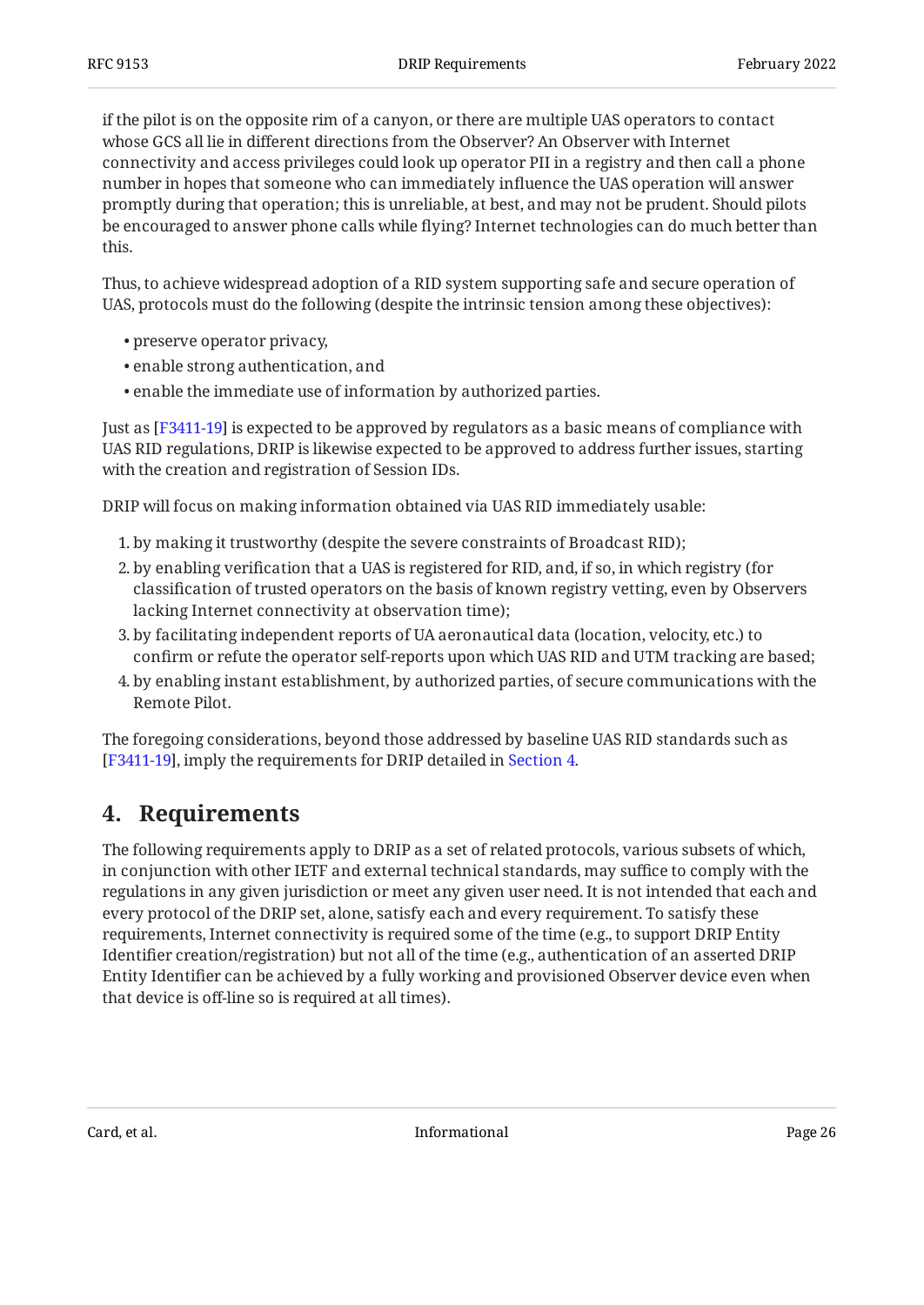### <span id="page-26-1"></span><span id="page-26-0"></span>**[4.1. General](#page-26-0)**

#### **[4.1.1. Normative Requirements](#page-26-1)**

- GEN-1 Provable Ownership: DRIP MUST enable verification that the asserted entity (typically UAS) ID is that of the actual current sender (i.e., the Entity ID in the DRIP authenticated message set is not a replay attack or other spoof), even on an Observer device lacking Internet connectivity at the time of observation.
- GEN-2 Provable Binding: DRIP MUST enable the cryptographic binding of all other [[F3411-19](#page-34-3)] messages from the same actual current sender to the UAS ID asserted in the Basic ID Message.
- GEN-3 Provable Registration: DRIP **MUST** enable cryptographically secure verification that the UAS ID is in a registry and identification of that registry, even on an Observer device lacking Internet connectivity at the time of observation; the same sender may have multiple IDs, potentially in different registries, but each ID must clearly indicate in which registry it can be found.
- GEN-4 Readability: DRIP **MUST** enable information (regulation required elements, whether sent via UAS RID or looked up in registries) to be read and utilized by both humans and software.
- GEN-5 Gateway: DRIP MUST enable application-layer gateways from Broadcast RID to Network RID to stamp messages with precise date/time received and receiver location, then relay them to a network service (e.g., SDSP or distributed ledger) whenever the gateway has Internet connectivity.
- GEN-6 Contact: DRIP **MUST** enable dynamically establishing, with AAA, per policy, strongly mutually authenticated, end-to-end strongly encrypted communications with the UAS RID sender and entities looked up from the UAS ID, including at least the (1) pilot (Remote Pilot or Pilot In Command), (2) the USS (if any) under which the operation is being conducted, and (3) registries in which data on the UA and pilot are held. This requirement applies whenever each party to such desired communications has a currently usable means of resolving the other party's DRIP Entity Identifier to a locator (IP address) and currently usable bidirectional IP (not necessarily Internet) connectivity with the other party.
- GEN-7 QoS: DRIP **MUST** enable policy-based specification of performance and reliability parameters.
- GEN-8 Mobility: DRIP **MUST** support physical and logical mobility of UA, GCS, and Observers. DRIP SHOULD support mobility of essentially all participating nodes (UA, GCS, Observers, Net-RID SP, Net-RID DP, Private Registries, SDSP, and potentially others as RID and UTM evolve).
- GEN-9 Multihoming: DRIP **MUST** support multihoming of UA and GCS, for make-before-break smooth handoff and resiliency against path or link failure. DRIP **SHOULD** support multihoming of essentially all participating nodes.
- GEN-10 Multicast: DRIP **SHOULD** support multicast for efficient and flexible publish-subscribe notifications, e.g., of UAS reporting positions in designated airspace volumes.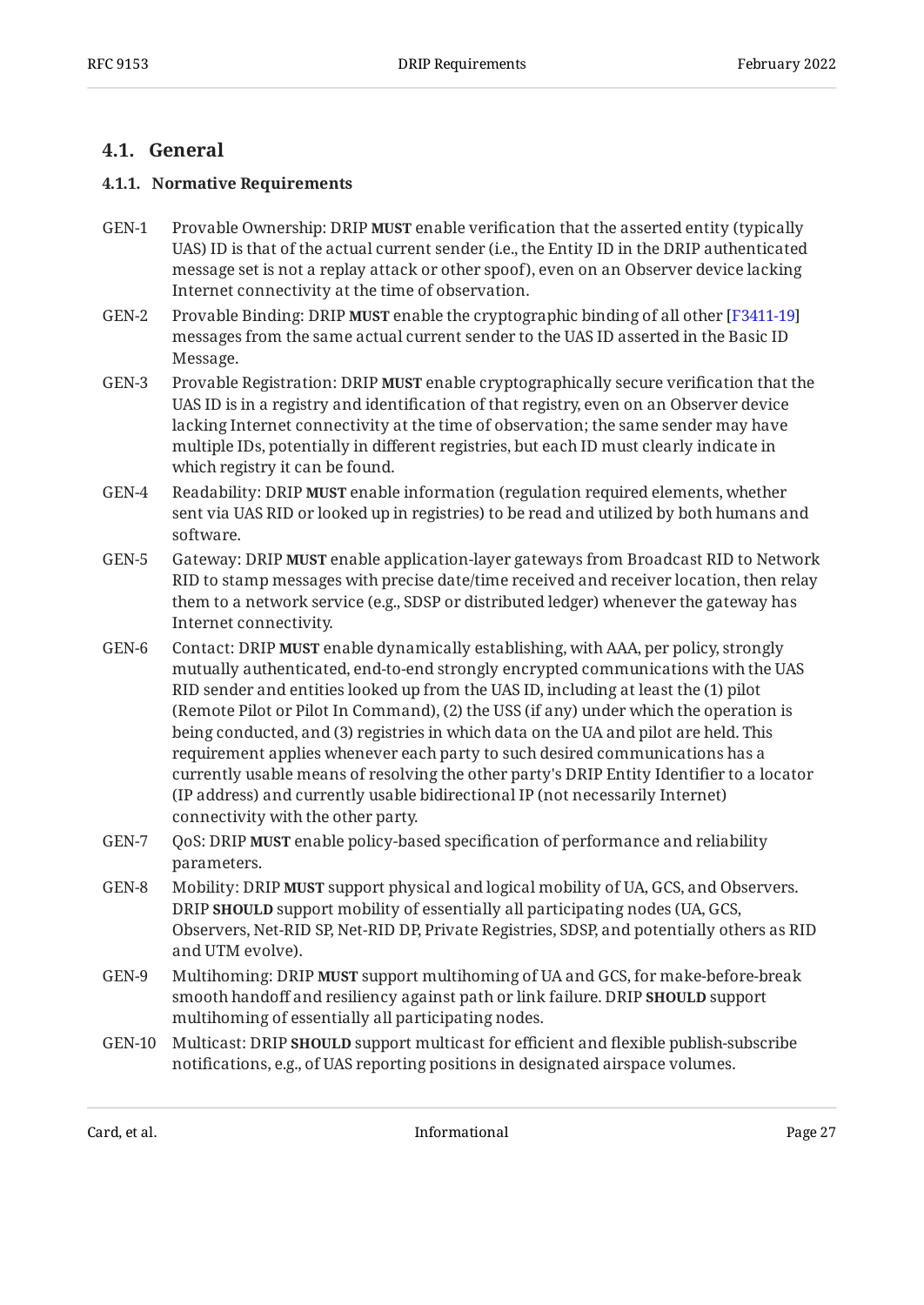#### GEN-11 Management: DRIP SHOULD support monitoring of the health and coverage of Broadcast and Network RID services.

#### <span id="page-27-0"></span>**[4.1.2. Rationale](#page-27-0)**

Requirements imposed either by regulation or by  $[{\rm F3411{\text{-}}19}]$  are not reiterated in this document, but they drive many of the numbered requirements listed here. The regulatory performance requirement in [FRUR] currently would be satisfied by ensuring information refresh rates of at least 1 Hertz, with latencies no greater than 1 second, at least 80% of the time, but these numbers may vary between jurisdictions and over time. Instead, the DRIP QoS requirement is that parameters such as performance and reliability be specifiable by user policy, which does not imply satisfiable in all cases but does imply (especially together with the Management requirement) that when specifications are not met, appropriate parties are notified.

The Provable Ownership requirement addresses the possibility that the actual sender is not the claimed sender (i.e., is a spoofer). DRIP could meet this requirement by, for example, verifying an asymmetric cryptographic signature using a sender-provided public key from which the asserted UAS ID can be at least partially derived. The Provable Binding requirement addresses the problem with MAC address correlation [F3411-19] noted in [Section 3.2](#page-21-0). The Provable Registration requirement may impose burdens not only on the UAS sender and the Observer's receiver, but also on the registry; yet, it cannot depend upon the Observer being able to contact the registry at the time of observing the UA. The Readability requirement pertains to the structure and format of information at endpoints rather than its encoding in transit, so it may involve machine-assisted format conversions (e.g., from binary encodings) and/or decryption (see [Section 4.3\)](#page-29-0).

The Gateway requirement is in pursuit of three objectives: (1) mark up a RID message with where and when it was actually received, which may agree or disagree with the self-report in the set of messages; (2) defend against replay attacks; and (3) support optional SDSP services such as multilateration, to complement UAS position self-reports with independent measurements. This is the only instance in which DRIP transports [F3411-19] messages; most of DRIP pertains to the authentication of such messages and identifiers carried in them.

The Contact requirement allows any party that learns a UAS ID (that is a DRIP Entity Identifier rather than another ID Type) to request establishment of a communications session with the corresponding UAS RID sender and certain entities associated with that UAS, but AAA and policy restrictions, inter alia on resolving the identifier to any locators (typically IP addresses), should prevent unauthorized parties from distracting or harassing pilots. Thus, some but not all Observers of UA, receivers of Broadcast RID, clients of Network RID, and other parties can become successfully initiating endpoints for these sessions.

The QoS requirement is only that performance and reliability parameters can be *specified* by policy, not that any such specifications must be guaranteed to be met; any failure to meet such would be reported under the Management requirement. Examples of such parameters are the maximum time interval at which messages carrying required data elements may be transmitted, the maximum tolerable rate of loss of such messages, and the maximum tolerable latency between a dynamic data element (e.g., GNSS position of UA) being provided to the DRIP sender and that element being delivered by the DRIP receiver to an application.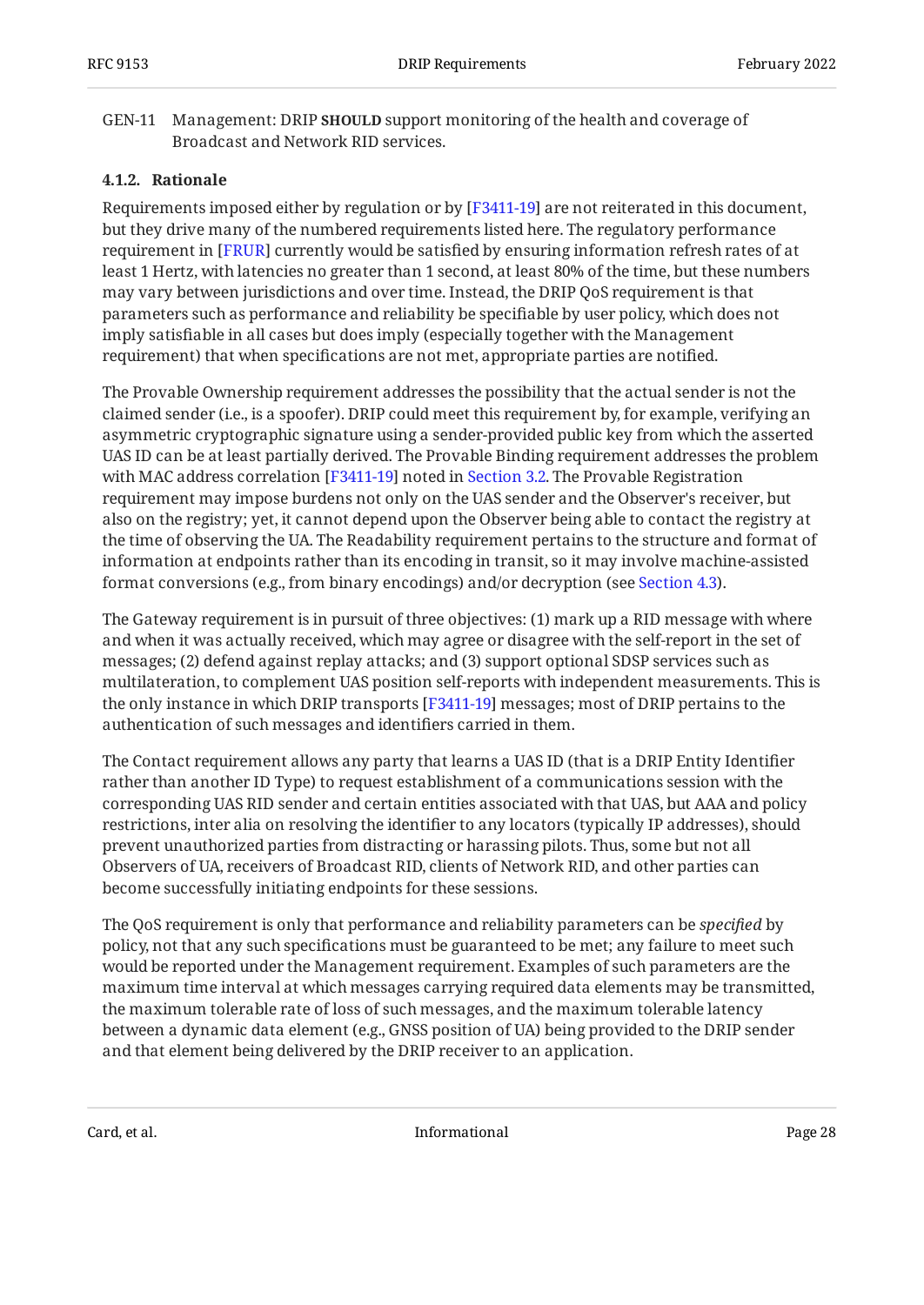The Mobility requirement refers to rapid geographic mobility of nodes, changes of their points of attachment to networks, and changes to their IP addresses; it is not limited to micro-mobility within a small geographic area or single Internet access provider.

### <span id="page-28-1"></span><span id="page-28-0"></span>**[4.2. Identi](#page-28-0)fier**

#### **[4.2.1. Normative Requirements](#page-28-1)**

- $ID-1$ Length: The DRIP Entity Identifier **MUST NOT** be longer than 19 bytes, to fit in the Specific Session ID subfield of the UAS ID field of the Basic ID Message of the proposed revision of  $[F3411-19]$  $[F3411-19]$  $[F3411-19]$  (at the time of writing).
- $ID-2$ Registry ID: The DRIP identifier **MUST** be sufficient to identify a registry in which the entity identified therewith is listed.
- ID-3 Entity ID: The DRIP identifier **MUST** be sufficient to enable lookups of other data associated with the entity identified therewith in that registry.
- ID-4 Uniqueness: The DRIP identifier **MUST** be unique within the applicable global identifier space from when it is first registered therein until it is explicitly deregistered therefrom (due to, e.g., expiration after a specified lifetime, revocation by the registry, or surrender by the operator).
- ID-5 Non-spoofability: The DRIP identifier **MUST NOT** be spoofable within the context of a minimal Remote ID broadcast message set (to be specified within DRIP to be sufficient collectively to prove sender ownership of the claimed identifier).
- ID-6 Unlinkability: The DRIP identifier **MUST NOT** facilitate adversarial correlation over multiple operations. If this is accomplished by limiting each identifier to a single use or brief period of usage, the DRIP identifier **MUST** support well-defined, scalable, timely registration methods.

#### <span id="page-28-2"></span>**[4.2.2. Rationale](#page-28-2)**

The DRIP identifier can refer to various entities. In the primary initial use case, the entity to be identified is the UA. Entities to be identified in other likely use cases include, but are not limited to, the operator, USS, and Observer. In all cases, the entity identified must own the identifier (i.e., have the exclusive capability to use the identifier, such that receivers can verify the entity's ownership of it).

The DRIP identifier can be used at various layers. In Broadcast RID, it would be used by the application running directly over the data link. In Network RID, it would be used by the application running over HTTPS (not required by DRIP but generally used by Network RID implementations) and possibly other protocols. In RID-initiated V2X applications such as DAA and C2, it could be used between the network and transport layers (e.g., with the Host Identity Protocol (HIP) [RFC9063] [RFC7401]) or between the transport and application layers (e.g., with DTLS [RFC6347]).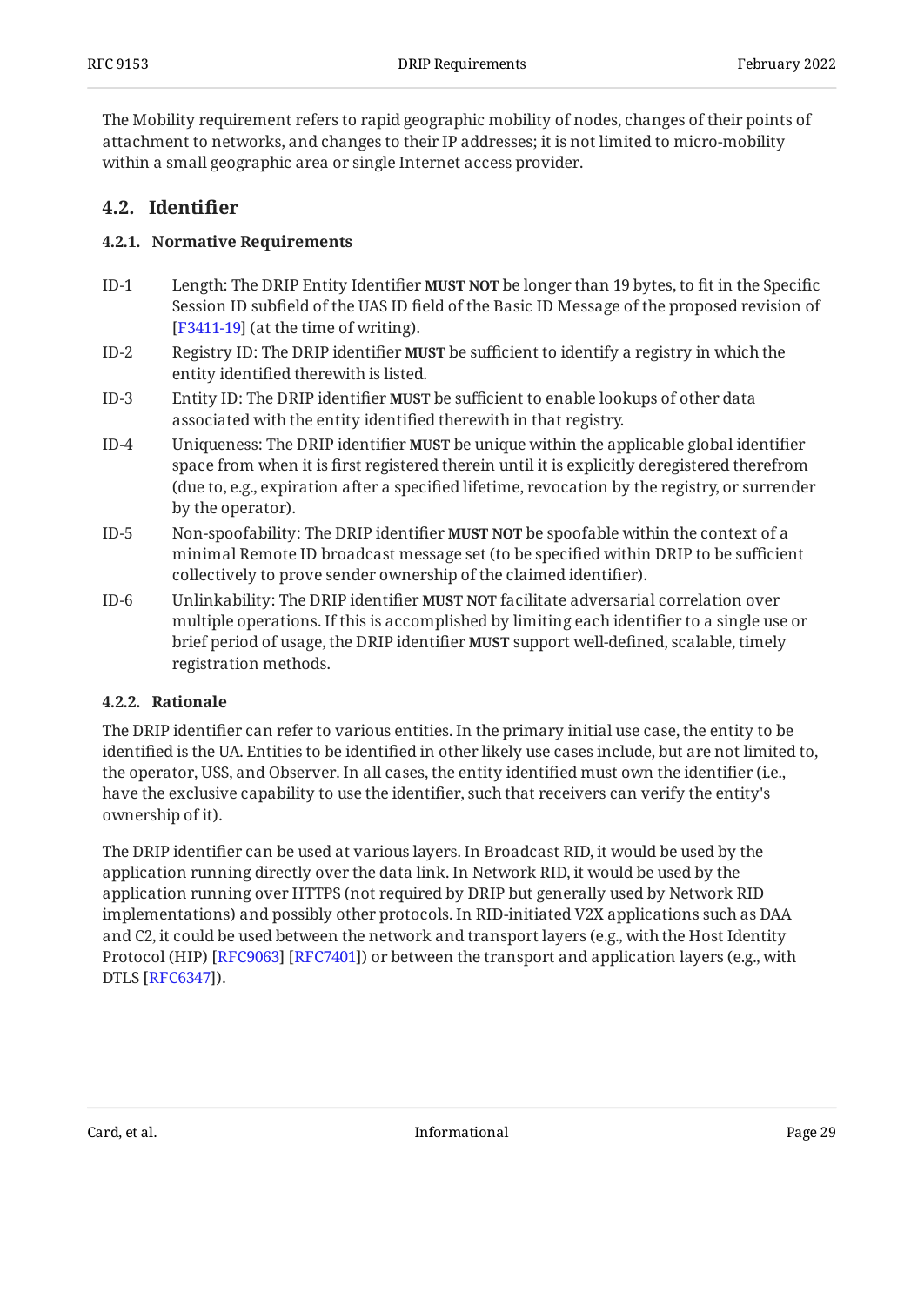Registry ID (which registry the entity is in) and Entity ID (which entity it is, within that registry) are requirements on a single DRIP Entity Identifier, not separate (types of) ID. In the most common use case, the entity will be the UA, and the DRIP identifier will be the UAS ID; however, other entities may also benefit from having DRIP identifiers, so the entity type is not prescribed here.

Whether a UAS ID is generated by the operator, GCS, UA, USS, registry, or some collaboration among them is unspecified; however, there must be agreement on the UAS ID among these entities. Management of DRIP identifiers is the primary function of their registration hierarchies, from the root (presumably IANA), through sector-specific and regional authorities (presumably ICAO and CAAs), to the identified entities themselves.

While Uniqueness might be considered an implicit requirement for any identifier, here the point of the explicit requirement is not just that it should be unique, but also where and when it should be unique: global scope within a specified space, from registration to deregistration.

While Non-spoofability imposes requirements for and on a DRIP authentication protocol, it also imposes requirements on the properties of the identifier itself. An example of how the nature of the identifier can support non-spoofability is embedding a hash of both the Registry ID and a public key of the entity in the entity identifier, thus making it self-authenticating any time the entity's corresponding private key is used to sign a message.

While Unlinkability is a privacy desideratum (see [Section 4.3](#page-29-0)), it imposes requirements on the DRIP identifier itself, as distinct from other currently permitted choices for the UAS ID (including primarily the static serial number of the UA or RID module).

#### <span id="page-29-1"></span><span id="page-29-0"></span>**[4.3. Privacy](#page-29-0)**

#### **[4.3.1. Normative Requirements](#page-29-1)**

- PRIV-1 Confidential Handling: DRIP **MUST** enable confidential handling of private information (i.e., any and all information that neither the cognizant authority nor the information owner has designated as public, e.g., personal data).
- PRIV-2 Encrypted Transport: DRIP **MUST** enable selective strong encryption of private data in motion in such a manner that only authorized actors can recover it. If transport is via IP, then encryption **MUST** be end-to-end, at or above the IP layer. DRIP **MUST NOT** encrypt safety critical data to be transmitted over Broadcast RID in any situation where it is unlikely that local Observers authorized to access the plaintext will be able to decrypt it or obtain it from a service able to decrypt it. DRIP **MUST NOT** encrypt data when/where doing so would conflict with applicable regulations or CAA policies/ procedures, i.e., DRIP **MUST** support configurable disabling of encryption.
- PRIV-3 Encrypted Storage: DRIP **SHOULD** facilitate selective strong encryption of private data at rest in such a manner that only authorized actors can recover it.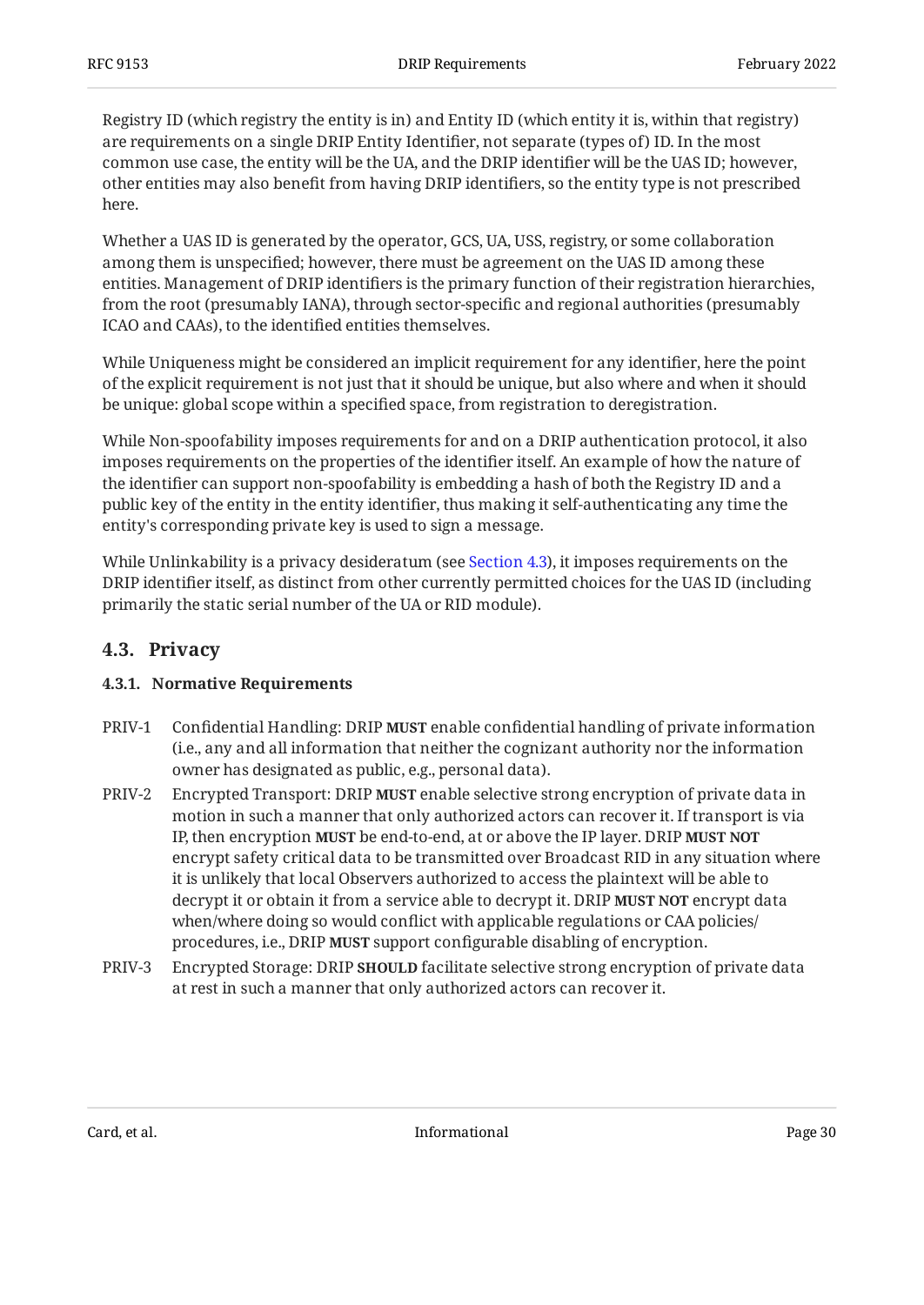- PRIV-4 Public/Private Designation: DRIP **SHOULD** facilitate designation, by cognizant authorities and information owners, of which information is public and which is private. By default, all information required to be transmitted via Broadcast RID, even when actually sent via Network RID or stored in registries, is assumed to be public; all other information held in registries for lookup using the UAS ID is assumed to be private.
- PRIV-5 Pseudonymous Rendezvous: DRIP **MAY** enable mutual discovery of and communications among participating UAS operators whose UA are in 4-D proximity, using the UAS ID without revealing pilot/operator identity or physical location.

#### <span id="page-30-0"></span>**[4.3.2. Rationale](#page-30-0)**

Most data to be sent via Broadcast RID or Network RID is public; thus, the Encrypted Transport requirement for private data is selective, e.g., for the entire payload of the Operator ID Message, but only the pilot/GCS location fields of the System Message. Safety critical data includes at least the UA location. Other data also may be deemed safety critical, e.g., in some jurisdictions the pilot/ GCS location is implied to be safety critical.

UAS have several potential means of assessing the likelihood that local Observers authorized to access the plaintext will be able to decrypt it or obtain it from a service able to decrypt it. If the UAS is not participating in UTM, an Observer would have no means of obtaining a decryption key or decryption services from a cognizant USS. If the UAS is participating in UTM but has lost connectivity with its USS, then an Observer within visual LOS of the UA is also unlikely to be able to communicate with that USS (whether due to the USS being offline or the UAS and Observer being in an area with poor Internet connectivity). Either of these conditions (UTM nonparticipation or USS unreachability) would be known to the UAS.

In some jurisdictions, the configurable enabling and disabling of encryption may need to be outside the control of the operator. [FRUR] mandates that manufacturers design RID equipment with some degree of tamper resistance; the preamble of [FRUR] and other FAA commentary suggest this is to reduce the likelihood that an operator, intentionally or unintentionally, might alter the values of the required data elements or disable their transmission in the required manner (e.g., as cleartext).

How information is stored on end systems is out of scope for DRIP. Encouraging privacy best practices, including end system storage encryption, by facilitating it with protocol design reflecting such considerations is in scope. Similar logic applies to methods for designating information as public or private.

The Privacy requirements above are for DRIP, neither for [F3411-19] (which, in the interest of privacy, requires obfuscation of location to any Network RID subscriber engaging in wide area surveillance, limits data retention periods, etc.), nor for UAS RID in any specific jurisdiction (which may have its own regulatory requirements). The requirements above are also in a sense parameterized: who are the "authorized actors", how are they designated, how are they authenticated, etc.?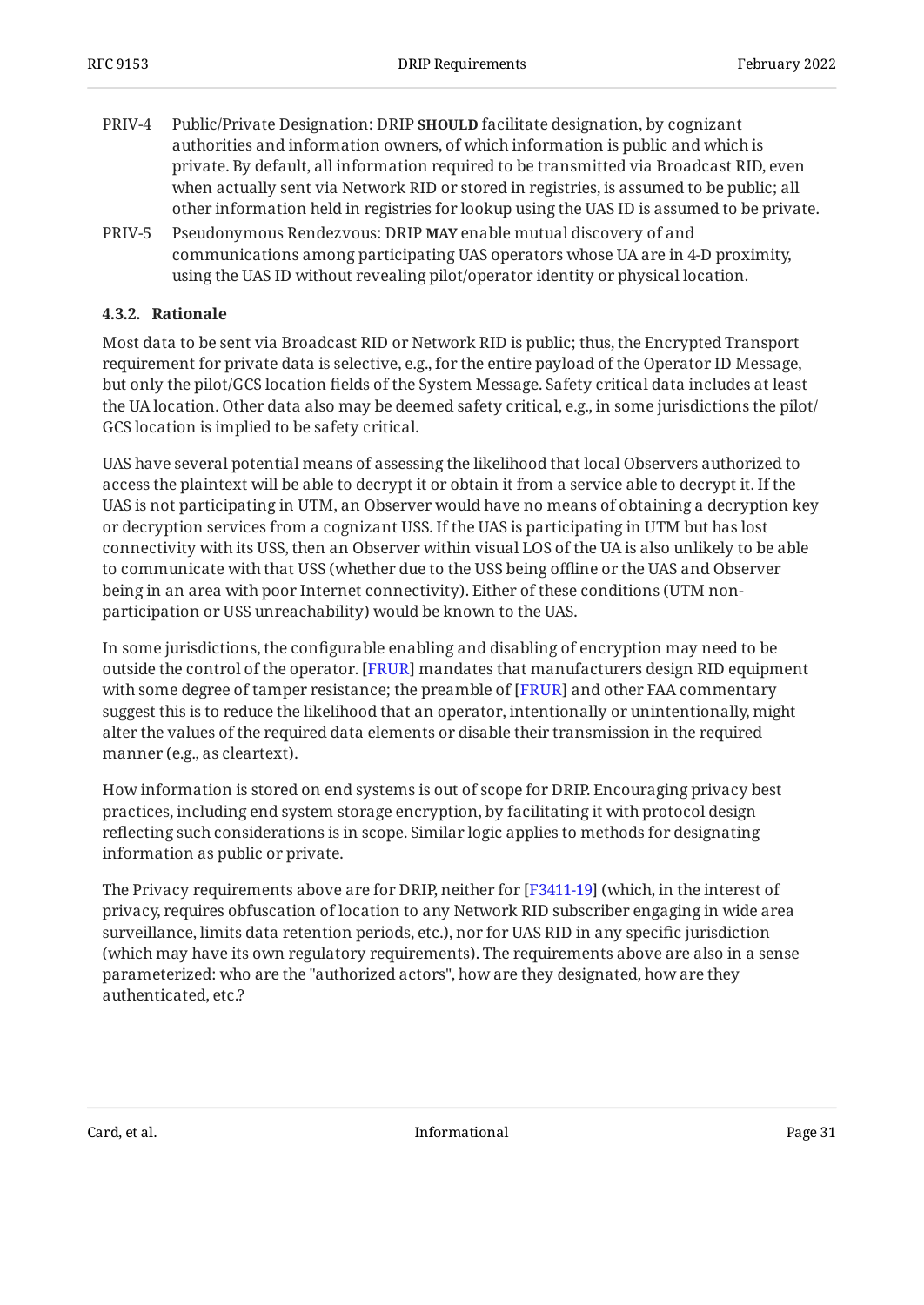### <span id="page-31-1"></span><span id="page-31-0"></span>**[4.4. Registries](#page-31-0)**

#### **[4.4.1. Normative Requirements](#page-31-1)**

- REG-1 Public Lookup: DRIP MUST enable lookup, from the UAS ID, of information designated by cognizant authority as public and **MUST NOT** restrict access to this information based on identity or role of the party submitting the query.
- REG-2 Private Lookup: DRIP **MUST** enable lookup of private information (i.e., any and all information in a registry, associated with the UAS ID, that is designated by neither cognizant authority nor the information owner as public), and **MUST**, according to applicable policy, enforce AAA, including restriction of access to this information based on identity or role of the party submitting the query.
- REG-3 Provisioning: DRIP **MUST** enable provisioning registries with static information on the UAS and its operator, dynamic information on its current operation within the U-space/ UTM (including means by which the USS under which the UAS is operating may be contacted for further, typically even more dynamic, information), and Internet direct contact information for services related to the foregoing.
- REG-4 AAA Policy: DRIP AAA **MUST** be specifiable by policies; the definitive copies of those policies must be accessible in registries; administration of those policies and all DRIP registries must be protected by AAA.

#### <span id="page-31-2"></span>**[4.4.2. Rationale](#page-31-2)**

Registries are fundamental to RID. Only very limited information can be transmitted via Broadcast RID, but extended information is sometimes needed. The most essential element of information sent is the UAS ID itself, the unique key for lookup of extended information in registries. The regulatory requirements for the registry information models for UAS and their operators for RID and, more broadly, for U-space/UTM needs are in flux. Thus, beyond designating the UAS ID as that unique key, the registry information model is not specified in this document. While it is expected that registry functions will be integrated with USS, who will provide them is expected to vary between jurisdictions and has not yet been determined in most jurisdictions. However this evolves, the essential registry functions, starting with management of identifiers, are expected to remain the same, so those are specified herein.

While most data to be sent via Broadcast or Network RID is public, much of the extended information in registries will be private. Thus, AAA for registries is essential, not just to ensure that access is granted only to strongly authenticated, duly authorized parties, but also to support subsequent attribution of any leaks, audit of who accessed information when and for what purpose, etc. Specific AAA requirements will vary by jurisdictional regulation, provider philosophy, customer demand, etc., so they are left to specification in policies. Such policies should be human readable to facilitate analysis and discussion, be machine readable to enable automated enforcement, and use a language amenable to both, e.g., eXtensible Access Control Markup Language (XACML).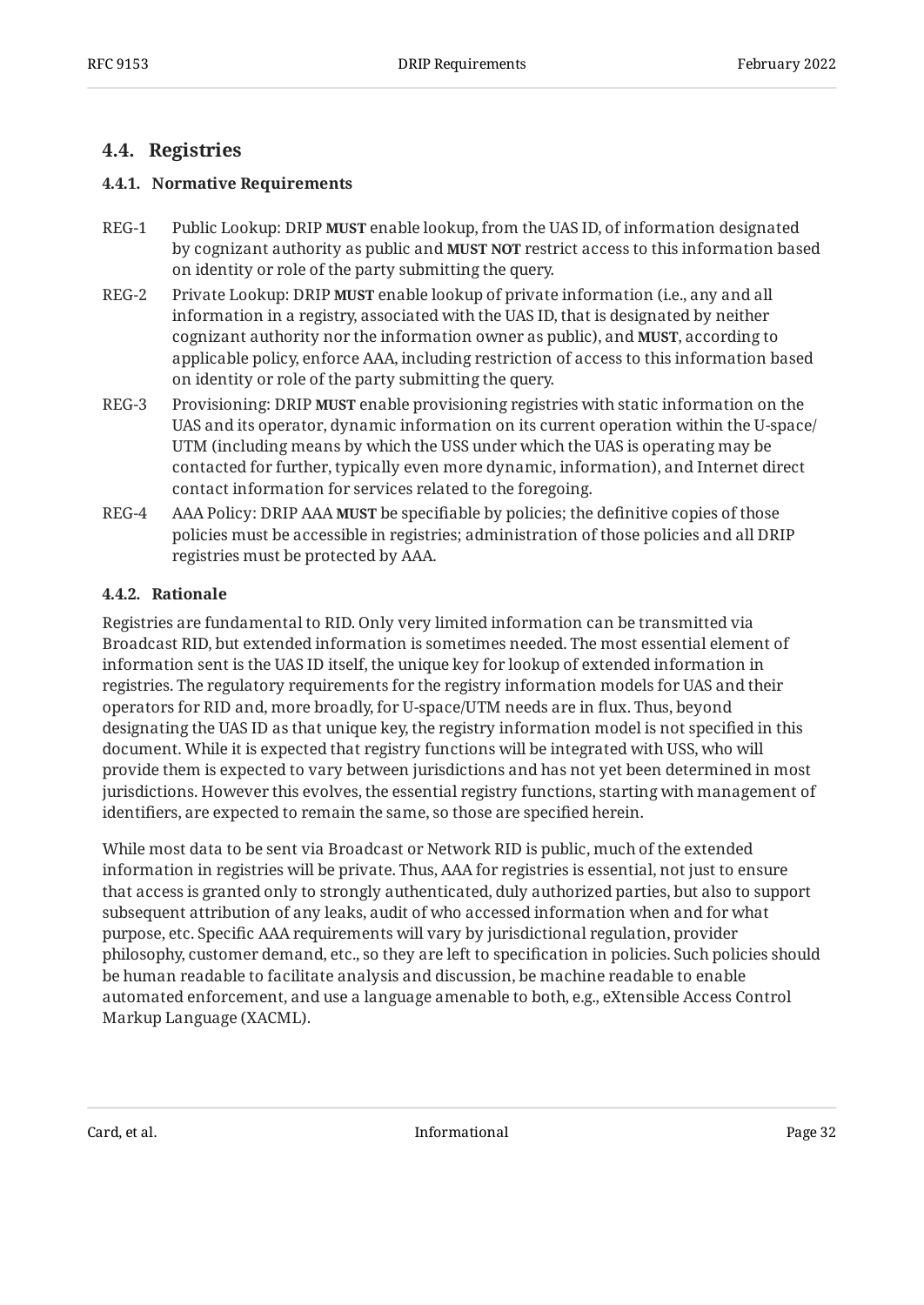The intent of the negative and positive access control requirements on registries is to ensure that no member of the public would be hindered from accessing public information, while only duly authorized parties would be enabled to access private information. Mitigation of denial-ofservice attacks and refusal to allow database mass scraping would be based on those behaviors, not on identity or role of the party submitting the query per se; however, information on the identity of the party submitting the query might be gathered on such misbehavior by security systems protecting DRIP implementations.

"Internet direct contact information" means a locator (e.g., IP address), or identifier (e.g., FQDN) that can be resolved to a locator, which enables initiation of an end-to-end communication session using a well-known protocol (e.g., SIP).

## <span id="page-32-0"></span>**[5. IANA Considerations](#page-32-0)**

<span id="page-32-1"></span>This document has no IANA actions.

## **[6. Security Considerations](#page-32-1)**

DRIP is all about safety and security, so content pertaining to such is not limited to this section. This document does not define any protocols, so security considerations of such are speculative. Potential vulnerabilities of DRIP solutions to these requirements include but are not limited to:

- Sybil attacks •
- confusion created by many spoofed unsigned messages •
- $\bullet$  processing overload induced by attempting to verify many spoofed signed messages (where verification will fail but still consume cycles)
- malicious or malfunctioning registries •
- $\bullet$  interception by on-path attacker of (i.e., man-in-the-middle attacks on) registration messages
- $\bullet$  UA impersonation through private key extraction, improper key sharing, or carriage of a small (presumably harmless) UA, i.e., as a "false flag", by a larger (malicious) UA

It may be inferred from the General requirements ([Section 4.1](#page-26-0)) for Provable Ownership, Provable Binding, and Provable Registration, together with the Identifier requirements ([Section 4.2](#page-28-0)), that DRIP must provide:

- message integrity •
- non-repudiation •
- defense against replay attacks •
- defense against spoofing •

One approach to so doing involves verifiably binding the DRIP identifier to a public key. Providing these security features, whether via this approach or another, is likely to be especially challenging for Observers without Internet connectivity at the time of observation. For example, checking the signature of a registry on a public key certificate received via Broadcast RID in a remote area presumably would require that the registry's public key had been previously installed on the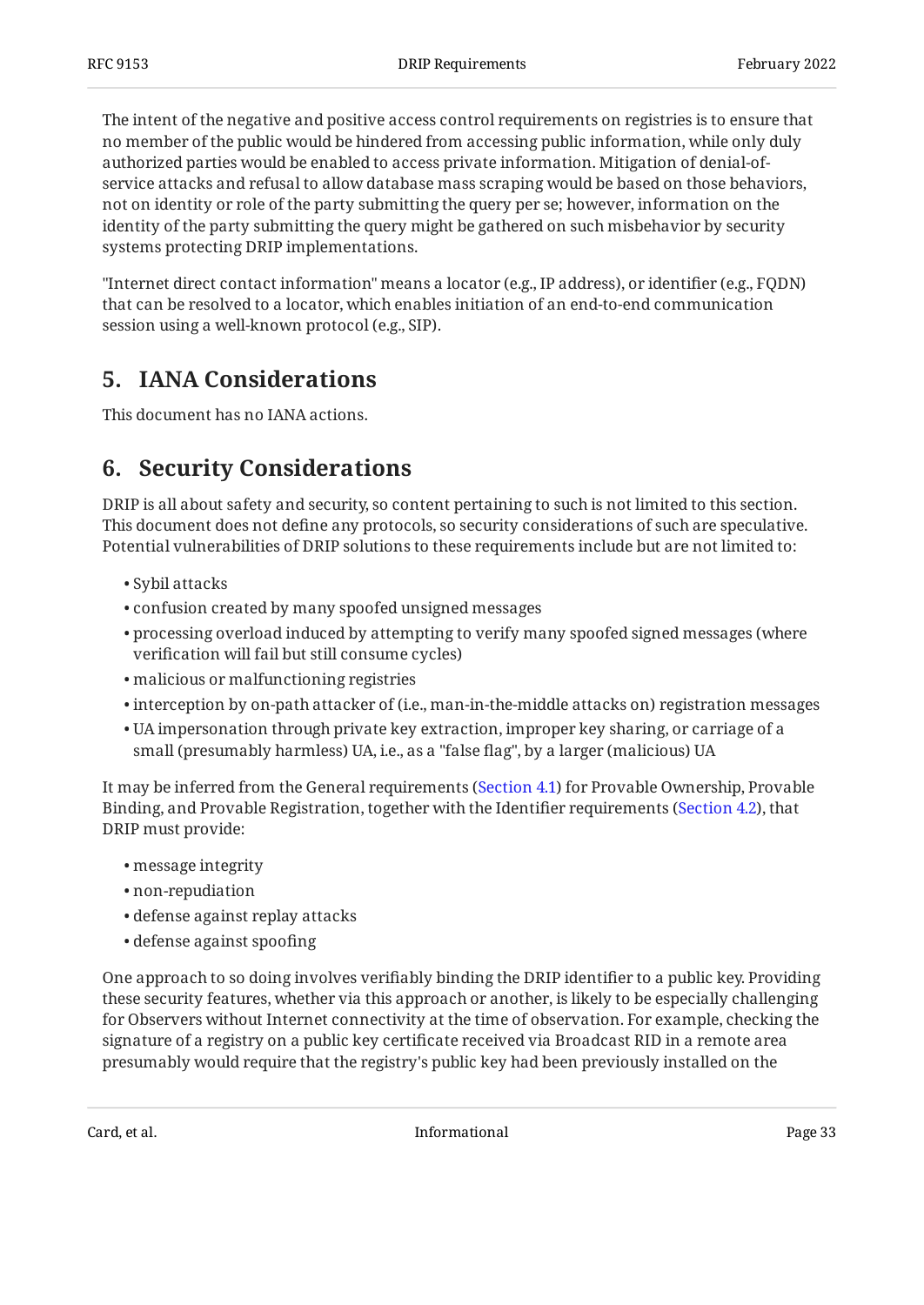Observer's device, yet there may be many registries and the Observer's device may be storage constrained, and new registries may come on-line subsequent to installation of DRIP software on the Observer's device. See also [Figure 1](#page-4-0) and the associated explanatory text, especially the second paragraph after the figure. Thus, there may be caveats on the extent to which requirements can be satisfied in such cases, yet strenuous effort should be made to satisfy them, as such cases are important, e.g., firefighting in a national forest. Each numbered requirement a priori expected to suffer from such limitations (General requirements for Gateway and Contact functionality) contains language stating when it applies.

## <span id="page-33-0"></span>**[7. Privacy and Transparency Considerations](#page-33-0)**

Privacy and transparency are important for legal reasons including regulatory consistency. [[EU2018](#page-35-9)] states:

harmonised and interoperable national registration systems ... should comply with the applicable Union and national law on privacy and processing of personal data, and the information stored in those registration systems should be easily accessible.

Transparency (where essential to security or safety) and privacy are also ethical and moral imperatives. Even in cases where old practices (e.g., automobile registration plates) could be imitated, when new applications involving PII (such as UAS RID) are addressed and newer technologies could enable improving privacy, such opportunities should not be squandered. Thus, it is recommended that all DRIP work give due regard to [[RFC6973\]](#page-37-7) and, more broadly, to . [[RFC8280\]](#page-37-8)

However, privacy and transparency are often conflicting goals, demanding careful attention to their balance.

DRIP information falls into two classes:

- $\bullet$  that which, to achieve the purpose, must be published openly as cleartext, for the benefit of any Observer (e.g., the basic UAS ID itself); and
- $\bullet$  that which must be protected (e.g., PII of pilots) but made available to properly authorized parties (e.g., public safety personnel who urgently need to contact pilots in emergencies).

How properly authorized parties are authorized, authenticated, etc. are questions that extend beyond the scope of DRIP, but DRIP may be able to provide support for such processes. Classification of information as public or private must be made explicit and reflected with markings, design, etc. Classifying the information will be addressed primarily in external standards; in this document, it will be regarded as a matter for CAA, registry, and operator policies, for which enforcement mechanisms will be defined within the scope of the DRIP WG and offered. Details of the protection mechanisms will be provided in other DRIP documents. Mitigation of adversarial correlation will also be addressed.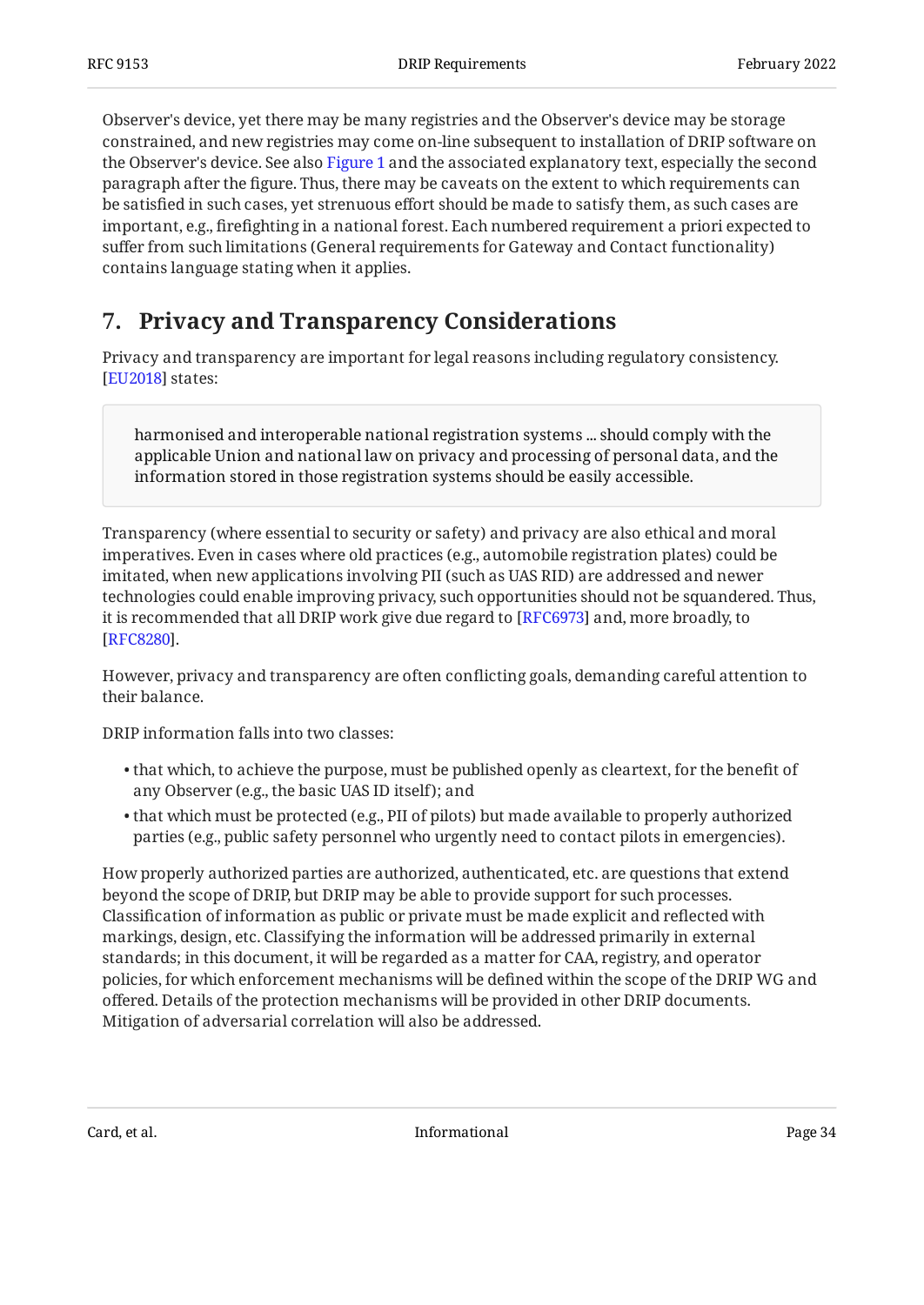### <span id="page-34-1"></span><span id="page-34-0"></span>**[8. References](#page-34-0)**

#### **[8.1. Normative References](#page-34-1)**

- <span id="page-34-3"></span>**[F3411-19]** ASTM International, "Standard Specification for Remote ID and Tracking", ASTM F3411-19, DOI 10.1520/F3411-19, February 2020, [<http://www.astm.org/cgi-bin/](http://www.astm.org/cgi-bin/resolver.cgi?F3411) . [resolver.cgi?F3411](http://www.astm.org/cgi-bin/resolver.cgi?F3411)>
- <span id="page-34-9"></span>**[RFC2119]** Bradner, S., "Key words for use in RFCs to Indicate Requirement Levels", BCP 14, RFC 2119, DOI 10.17487/RFC2119, March 1997, [<https://www.rfc-editor.org/info/](https://www.rfc-editor.org/info/rfc2119) . [rfc2119](https://www.rfc-editor.org/info/rfc2119)>
- <span id="page-34-10"></span>**[RFC8174]** Leiba, B., "Ambiguity of Uppercase vs Lowercase in RFC 2119 Key Words", BCP 14, RFC 8174, DOI 10.17487/RFC8174, May 2017, <[https://www.rfc-editor.org/info/](https://www.rfc-editor.org/info/rfc8174) . [rfc8174](https://www.rfc-editor.org/info/rfc8174)>

#### <span id="page-34-2"></span>**[8.2. Informative References](#page-34-2)**

- <span id="page-34-7"></span>**[Amended]** European Parliament and Council, "Commission Delegated Regulation (EU) regards the introduction of two new unmanned aircraft systems classes", April 2020, <https://eur-lex.europa.eu/eli/reg\_del/2020/1058/oj>. 2020/1058 of 27 April 2020 amending Delegated Regulation (EU) 2019/945 as
	- **[ASDRI]** ASD-STAN, "Introduction to the European UAS Digital Remote ID Technical Standard", January 2021, [<https://asd-stan.org/wp-content/uploads/ASD-](https://asd-stan.org/wp-content/uploads/ASD-STAN_DRI_Introduction_to_the_European_digital_RID_UAS_Standard.pdf). [STAN\\_DRI\\_Introduction\\_to\\_the\\_European\\_digital\\_RID\\_UAS\\_Standard.pdf>](https://asd-stan.org/wp-content/uploads/ASD-STAN_DRI_Introduction_to_the_European_digital_RID_UAS_Standard.pdf)
- <span id="page-34-11"></span><span id="page-34-8"></span><span id="page-34-5"></span><span id="page-34-4"></span>**[ASDSTAN4709-002]** ASD-STAN, "Aerospace series - Unmanned Aircraft Systems - Part 002: Direct Remote Identification", , ASD-STAN prEN 4709-002 P1, October 2021, . [<https://asd-stan.org/downloads/asd-stan-pren-4709-002-p1/](https://asd-stan.org/downloads/asd-stan-pren-4709-002-p1/)>
	- **[CPDLC]** Gurtov, A., Polishchuk, T., and M. Wernberg, "Controller-Pilot Data Link Communication Security", Sensors 18, no. 5: 1636, DOI 10.3390/s18051636, 2018, . [<https://www.mdpi.com/1424-8220/18/5/1636>](https://www.mdpi.com/1424-8220/18/5/1636)
	- **[CTA2063A]** ANSI, "Small Unmanned Aerial Systems Serial Numbers", ANSI/CTA 2063-A, September 2019, [<https://shop.cta.tech/products/small-unmanned-aerial-](https://shop.cta.tech/products/small-unmanned-aerial-systems-serial-numbers). [systems-serial-numbers](https://shop.cta.tech/products/small-unmanned-aerial-systems-serial-numbers)>
	- **[Delegated]** , European Parliament and Council "Commission Delegated Regulation (EU) operators of unmanned aircraft systems", March 2019, [<https://eur-](https://eur-lex.europa.eu/eli/reg_del/2019/945/oj). [lex.europa.eu/eli/reg\\_del/2019/945/oj](https://eur-lex.europa.eu/eli/reg_del/2019/945/oj)> 2019/945 of 12 March 2019 on unmanned aircraft systems and on third-country

<span id="page-34-6"></span>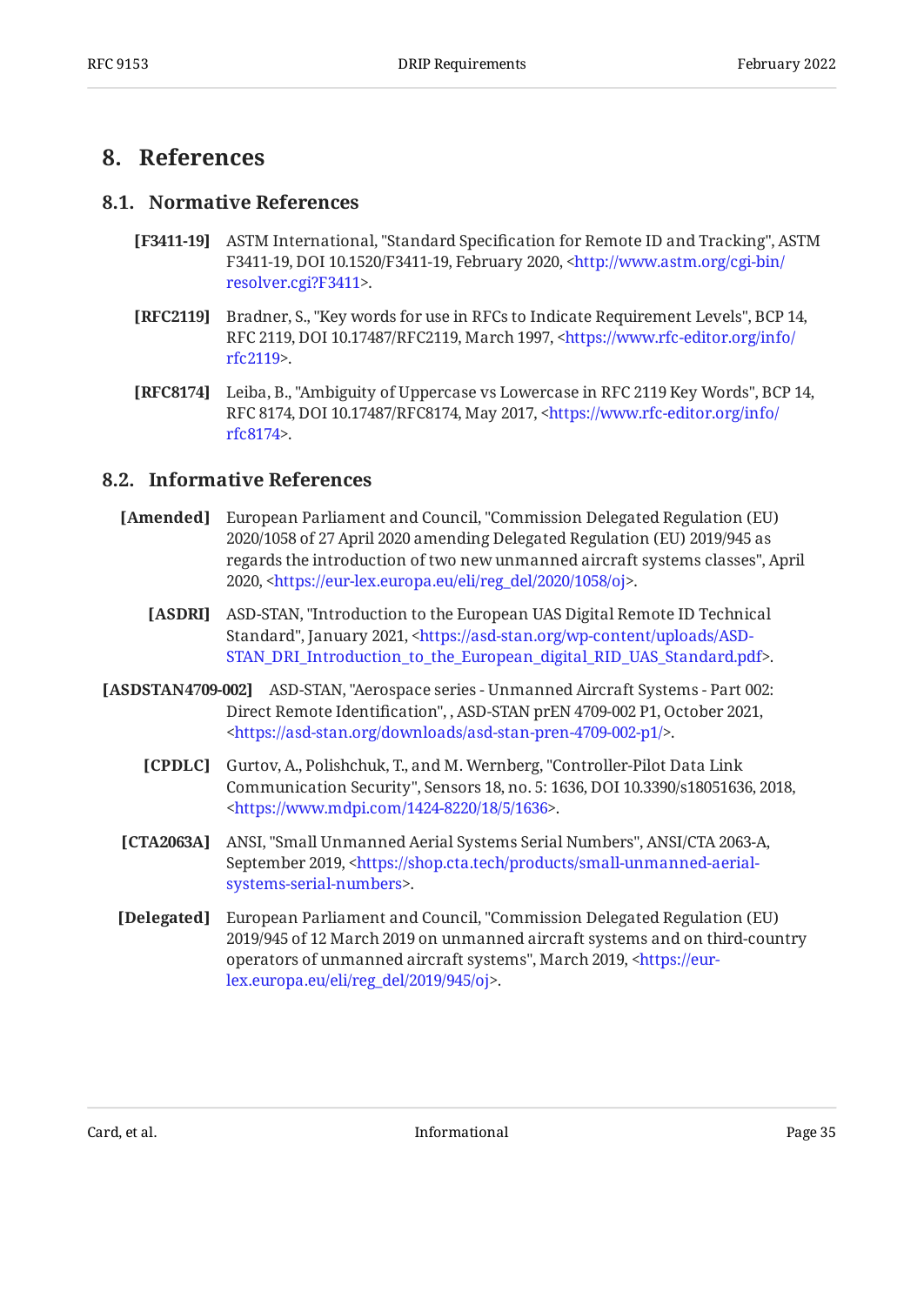<span id="page-35-10"></span><span id="page-35-9"></span><span id="page-35-7"></span><span id="page-35-5"></span><span id="page-35-2"></span><span id="page-35-1"></span><span id="page-35-0"></span>

| [DRIP-ARCH]  | Card, S., Wiethuechter, A., Moskowitz, R., Zhao, S., Ed., and A. Gurtov, "Drone"<br>Remote Identification Protocol (DRIP) Architecture", Work in Progress, Internet-<br>Draft, draft-ietf-drip-arch-20, 28 January 2022, <https: <br="" datatracker.ietf.org="" doc="">html/draft-ietf-drip-arch-20&gt;.</https:>                                                                                                               |
|--------------|---------------------------------------------------------------------------------------------------------------------------------------------------------------------------------------------------------------------------------------------------------------------------------------------------------------------------------------------------------------------------------------------------------------------------------|
| [ENISACSIRT] | European Union Agency for Cybersecurity (ENISA), "Actionable information for<br>Security Incident Response", November 2014, <https: <br="" www.enisa.europa.eu="">topics/csirt-cert-services/reactive-services/copy_of_actionable-information/<br/>actionable-information&gt;.</https:>                                                                                                                                         |
| [EU2018]     | European Parliament and Council, "2015/0277 (COD) PE-CONS 2/18", June 2018,<br><https: 35805="" easa-regulation-june-2018.pdf="" media="" www.consilium.europa.eu="">.</https:>                                                                                                                                                                                                                                                 |
| [FAACONOPS]  | FAA Office of NextGen, "UTM Concept of Operations v2.0", March 2020, <https: <br="">www.faa.gov/uas/research_development/traffic_management/media/<br/>UTM_ConOps_v2.pdf&gt;.</https:>                                                                                                                                                                                                                                          |
| [FR24]       | Flightradar24, "About Flightradar24", <https: about="" www.flightradar24.com="">.</https:>                                                                                                                                                                                                                                                                                                                                      |
| [FRUR]       | Federal Aviation Administration (FAA), "Remote Identification of Unmanned<br>Aircraft", January 2021, <https: <br="" documents="" www.federalregister.gov="">2021/01/15/2020-28948/remote-identification-of-unmanned-aircraft&gt;.</https:>                                                                                                                                                                                     |
| [GDPR]       | European Parliament and Council, "Regulation (EU) 2016/679 of the European<br>Parliament and of the Council of 27 April 2016 on the protection of natural<br>persons with regard to the processing of personal data and on the free<br>movement of such data, and repealing Directive 95/46/EC (General Data<br>Protection Regulation)", April 2016, <https: 2016="" 679="" eli="" eur-lex.europa.eu="" oj="" reg="">.</https:> |
| [ICAOATM]    | International Civil Aviation Organization, "Procedures for Air Navigation<br>Services: Air Traffic Management", Doc 4444, November 2016, <https: <br="">store.icao.int/en/procedures-for-air-navigation-services-air-traffic-management-<br/>doc-4444&gt;.</https:>                                                                                                                                                             |
| [ICAODEFS]   | International Civil Aviation Organization, "Defined terms from the Annexes to<br>the Chicago Convention and ICAO guidance material", July 2017, <https: <br="">www.icao.int/safety/cargosafety/Documents/<br/>Draft%20Glossary%20of%20terms.docx&gt;.</https:>                                                                                                                                                                  |
| [ICAOUAS]    | International Civil Aviation Organization, "Unmanned Aircraft Systems",<br>Circular 328, 2011, <https: <br="" documents="" meetings="" uas="" www.icao.int="">circular%20328_en.pdf&gt;.</https:>                                                                                                                                                                                                                               |
| [ICAOUTM]    | International Civil Aviation Organization, "Unmanned Aircraft Systems Traffic<br>Management (UTM) - A Common Framework with Core Principles for Global<br>Harmonization, Edition 3", October 2020, <https: <br="" safety="" ua="" www.icao.int="">Documents/UTM%20Framework%20Edition%203.pdf&gt;.</https:>                                                                                                                     |

<span id="page-35-8"></span><span id="page-35-6"></span><span id="page-35-4"></span><span id="page-35-3"></span>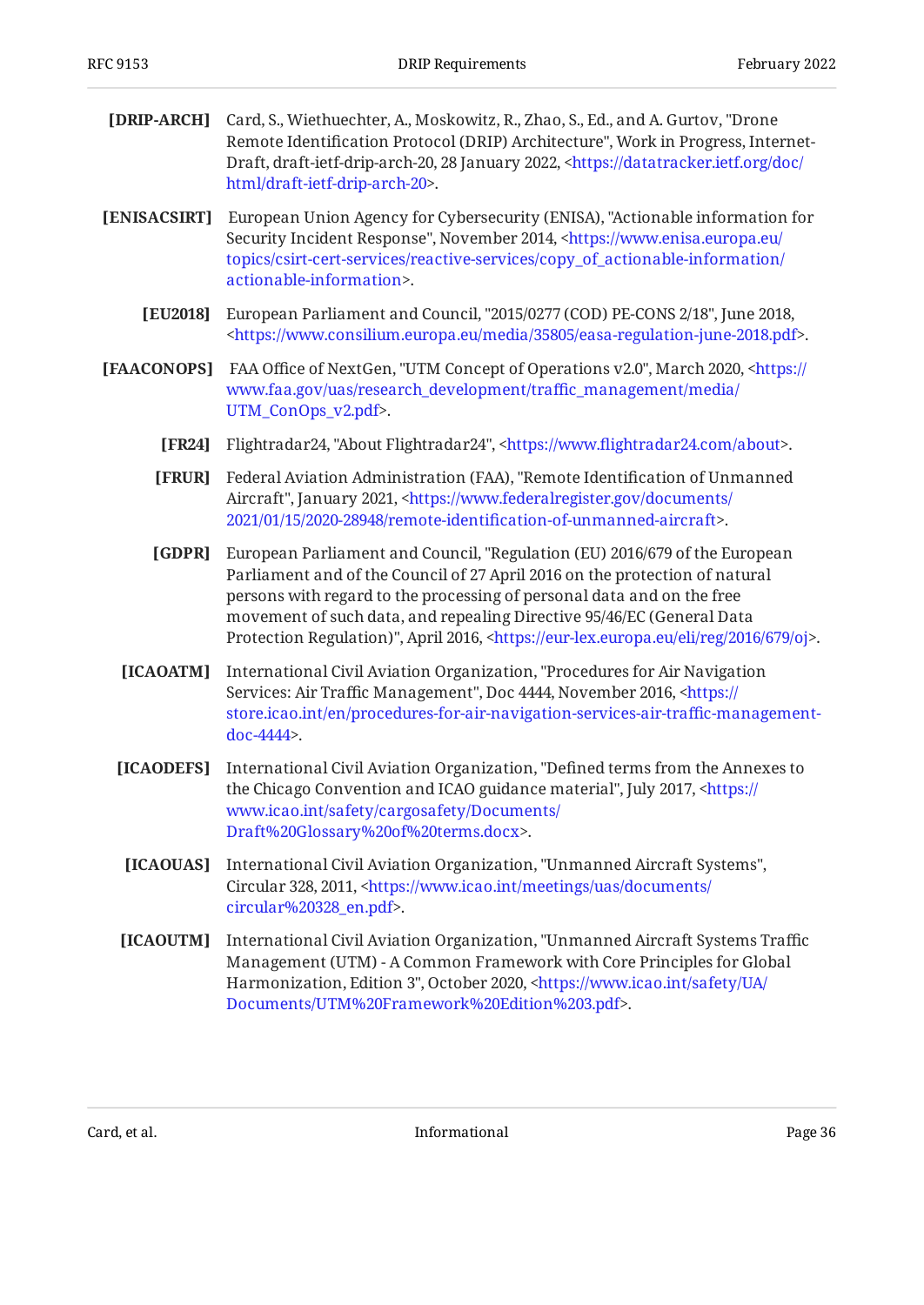<span id="page-36-7"></span>

|                                                                                                                   | <b>[Implementing]</b> European Parliament and Council, "Commission Implementing Regulation |
|-------------------------------------------------------------------------------------------------------------------|--------------------------------------------------------------------------------------------|
|                                                                                                                   | (EU) 2019/947 of 24 May 2019 on the rules and procedures for the operation of              |
| unmanned aircraft", May 2019, <https: 2019="" 947="" <="" eli="" eur-lex.europa.eu="" reg_impl="" th=""></https:> |                                                                                            |
|                                                                                                                   | $0i$ .                                                                                     |

- <span id="page-36-11"></span><span id="page-36-3"></span>[InitialView] SESAR Joint Undertaking, "Initial view on Principles for the U-space architecture", July 2019, [<https://www.sesarju.eu/sites/default/](https://www.sesarju.eu/sites/default/files/documents/u-space/SESAR%20principles%20for%20U-space%20architecture.pdf)files/documents/u-. [space/SESAR%20principles%20for%20U-space%20architecture.pdf>](https://www.sesarju.eu/sites/default/files/documents/u-space/SESAR%20principles%20for%20U-space%20architecture.pdf)
	- **[LDACS]** Maeurer, N., Ed., Graeupl, T., Ed., and C. Schmitt, Ed., "L-band Digital Aeronautical Communications System (LDACS)", Work in Progress, Internet-Draft, draft-ietf-raw-ldacs-09, 22 October 2021, [<https://datatracker.ietf.org/doc/html/draft-ietf-](https://datatracker.ietf.org/doc/html/draft-ietf-raw-ldacs-09). [raw-ldacs-09>](https://datatracker.ietf.org/doc/html/draft-ietf-raw-ldacs-09)
	- **[NPRM]** United States Federal Aviation Administration (FAA), "Notice of Proposed Rule Making on Remote Identification of Unmanned Aircraft Systems", December 2019, <[https://www.federalregister.gov/documents/2019/12/31/2019-28100/remote-](https://www.federalregister.gov/documents/2019/12/31/2019-28100/remote-identification-of-unmanned-aircraft-systems). identifi[cation-of-unmanned-aircraft-systems](https://www.federalregister.gov/documents/2019/12/31/2019-28100/remote-identification-of-unmanned-aircraft-systems)>
- <span id="page-36-10"></span><span id="page-36-6"></span><span id="page-36-2"></span><span id="page-36-1"></span>**[OpenDroneID]** "The Open Drone ID specification", commit c4c8bb8, March 2020, [<https://](https://github.com/opendroneid/specs) . [github.com/opendroneid/specs](https://github.com/opendroneid/specs)>
	- **[OpenSky]** OpenSky Network, "About the OpenSky Network", [<https://opensky-network.org/](https://opensky-network.org/about/about-us) . [about/about-us>](https://opensky-network.org/about/about-us)
	- **[Opinion1]** European Union Aviation Safety Agency (EASA), "High-level regulatory framework for the U-space", Opinion No 01/2020, March 2020, [<https://](https://www.easa.europa.eu/document-library/opinions/opinion-012020) . [www.easa.europa.eu/document-library/opinions/opinion-012020>](https://www.easa.europa.eu/document-library/opinions/opinion-012020)
		- [Part107] Code of Federal Regulations, "Part 107 SMALL UNMANNED AIRCRAFT SYSTEMS", June 2016, <https://www.ecfr.gov/cgi-bin/text-idx?node=pt14.2.107>.
- <span id="page-36-8"></span><span id="page-36-4"></span><span id="page-36-0"></span>**[Recommendations]** FAA UAS Identification and Tracking (UAS ID) Aviation Rulemaking , Committee (ARC) "UAS Identification and Tracking (UAS ID) Aviation Rulemaking Committee (ARC): ARC Recommendations Final Report", September 2017, <[https://www.faa.gov/regulations\\_policies/rulemaking/committees/](https://www.faa.gov/regulations_policies/rulemaking/committees/documents/media/UAS%20ID%20ARC%20Final%20Report%20with%20Appendices.pdf) . [UAS%20ID%20ARC%20Final%20Report%20with%20Appendices.pdf](https://www.faa.gov/regulations_policies/rulemaking/committees/documents/media/UAS%20ID%20ARC%20Final%20Report%20with%20Appendices.pdf)> [documents/media/](https://www.faa.gov/regulations_policies/rulemaking/committees/documents/media/UAS%20ID%20ARC%20Final%20Report%20with%20Appendices.pdf)
	- **[RFC4122]** Leach, P., Mealling, M., and R. Salz, "A Universally Unique IDentifier (UUID) URN Namespace", RFC 4122, DOI 10.17487/RFC4122, July 2005, [<https://www.rfc-](https://www.rfc-editor.org/info/rfc4122). [editor.org/info/rfc4122](https://www.rfc-editor.org/info/rfc4122)>
	- **[RFC4949]** Shirey, R., "Internet Security Glossary, Version 2", FYI 36, RFC 4949, DOI 10.17487/ RFC4949, August 2007, <https://www.rfc-editor.org/info/rfc4949>.
	- **[RFC6347]** Rescorla, E. and N. Modadugu, "Datagram Transport Layer Security Version 1.2", RFC 6347, DOI 10.17487/RFC6347, January 2012, [<https://www.rfc-editor.org/info/](https://www.rfc-editor.org/info/rfc6347) . [rfc6347](https://www.rfc-editor.org/info/rfc6347)>

<span id="page-36-9"></span><span id="page-36-5"></span>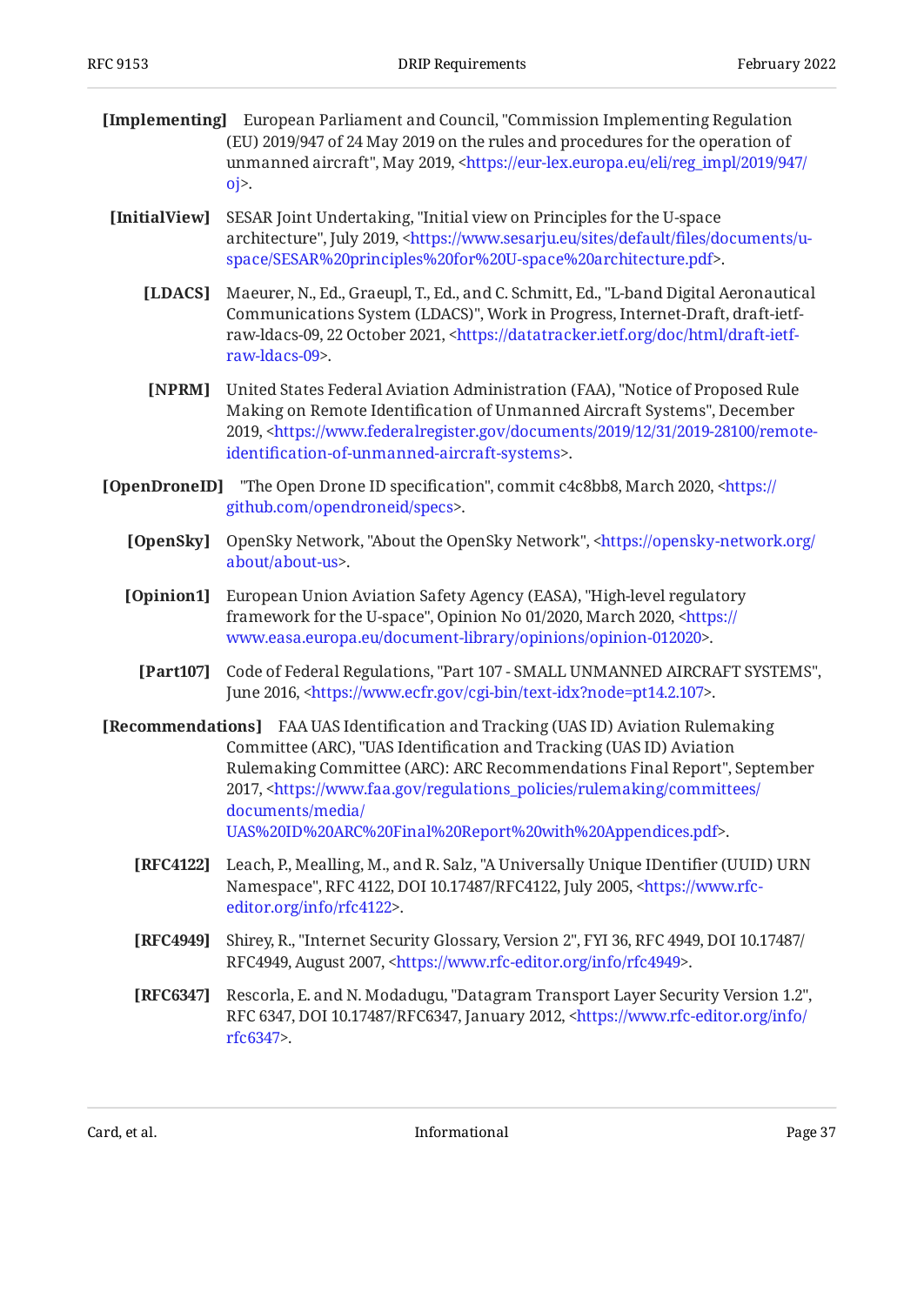<span id="page-37-7"></span>

| <b>[RFC6973]</b> Cooper, A., Tschofenig, H., Aboba, B., Peterson, J., Morris, J., Hansen, M., and R. |
|------------------------------------------------------------------------------------------------------|
| Smith, "Privacy Considerations for Internet Protocols", RFC 6973, DOI 10.17487/                      |
| RFC6973, July 2013, <https: info="" rfc6973="" www.rfc-editor.org="">.</https:>                      |

- <span id="page-37-6"></span>**[RFC7401]** Moskowitz, R., Ed., Heer, T., Jokela, P., and T. Henderson, "Host Identity Protocol Version 2 (HIPv2)", RFC 7401, DOI 10.17487/RFC7401, April 2015, <[https://www.rfc-](https://www.rfc-editor.org/info/rfc7401). [editor.org/info/rfc7401](https://www.rfc-editor.org/info/rfc7401)>
- <span id="page-37-8"></span>**[RFC8280]** ten Oever, N. and C. Cath, "Research into Human Rights Protocol Considerations", RFC 8280, DOI 10.17487/RFC8280, October 2017, [<https://www.rfc-editor.org/info/](https://www.rfc-editor.org/info/rfc8280) . [rfc8280](https://www.rfc-editor.org/info/rfc8280)>
- <span id="page-37-5"></span>**[RFC9063]** Moskowitz, R., Ed. and M. Komu, "Host Identity Protocol Architecture", RFC 9063, DOI 10.17487/RFC9063, July 2021, <https://www.rfc-editor.org/info/rfc9063>.
- <span id="page-37-4"></span>**[Roadmap]** , ANSI Unmanned Aircraft Systems Standardization Collaborative (UASSC) "Standardization Roadmap for Unmanned Aircraft Systems", Working Draft, Version 2.0, April 2020, <[https://share.ansi.org/Shared Documents/Standards](https://share.ansi.org/Shared%20Documents/Standards%20Activities/UASSC/UASSC_20-001_WORKING_DRAFT_ANSI_UASSC_Roadmap_v2.pdf) . [UASSC\\_20-001\\_WORKING\\_DRAFT\\_ANSI\\_UASSC\\_Roadmap\\_v2.pdf>](https://share.ansi.org/Shared%20Documents/Standards%20Activities/UASSC/UASSC_20-001_WORKING_DRAFT_ANSI_UASSC_Roadmap_v2.pdf) [Activities/UASSC/](https://share.ansi.org/Shared%20Documents/Standards%20Activities/UASSC/UASSC_20-001_WORKING_DRAFT_ANSI_UASSC_Roadmap_v2.pdf)
- <span id="page-37-3"></span>**[Stranger]** Heinlein, R., "Stranger in a Strange Land", June 1961.
- <span id="page-37-1"></span>**[WG105]** EUROCAE, "Minimum Operational Performance Standards (MOPS) for Unmanned Aircraft System (UAS) Electronic Identification", WG-105 SG-32 draft ED-282, June 2020.
- <span id="page-37-2"></span>**[WiFiNAN]** Wi-Fi Alliance, "Wi-Fi Aware", October 2020, <https://www.wi-fi[.org/discover-wi-](https://www.wi-fi.org/discover-wi-fi/wi-fi-aware)fi/ . wi-fi[-aware>](https://www.wi-fi.org/discover-wi-fi/wi-fi-aware)

## <span id="page-37-0"></span>**[Appendix A. Discussion and Limitations](#page-37-0)**

This document is largely based on the process of one SDO -- ASTM. Therefore, it is tailored to specific needs and data formats of ASTM's "Standard Specification for Remote ID and Tracking" [[F3411-19](#page-34-3)]. Other organizations (for example, in the EU) do not necessarily follow the same architecture.

The need for drone ID and operator privacy is an open discussion topic. For instance, in the ground vehicular domain, each car carries a publicly visible plate number. In some countries, for nominal cost or even for free, anyone can resolve the identity and contact information of the owner. Civil commercial aviation and maritime industries also have a tradition of broadcasting plane or ship ID, coordinates, and even flight plans in plaintext. Community networks such as OpenSky [[OpenSky\]](#page-36-10) and Flightradar24 [[FR24](#page-35-10)] use this open information through ADS-B to deploy public services of flight tracking. Many researchers also use these data to perform optimization of routes and airport operations. Such ID information should be integrity protected, but not necessarily confidential.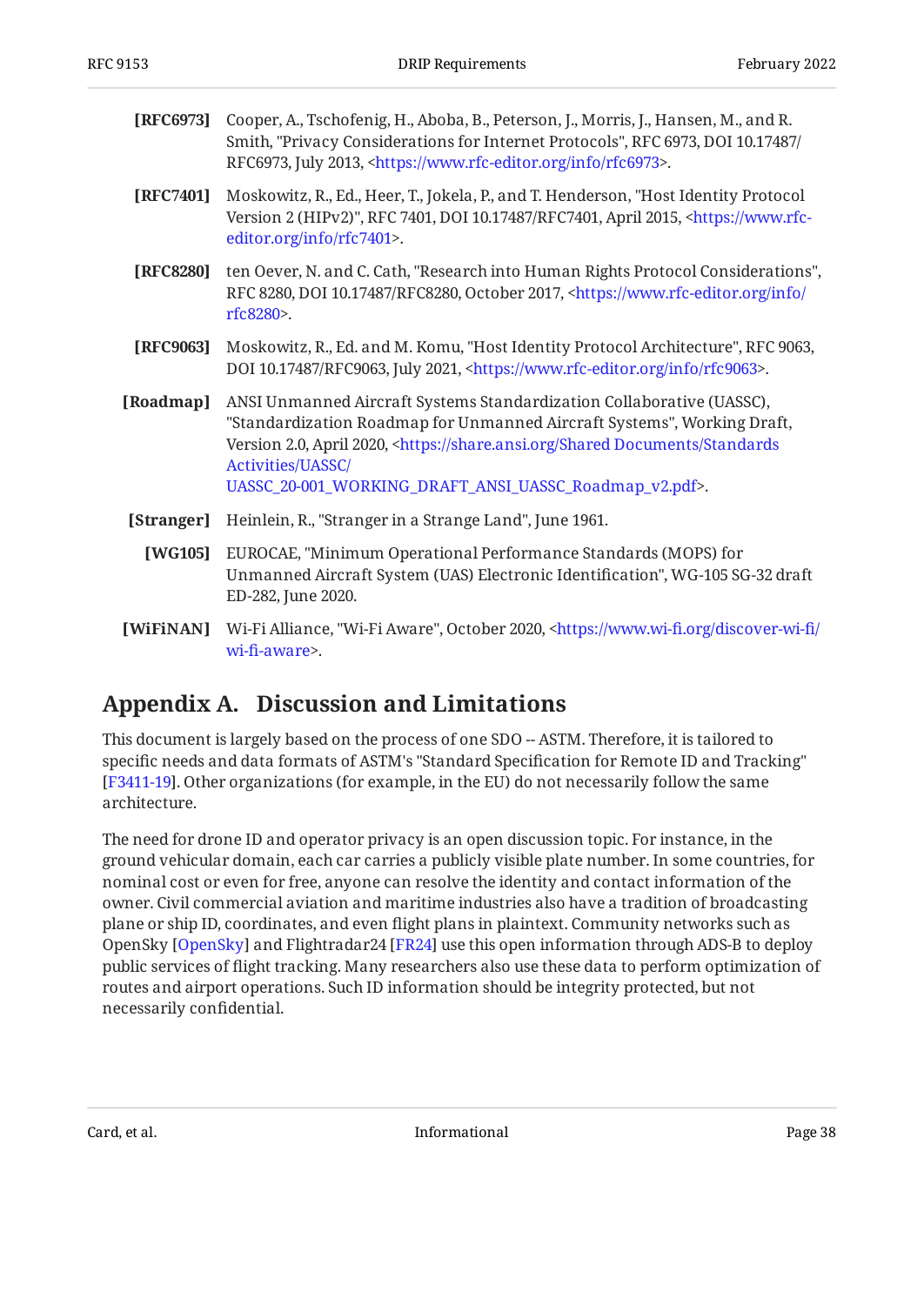In civil aviation, aircraft identity is broadcast by a device known as transponder. It transmits a four-octal digit squawk code, which is assigned by a traffic controller to an airplane after approving a flight plan. There are several reserved codes, such as 7600, that indicate radio communication failure. The codes are unique in each traffic area and can be re-assigned when entering another control area. The code is transmitted in plaintext by the transponder and also used for collision avoidance by a system known as Traffic alert and Collision Avoidance System (TCAS). The system could be used for UAS as well initially, but the code space is quite limited and likely to be exhausted soon. The number of UAS far exceeds the number of civil airplanes in operation.

The ADS-B system is utilized in civil aviation for each "ADS-B Out" equipped airplane to broadcast its ID, coordinates, and altitude for other airplanes and ground control stations. If this system is adopted for drone IDs, it has additional benefit with backward compatibility with civil aviation infrastructure; then, pilots and dispatchers will be able to see UA on their control screens and take those into account. If not, a gateway translation system between the proposed drone ID and civil aviation system should be implemented. Again, system saturation due to large numbers of UAS is a concern.

The Mode S transponders used in all TCAS and most "ADS-B Out" installations are assigned an ICAO 24-bit "address" (arguably really an identifier rather than a locator) that is associated with

the aircraft as part of its registration. In the US alone, well over  $2^{20}$  UAS are already flying; thus, a 24-bit space likely would be rapidly exhausted if used for UAS (other than large UAS flying in controlled airspace, especially internationally, under rules other than those governing small UAS at low altitudes).

Wi-Fi and Bluetooth are two wireless technologies currently recommended by ASTM specifications due to their widespread use and broadcast nature. However, those have limited range (max 100s of meters) and may not reliably deliver UAS ID at high altitude or distance. Therefore, a study should be made of alternative technologies from the telecom domain (e.g., WiMAX / IEEE 802.16, 5G) or sensor networks (e.g., Sigfox, LoRa). Such transmission technologies can impose additional restrictions on packet sizes and frequency of transmissions but could provide better energy efficiency and range.

In civil aviation, Controller-Pilot Data Link Communications (CPDLC) is used to transmit command and control between the pilots and ATC. It could be considered for UAS as well due to long-range and proven use despite its lack of security [[CPDLC\]](#page-34-11).

L-band Digital Aeronautical Communications System (LDACS) is being standardized by ICAO and IETF for use in future civil aviation [[LDACS\]](#page-36-11). LDACS provides secure communication, positioning, and control for aircraft using a dedicated radio band. It should be analyzed as a potential provider for UAS RID as well. This will bring the benefit of a global integrated system creating awareness of global airspace use.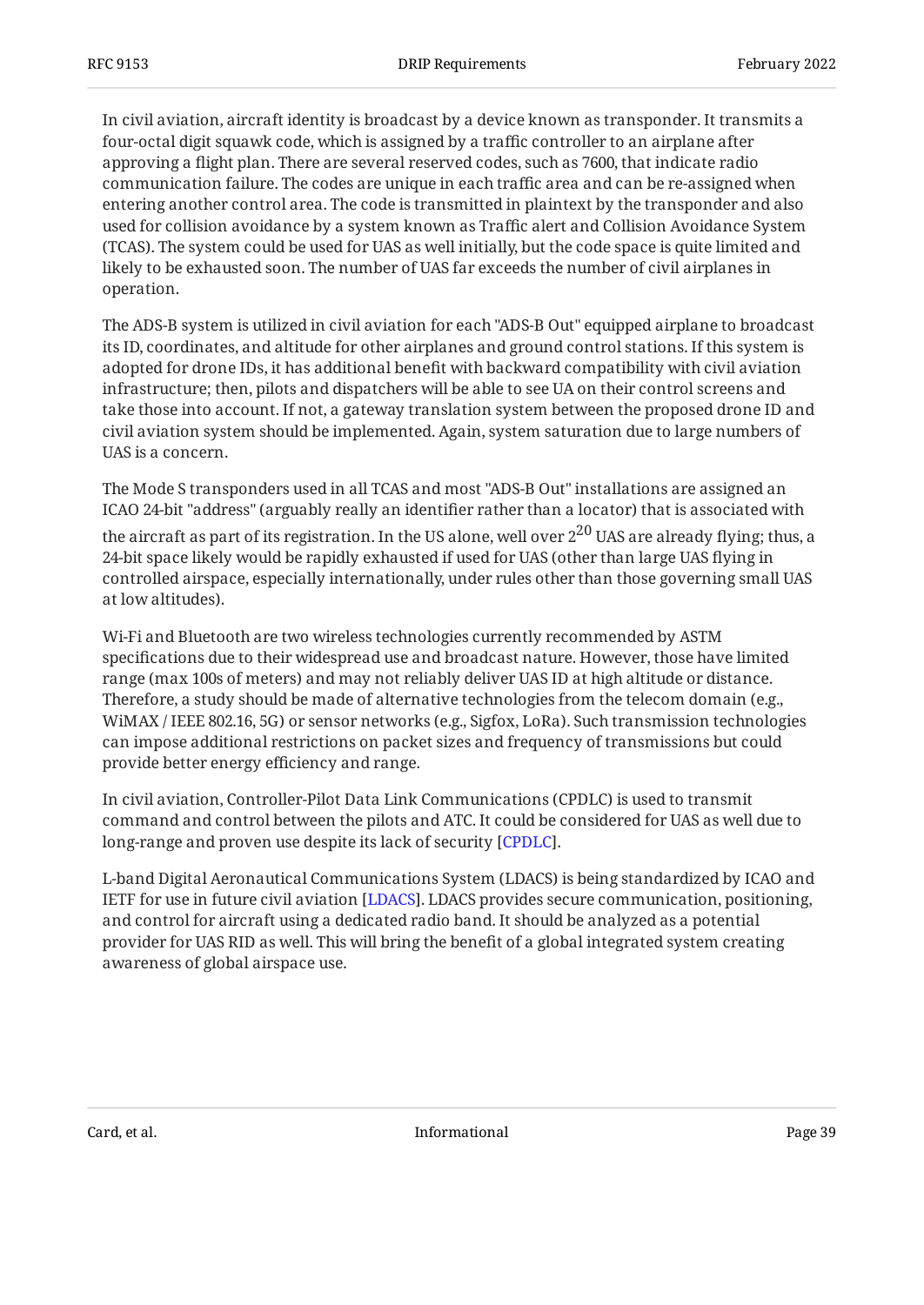## <span id="page-39-0"></span>**[Acknowledgments](#page-39-0)**

The work of the FAA's UAS Identification and Tracking Aviation Rulemaking Committee (ARC) is the foundation of later ASTM [F3411-19] and IETF DRIP efforts. The work of Gabriel Cox, Intel Corp., and their Open Drone ID collaborators opened UAS RID to a wider community. The work of ASTM F38.02 in balancing the interests of diverse stakeholders is essential to the necessary rapid and widespread deployment of UAS RID. IETF volunteers who have extensively reviewed or otherwise contributed to this document include Amelia Andersdotter, Carsten Bormann, Toerless Eckert, Susan Hares, Mika Jarvenpaa, Alexandre Petrescu, Saulo Da Silva, and Shuai Zhao. Thanks to Linda Dunbar for the SECDIR review, Nagendra Nainar for the OPSDIR review, and Suresh Krishnan for the Gen-ART review. Thanks to IESG members Roman Danyliw, Erik Kline, Murray Kucherawy, and Robert Wilton for helpful and positive comments. Thanks to chairs Daniel Migault and Mohamed Boucadair for direction of our team of authors and editor, some of whom are newcomers to writing IETF documents. Thanks especially to Internet Area Director Éric Vyncke for guidance and support.

This work was partly supported by the EU project AiRMOUR (enabling sustainable air mobility in urban contexts via emergency and medical services) under grant agreement no. 101006601.

## <span id="page-39-1"></span>**[Authors' Addresses](#page-39-1)**

## **Stuart W. Card (EDITOR)**

AX Enterprize 4947 Commercial Drive Yorkville, NY 13495 United States of America Email: [stu.card@axenterprize.com](mailto:stu.card@axenterprize.com)

#### **Adam Wiethuechter**

AX Enterprize 4947 Commercial Drive Yorkville, NY 13495 United States of America Email: [adam.wiethuechter@axenterprize.com](mailto:adam.wiethuechter@axenterprize.com)

#### **Robert Moskowitz**

HTT Consulting Oak Park, MI 48237 United States of America Email: [rgm@labs.htt-consult.com](mailto:rgm@labs.htt-consult.com)